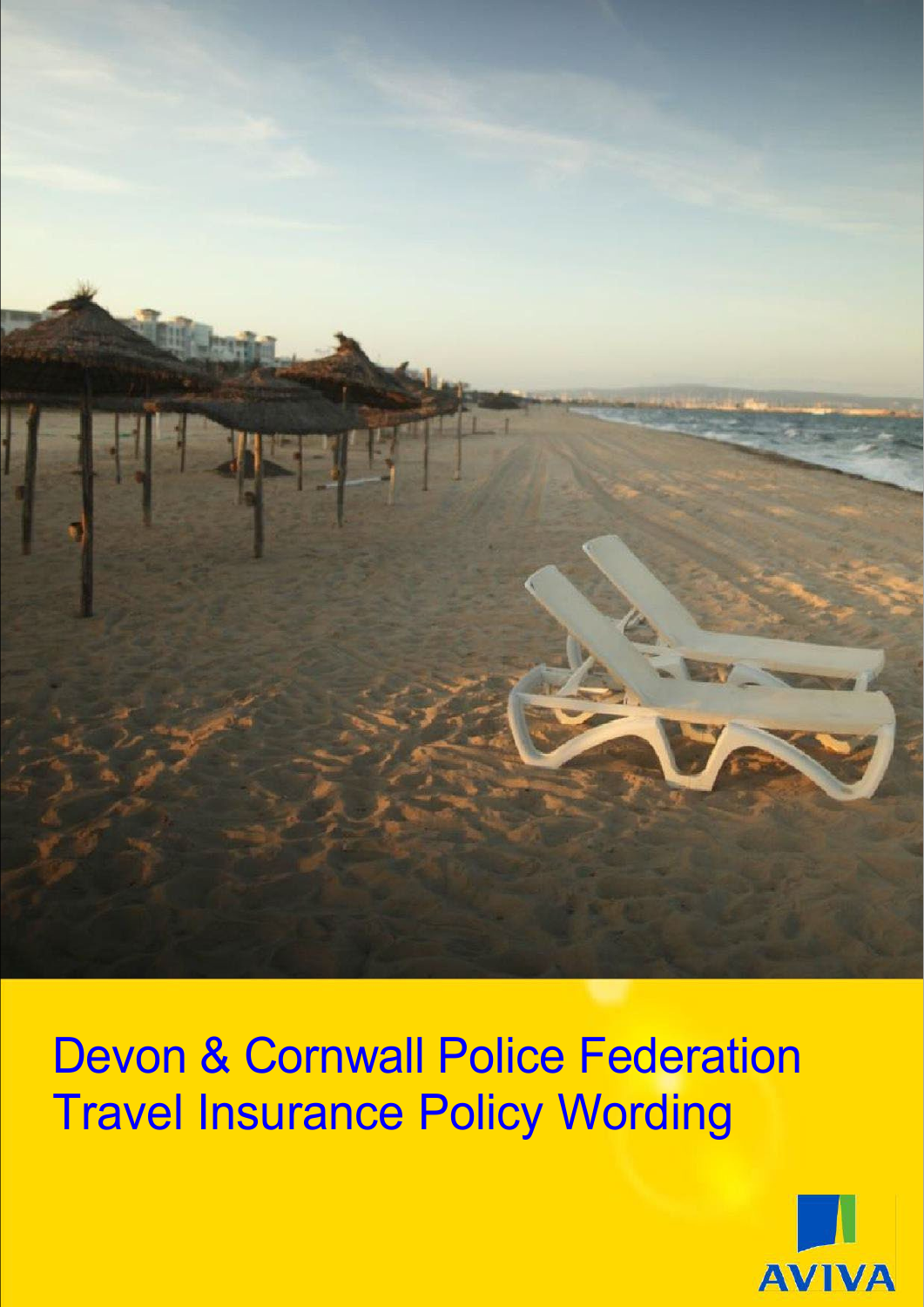## **Contents**

This policy consists of individual sections. You should read this policy in conjunction with The Schedule which gives details of the extent of your insurance protection.

| Contact details for claims and assistance services | 1              |
|----------------------------------------------------|----------------|
| <b>Complaints Procedure</b>                        | $\overline{2}$ |
| <b>Important Information</b>                       | $\overline{3}$ |
| The Contract of Insurance                          | $\overline{4}$ |
| Eligibility                                        | 6              |
| <b>Policy Definitions</b>                          | $\overline{7}$ |
| <b>Activities and Sports Covered</b>               | 11             |
| <b>Personal Accident</b>                           | 12             |
| Medical and Emergency Travel Expenses              | 14             |
| <b>Personal Belongings</b>                         | 17             |
| Money                                              | 18             |
| Cancellation, Curtailment or Change of Itinerary   | 19             |
| <b>Travel Delay</b>                                | 21             |
| Catastrophe                                        | 22             |
| <b>Missed Departure</b>                            | 22             |
| Hijack & Kidnap                                    | 23             |
| <b>Personal Liability</b>                          | 23             |
| <b>Legal Expenses</b>                              | 25             |
| <b>Winter Sports</b>                               | 28             |
| <b>Policy Conditions</b>                           | 30             |
| <b>Policy Exceptions</b>                           | 33             |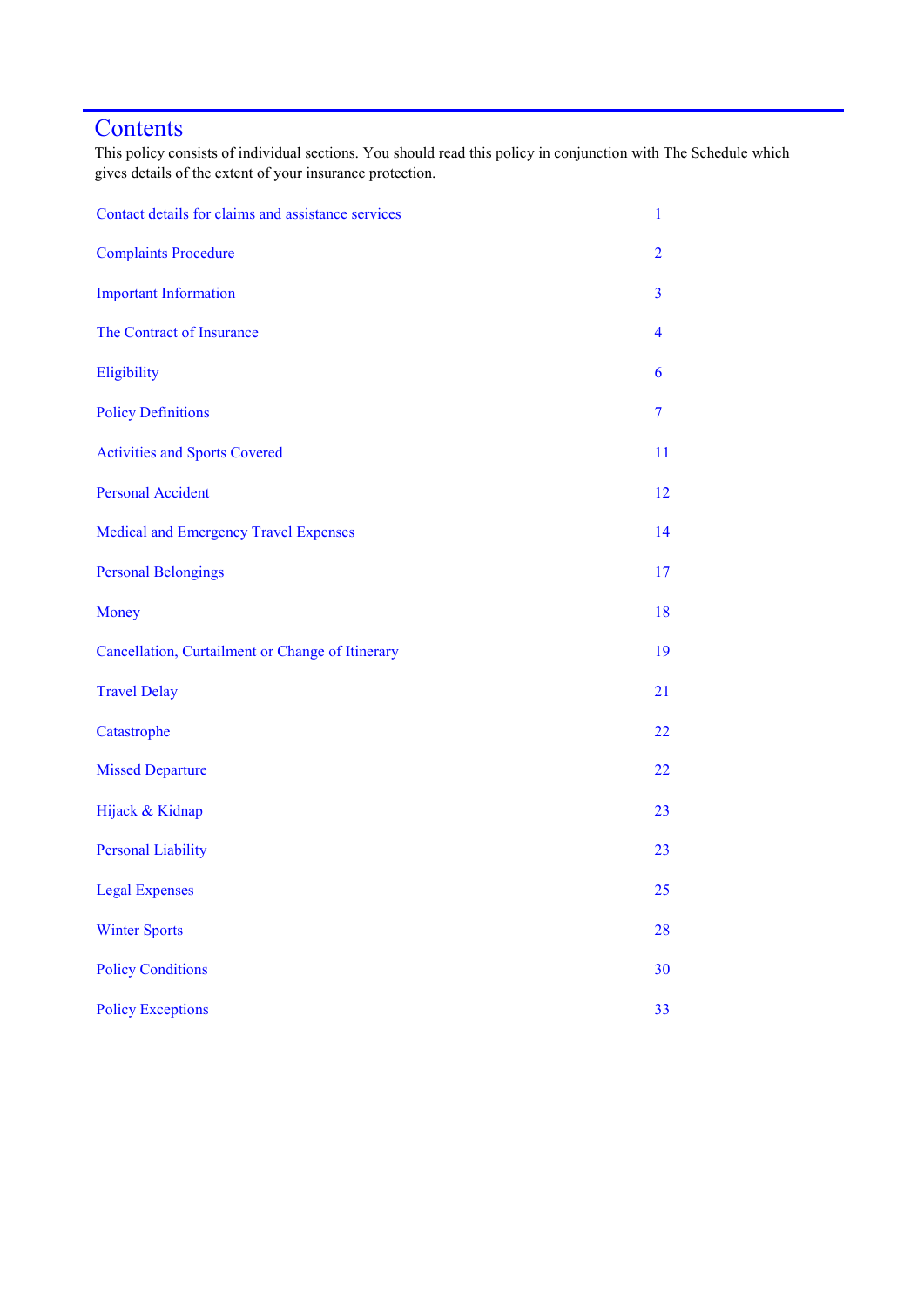# The Travel Schedule

| Policy Holder:                          | Devon & Cornwall Police Federation                           |  |
|-----------------------------------------|--------------------------------------------------------------|--|
| Policy Holder Address:                  | 2 River Court, Pynes Hill, Exeter, EX2 5JL                   |  |
| Policy Number:                          | 100751466GPA                                                 |  |
| <b>Effective Date:</b>                  | $1st$ April 2022                                             |  |
| <b>Expiry Date:</b>                     | 31 <sup>st</sup> March 2023                                  |  |
| Maximum number of days<br>any one trip: | 31 days                                                      |  |
| Serving Officers Age Limit:             | Under 70 Years                                               |  |
| Retired Officers Age Limit:             | Under 70 years                                               |  |
| Serving Police Staff Age Limit:         | Under 65 years                                               |  |
| Partner Age Limit:                      | Under 85 years                                               |  |
| Dependants Age Limit:                   | Under 18 years (or under 23 years if in full time education) |  |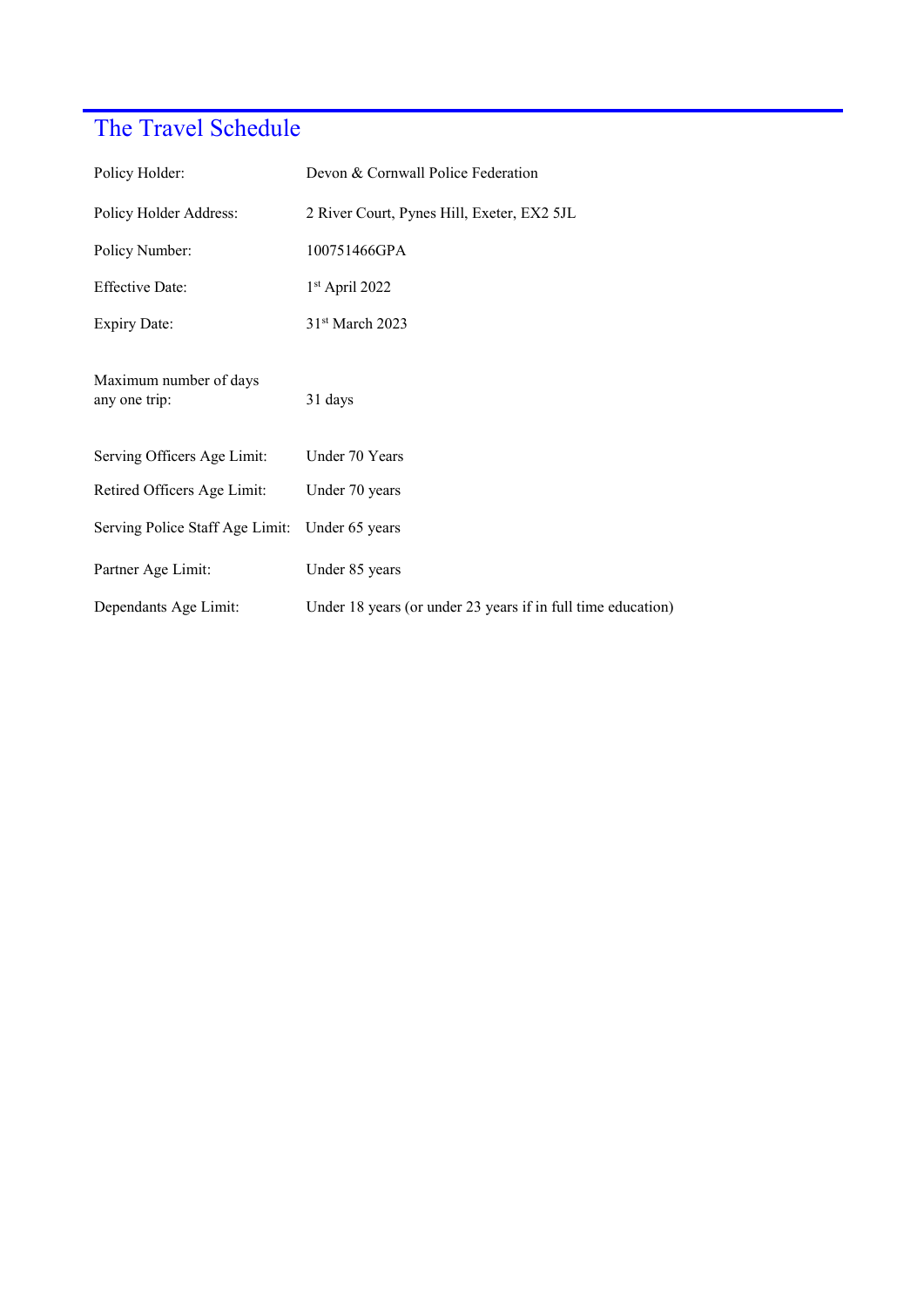# The Travel Schedule continued

| <b>Benefit</b>                                                | <b>Limit/Sum Insured</b>   | <b>Excess</b> |
|---------------------------------------------------------------|----------------------------|---------------|
| <b>Personal Accident</b>                                      | £25,000                    |               |
| <b>Medical and Emergency Travel Expenses</b>                  | £10,000,000                | £40           |
| Foreign Coma Benefit                                          | £50 per day up to 730 days |               |
| Hospital Benefit                                              | £50 per night up to £1,500 |               |
| <b>Funeral Expenses</b>                                       | £2,000                     |               |
| Repatriation of Human Remains                                 | £10,000                    |               |
| <b>Personal Belongings</b>                                    | £2,000                     | £40           |
| Temporary Loss of more than 24 hours                          | £100 per 24 hours          |               |
| Maximum benefit for Temporary Loss                            | £250                       |               |
| Loss of Keys                                                  | £200                       |               |
| Maximum any one item, pair or set                             | £500                       |               |
| Valuables limit                                               | £500                       |               |
| <b>Money</b>                                                  |                            |               |
| Cash Limit                                                    | £500                       | £40           |
| Credit Card Misuse                                            | £1,000                     | £40           |
| Lost or damaged travel documentation                          | £250                       |               |
| Theft of travel documentation                                 | £250                       |               |
| Cancellation, Curtailment & Change of Itinerary               | £5,000                     | £40           |
| <b>Rental Vehicle Excess Cover</b>                            | £1,000                     |               |
| <b>Travel Delay</b>                                           |                            |               |
| Delayed for 12 hours or more                                  | £100 per Insured Person    |               |
| Abandonment after 24 hours delay                              | £5,000                     | £40           |
| Catastrophe                                                   | £1,000                     | £40           |
| <b>Missed Departure</b>                                       | £1,000                     | £40           |
| Hijack and Kidnap                                             |                            |               |
| For each complete 24 hour period of delay                     | £500                       |               |
| Maximum benefit any one claim                                 | £15,000                    |               |
| <b>Personal Liability</b>                                     | £2,000,000                 |               |
| <b>Legal Expenses</b>                                         | £50,000                    |               |
| <b>Winter Sports</b>                                          |                            |               |
| Winter Sports equipment                                       |                            |               |
| (a) Winter sports equipment - Owned                           | £500                       | £40           |
| Winter sports equipment - Hired<br>$\left( \right)$           | £300                       |               |
| (a) Lost or stolen lift pass                                  | £200                       |               |
| (b) Ski hire for each 24 hour period                          | £50                        |               |
| Ski hire maximum any one claim<br>$\left( \mathrm{c} \right)$ | £350                       |               |
| Delay due to Avalanche                                        | £500                       |               |
| Piste Closure                                                 | £50 per day to £500        |               |
| Ski Pack                                                      | £400                       |               |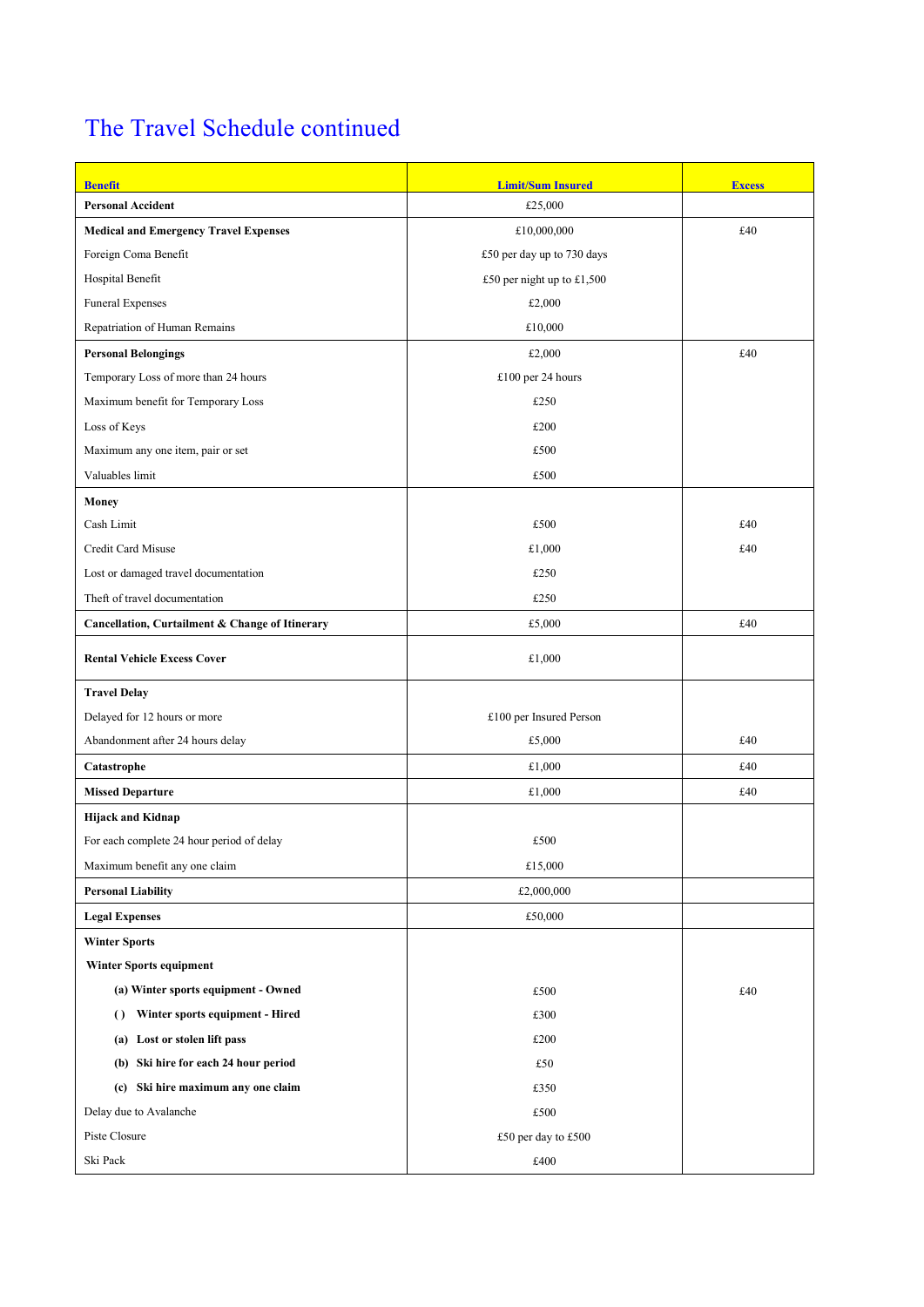Inability to take part in winter sports activities  $\pounds 100$  per day up to max £300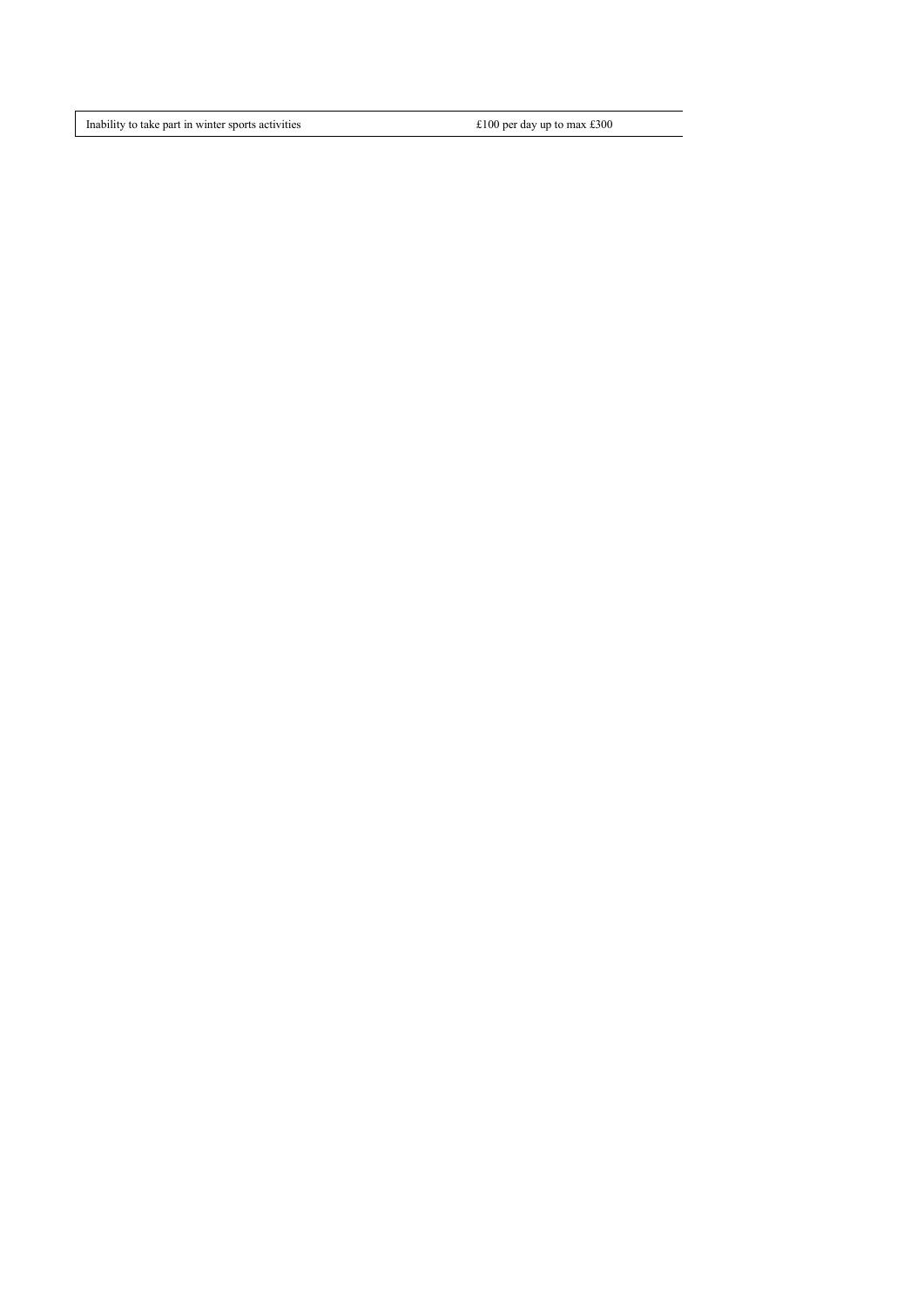## Contact details for claims and assistance services

## Emergency Medical Assistance Service

Our service will provide advice on and where to arrange all appropriate medical treatment, travel and accommodation covered under Medical and Emergency Travel Expenses. In the event of a medical emergency overseas please telephone;

## **Emergency Medical Assistance Number: +44 (0)1243 621066**

## Non Emergency Claims

Should you suffer a loss under this policy other than a medically related claim, please contact us as soon as reasonably possible on the following contact number; +44 (0)1243 621416

## Advice Before You Travel - +44 (0)1243 621556

Our Travel Assistance Helpline can be contacted any time day or night and will provide advice and information on

- Visa and entry permits you may need.
- Necessary vaccination and inoculation requirements and where they can be arranged.
- What you should take with you in relation to first aid and health.
- Currencies, travellers cheques and current exchange rates.
- Languages, time zones and details of countries you will be visiting.

In addition, there is a wealth of information available on the Foreign & Commonwealth Office website which provides lots of advice for travelling including briefings for each country. This can be found at website address [www.fco.gov.uk.](http://www.fco.gov.uk/)

Other Services providing assistance and guidance whilst travelling provided by other service providers:

- A phone home service if there is an emergency.
- A translation and interpretation service if You need it.
- On stolen or lost passports, driving licences, air tickets or other travel documents.
- On how to trace luggage with an airline operator if it is delayed or lost.
- On contacting local Embassies or Consulates.
- Information on languages and time zones.
- On transfer of money to You if required.
- On cancellation of credit cards if lost or stolen with the ability to report loss to the card provider.
- To relatives or friends or employees if You are hospitalised.

Note: There may be charges for some of the above services charged by the service providers and You will have to pay these together with travel costs resulting from the advice You are given.

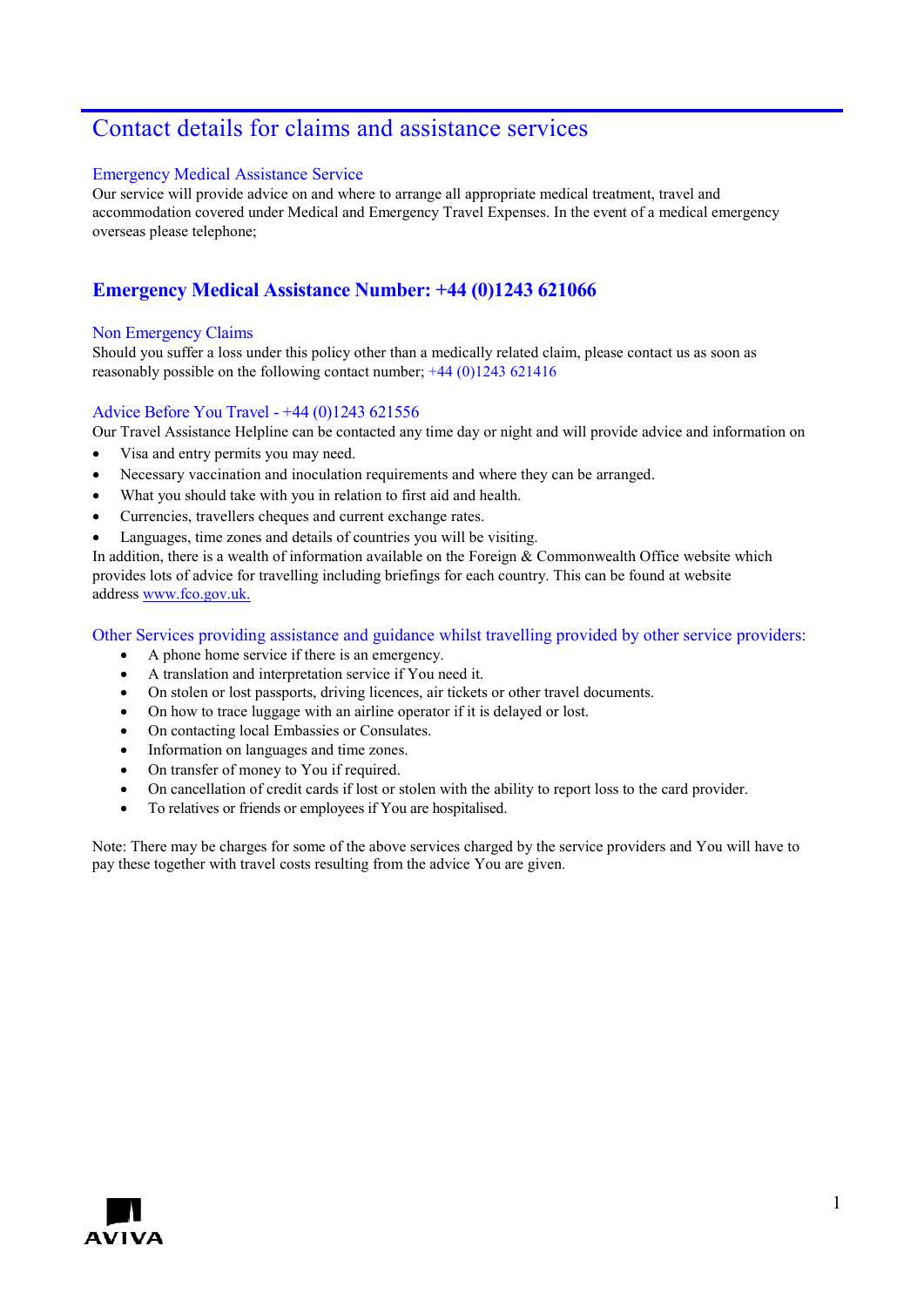## Complaints Procedure

## Our Promise of Service

Our goal is to give excellent service to all our customers but we recognise that things do go wrong occasionally. We take all complaints we receive seriously and aim to resolve all our customers' problems promptly. To ensure that we provide the kind of service you expect we welcome your feedback. We will record and analyse your comments to make sure we continually improve the service we offer.

## What will happen if you complain

- We will acknowledge your complaint promptly
- We aim to resolve all complaints as quickly as possible.

Most of our customers' concerns can be resolved quickly but occasionally more detailed enquiries are needed. If this is likely, we will contact you with an update within 10 working days of receipt and give you an expected date of response.

## What to do if you are unhappy

If you are unhappy with any aspect of the handling of your insurance we would encourage you, in the first instance, to seek resolution by contacting:

George Burrows St Mark's Court North Street Horsham West Sussex RH12 1RZ

Telephone: 01403 327719 Fax: 01403 327778 Email: [info@georgeburrows.com](mailto:info@georgeburrows.com)

If you are unhappy with the outcome of your complaint you may refer the matter to the Financial Ombudsman Service (FOS) at:

The Financial Ombudsman Service Exchange Tower London E14 9SR

Telephone: 0800 023 4567 (free from landlines) or 0300 123 9123 (free from most mobile phones)

Or simply log on to their website a[t](http://www.financial-ombudsman.org.uk/) www.financial-ombudsman.org.uk.

Whilst we are bound by the decision of the FOS, you are not. Following the complaints procedure does not affect your right to take legal action.

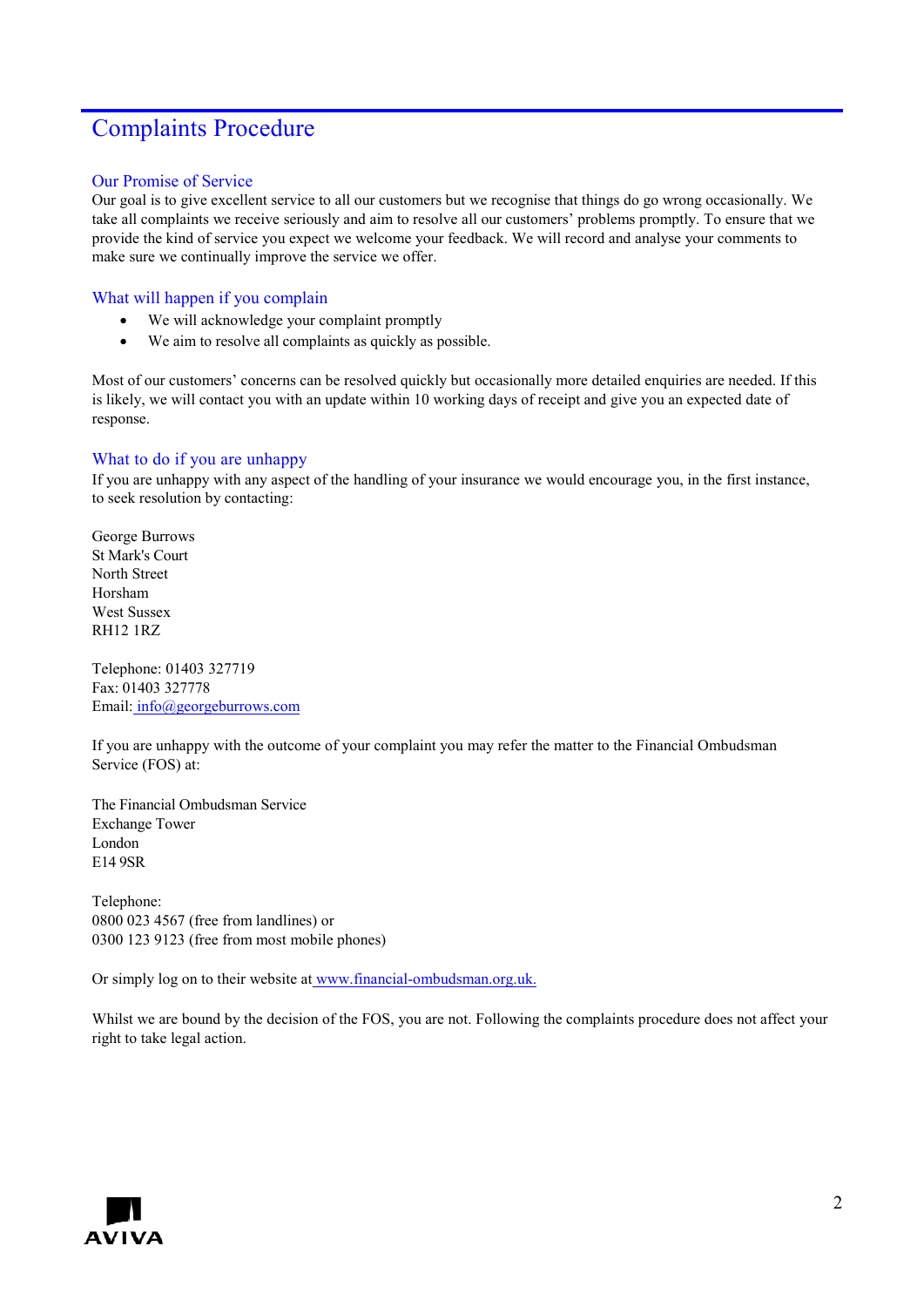## Important Information

## Choice of Law

The appropriate law as set out below will apply unless you and the insurer agree otherwise.

- 1. The law applying in that part of the United Kingdom, Channel Islands or Isle of Man in which the Insured Person(s) normally lives or
- 2. Should the above not be applicable, the law of England and Wales will apply.

## Financial Services Compensation Scheme

We are members of the Financial Services Compensation Scheme (FSCS). You may be entitled to compensation from this scheme if we cannot meet our obligations, depending on the type of insurance and the circumstances of your claim.

Further information about the scheme is available from the FSCS website [www.fscs.org.uk, o](http://www.fscs.org.uk/)r write to Financial Services Compensation Scheme

10th Floor Beaufort House 15 St Botolph Street London EC3A 7QU

## Use of Language

Unless otherwise agreed, the contractual terms and conditions and other information relating to this contract will be in English.

## Customers with Disabilities

This policy and associated documentation are available in large print, audio and braille. If you require any of these formats, please contact your insurance adviser.

## Data Protection Act –Information Uses

For the purposes of the Data Protection Act 1998, the Data Controllers in relation to any personal data You supply is Aviva Insurance Limited.

## Insurance Administration

Information The Policyholder, You or the Insured Person supplied may be used for the purposes of insurance administration by Us, its associated companies and agents, by reinsurers and The Policyholder's intermediary. It may be disclosed to regulatory bodies for the purposes of monitoring and/or enforcing of Our compliance with any regulatory rules/codes. The Policyholder and the Insured Person(s) information may also be used for offering renewal, research and statistical purposes and crime prevention. It may be transferred to any country, including countries outside the European Economic Area for any of these purposes and for systems administration. In assessing any claims made, We or Our agents may undertake checks against publicly available information (such as electoral roll, county court judgements, bankruptcy orders or repossessions). Information may also be shared with other insurers either directly or via those acting for Us (such as loss adjusters or investigators).

With limited exceptions, and on payment of the appropriate fee, The Policyholder or the Insured Person have the right to access and if necessary rectify information held.

## Sensitive Data

In order to assess the terms of the insurance contract or administer claims that arise, We may need to collect data that the Data Protection Act defines as sensitive (such as medical history or criminal convictions). By proceeding with this application The Policyholder will signify their consent to such information being processed by Us or its agents. The Policyholder must also ensure that they make this fact known to the Insured Person(s) and obtain their consent to pass this information to Us for these purposes.

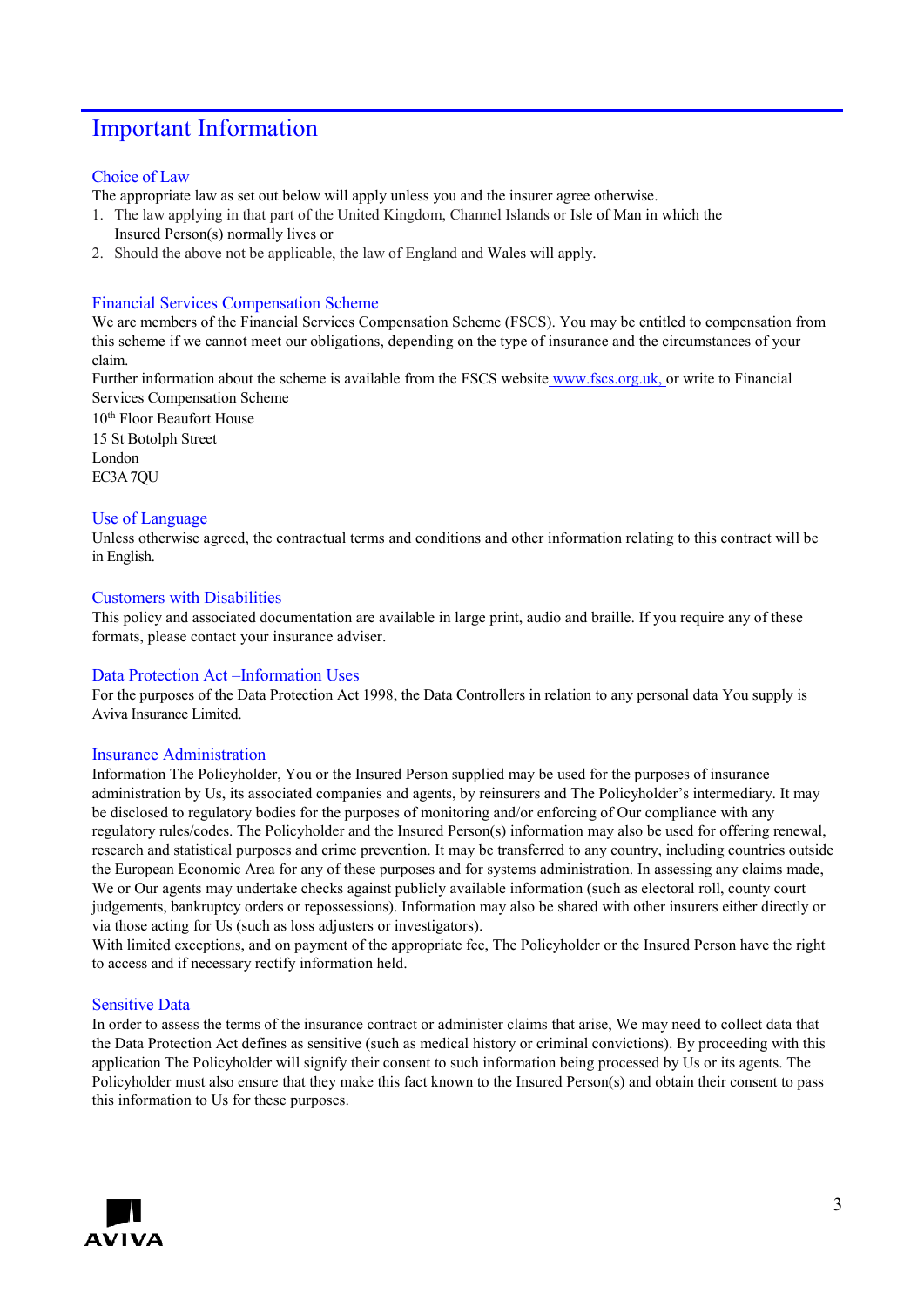## Fraud Prevention and Detection

In order to prevent and detect fraud We may at any time:

• Share information about The Policyholder or the Insured Person(s) with other organisations and public bodies including the Police;

• Check and/or file The Policyholder or the Insured Person(s) details with fraud prevention agencies and databases, and if The Policyholder or the Insured Person(s) give Us false or inaccurate information and We suspect fraud, We will record this. We and other organisations may also search these agencies and databases to:

> o Help make decisions about the provision and administration of insurance, credit and related Services for The Policyholder or the Insured Person and members of The Policyholder's or their household; o Trace debtors or beneficiaries, recover debt, prevent fraud and to manage The Policyholder's or the Insured Person(s) accounts or insurance policies;

o Check The Policyholder or the Insured Person(s) identity to prevent money laundering, unless The Policyholder or the Insured Person(s) furnish Us with other satisfactory proof of identity;

Undertake credit searches and additional fraud searches.

We can supply on request further details of the databases We access or contribute to.

## The Contract of Insurance

The policy wording, the information the Insured Person or The Policyholder have provided and/or the application form, the statement of fact, The Schedule, or notice issued by Us at renewal and any endorsement together form the contract of insurance between Us and You, and must be read together.

In return for the Insured Person or The Policyholder having paid or agreed to pay the premium, We will provide the cover set out in this policy, to the extent of and subject to the terms contained in or endorsed on this policy.

## Important

This policy is a legal contract. You must tell Us about any material circumstances which affect Your insurance and which have occurred either since the policy started or since the last renewal date.

A circumstance is material if it would influence Our judgement in determining whether to provide the cover and, if so, on what terms. If You are not sure whether a circumstance is material ask The Policyholder to ask their insurance adviser. If You fail to tell Us it could affect the extent of cover provided to the Insured Person(s) under the policy.

You should keep a written record (including copies of letters) of any information You give Us or The Policyholder's insurance adviser when You renew this policy.

## Breach of Term

We agree that where there has been a breach of any term (express or implied) which would otherwise result in Us automatically being discharged from any liability, then such a breach shall result in any liability We might have under this policy being suspended. Such a suspension will apply only from the date and time at which the breach occurred and up until the date and time at which the breach is remedied. This means that We will have no liability in respect of any loss occurring, or attributable to something happening, during the period of suspension.

## **Terms not relevant to the actual loss**

Where there has been non-compliance with any term (express or implied) of this policy, other than a term that defines the risk as a whole, and compliance with such term would tend to reduce the risk of:

- loss of a particular kind, and/or
- loss at a particular location, and/or

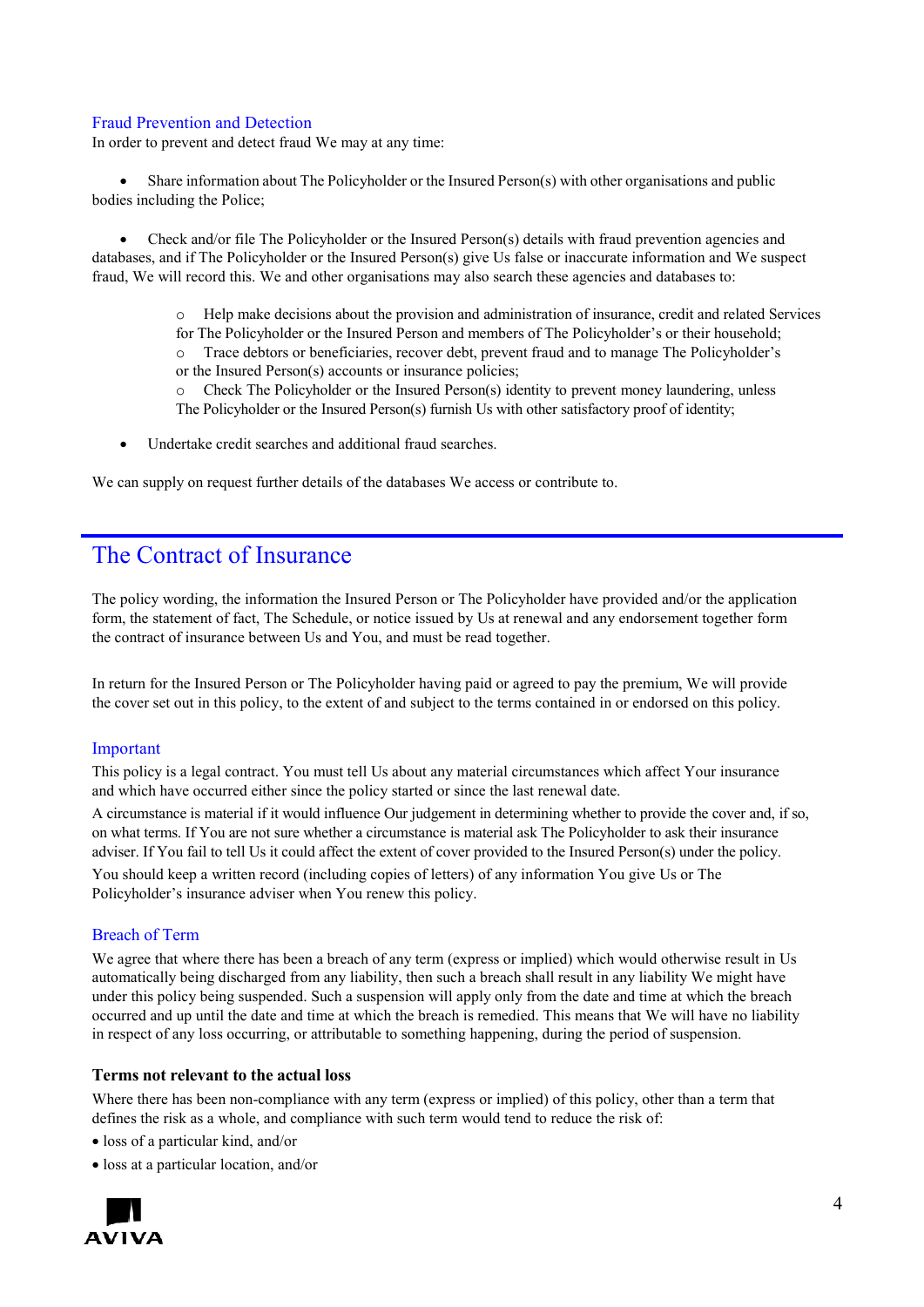• loss at a particular time,

then We agree that We may not rely on the non-compliance to exclude, limit or discharge Our liability under this policy if You show that non-compliance with the term could not have increased the risk of the loss which actually occurred in the circumstances in which it occurred.

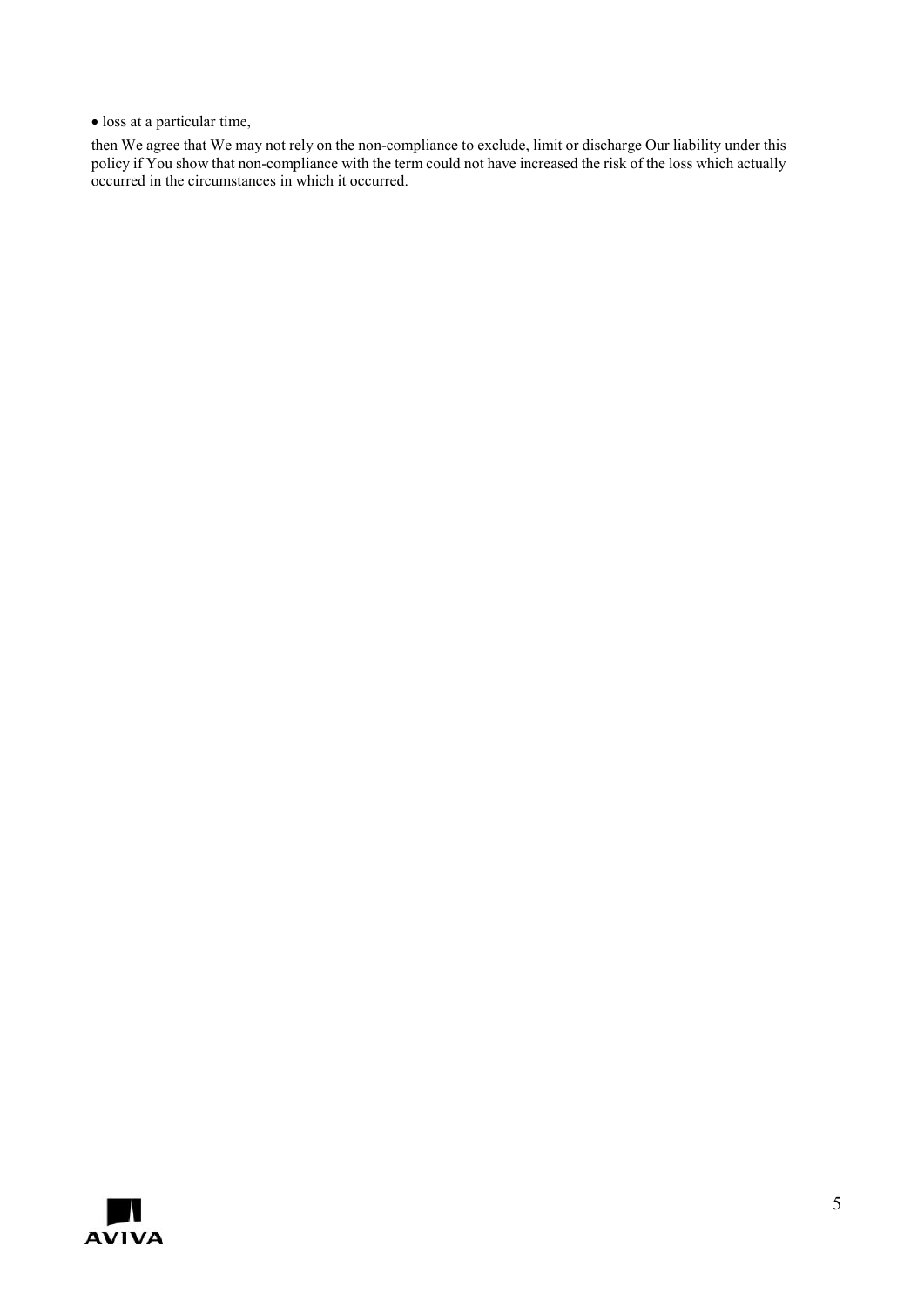# **Eligibility**

Cover under the policy will be subject to the following eligibility criteria;

## Age limitations;

- a) Member: The maximum age under this policy is 69 years at the effective date of the policy detailed in The Schedule. If the Insured person attains 70 years of age during an Insured Journey, cover will continue until they return to the UK or Country of Residence.
- b) Partner: The maximum age under the policy is 84 years at the effective date of the policy detailed in The Schedule. If the Partner attains 85 years of age during an Insured journey, cover will continue until they return to the UK or Country of Residence.
- c) Dependant Child/ren; The maximum age under this policy is 17 years at the effective date of the policy unless the Child/ren is in full time education in which case the age limit increases to 22 years of age. If the Child/ren is 18 years of age (or 23 years of age when in full time education) during the policy period cover will continue until the end of the policy period. If the Dependant Child/ren has a disability either mental or physical which is substantial and long term as defined under the Equality Act 2010, no age limit will apply.

## Pre-Existing Medical Conditions;

This policy will not cover you for any claims arising from Pre-existing Medical Conditions as set out below;

- a) Any claims made under the Cancellation, Curtailment or Change of Itinerary and/or Medical  $\&$ Emergency Travel Expenses section of this policy as a result of any Pre-existing Medical Condition where a Qualified Medical Practitioner has not permitted the Insured Person to travel.
- b) Any claims under the Cancellation, Curtailment or Change of Itinerary section of this policy as a result of any Pre-existing Medical Condition where the Insured Person is on a waiting list for in- patient treatment.
- c) Any claims made under the Cancellation, Curtailment or Change of Itinerary and/or Medical & Emergency Travel Expenses section of this policy where you are travelling for the purpose of obtaining medical treatment abroad.
- d) Any claims made under the Cancellation, Curtailment or Change of Itinerary and/or Medical  $\&$ Emergency Travel Expenses section of this policy where you have been given a terminal prognosis.
- e) Purchase of any prescription medicines relating to a Pre-existing Condition.
- f) If an Insured Person or Close Relative has suffered a Pre-existing Medical Condition that You could have reasonably foreseen would have given rise to a Cancellation or Curtailment or Change of Itinerary claim under the Cancellation, Curtailment or Change of Itinerary section of this policy.

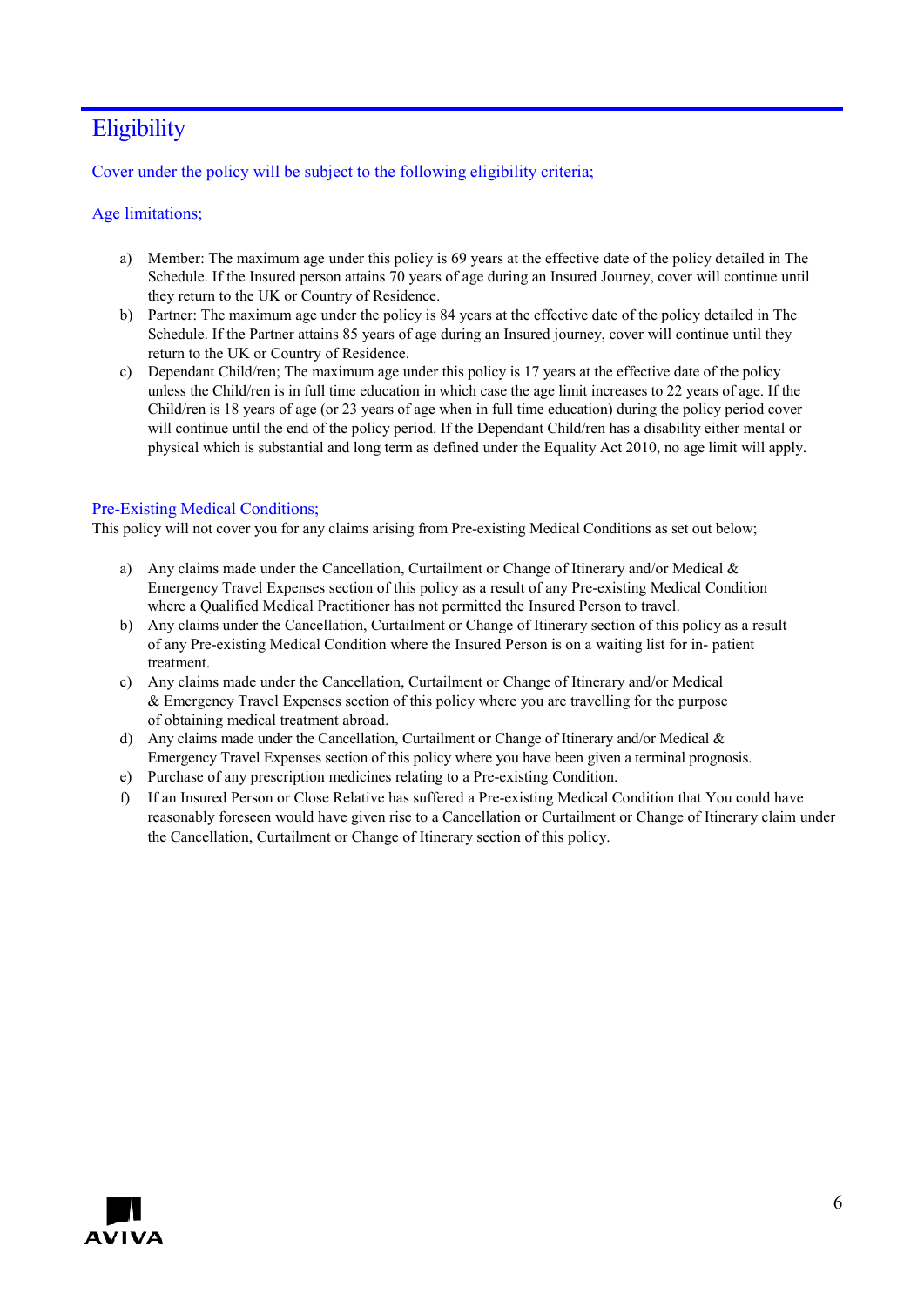## Policy Definitions

Each time We use one of the words or phrases listed below, it will have the same meaning wherever it appears in Your policy unless We state otherwise. A defined word or phrase will start with a capital letter each time it appears in the policy, for example Employee, except when used in the sections of this policy headed 'Introduction', 'Contents', Contact details for claims and assistance services, 'Complaints Procedure' and 'Important Information' and in headings and titles.

Some Sections of the policy contains definitions which apply to that particular Section and they must be read in conjunction with the following policy definitions.

## Accident / Accidental

A sudden violent external unforeseen and identifiable event.

## Accidental Bodily Injury

(1) Injury caused by Accidental and/or violent means (2) Injury resulting from Exposure occurring within 12 months from the date of such Accident or Exposure.

## Assistance Provider shall mean CEGA Capital

## **Benefits**

Capital Benefits shall include Loss of Hearing, Loss of Limb, Loss of Sight, Loss of Speech, and Permanent Total Disablement.

## Business Purposes

Clerical activities and non-manual work connected to the Insured.

## Country of Residence

The country in which the Insured Person is habitually resident during the period of insurance.

## Child/ren

Children, stepchildren, and legally adopted children and foster children of the Insured Person and the partner or spouse. To be insured under this policy Child/ren must be dependant on the Insured Person or their partner or spouse, and be under 18 years of age at the effective date of cover or under 22 years of age if in full time education.

## Epidemic

Shall mean a widespread infection or contagious disease.

## **Excess**

Shall be the amount of the claim We will not pay up to the limit stated in The Schedule for each and every loss, for any one loss or event.

## Exposure

Death and/or injury to an Insured Person as a direct result of exposure to the elements shall be deemed to have been caused by Accidental Bodily Injury.

## Geographical Limits

- (1) Europe The European Union (outside the United Kingdom), the Channel Islands, Isle of Man, Albania, Andorra, Bosnia Herzegovina, Croatia, Gibraltar, Iceland, Liechtenstein, Macedonia, Monaco, Montenegro, Norway, San Marino, Serbia, Switzerland, Morocco, Tunisia and Turkey.
- (2) Worldwide anywhere in the world other than the United Kingdom or Europe.

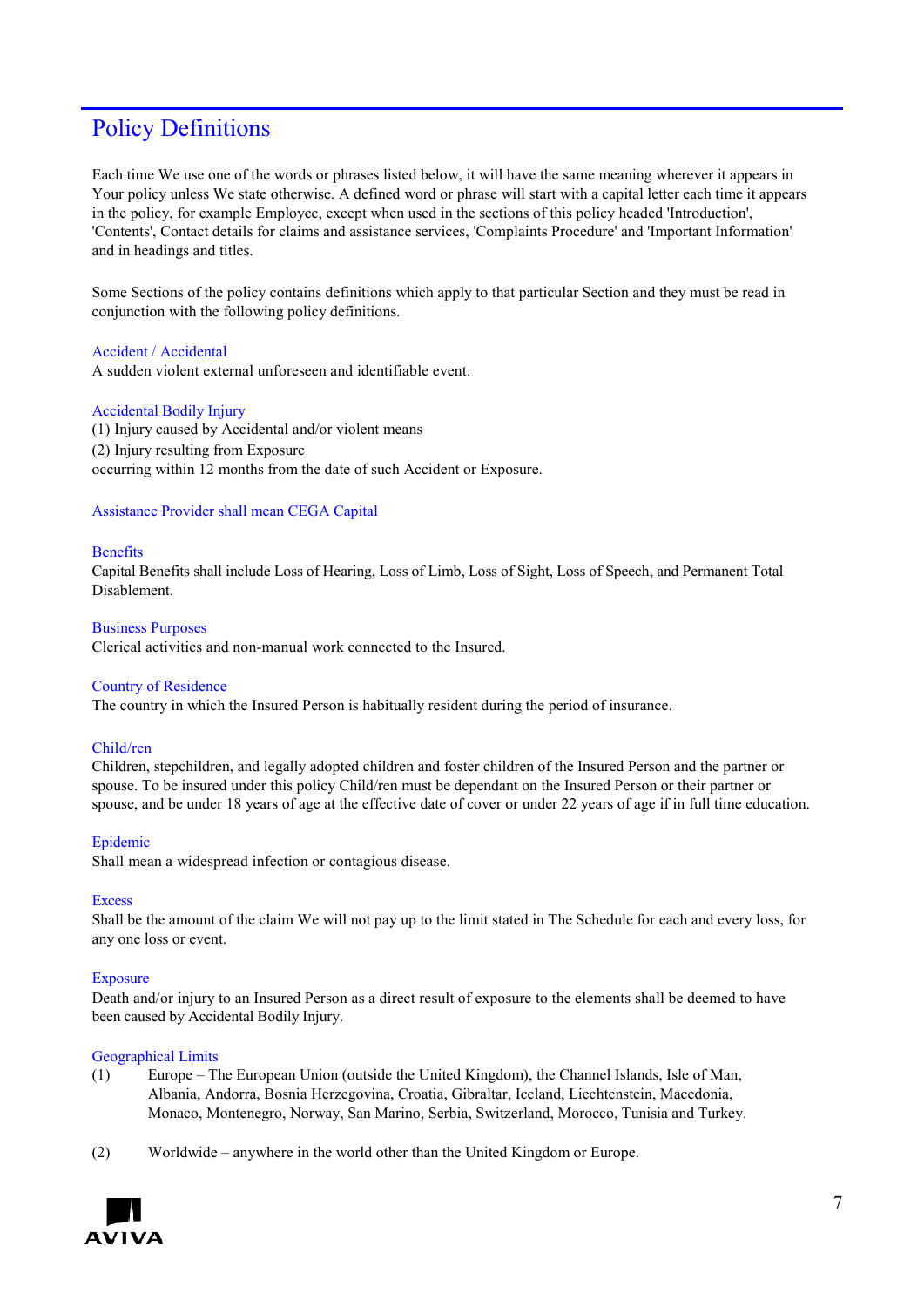# Policy Definitions Continued

## Hijack

Unlawful seizure or unlawful control of an aircraft or other conveyance in which the Insured Person is travelling as a passenger.

## Hospital

Any establishment which is registered or licensed as a full time facility for surgical and medical diagnosis and treatment of injured and sick persons by and under the supervision of a Qualified Medical Practitioner continuously providing a 24 hours a day nursing service supervised by State Registered Nurses or nurses with equivalent qualifications and is not primarily a mental institution or a place of rest for the aged, for drug addicts or alcoholics.

## Close Relative

Shall include father, stepfather, father in-law , mother, stepmother, mother in-law, grandmother, grandfather, grandchild, brother, step-brother, sister, step-sister, wife, husband, Partner, son (including son- in-law), daughter (including daughter -in-law), legal guardian or anyone noted as next of kin on a legal document.

## Insured Journey;

In respect of Insured Journey the following operative times and covers apply;

- a) In respect of Cancellation cover for an Insured Journey commences from the time the journey is booked and ends when the journey begins.
- b) For all other sections under this policy cover commences at the point the Insured Person leaves their residence or place of business and returns to the Insured Persons residence.
- c) Any holiday not exceeding the maximum number of days any one trip stated in The Schedule unless agreed with underwriters which begins during the Period of Insurance.
- d) If the Insured Journey is solely within the United Kingdom or the Insured Person's Country of Residence (if different) cover will only be operative if the journey involves at least one overnight stay away from home in pre booked accommodation and/or a flight as a fare paying passenger.
- e) Insured Journey shall mean any trip devoted entirely to pleasure, rest or relaxation or Business Purposes undertaken by the Insured Person only to the business of the Policyholder.

## Insured Person/You/Your

Any serving or retired member of the Policy Holder and/or their Child/ren and/or their Partner.

## Kidnap

Unlawful seizure detention or taking by force or fraud of an Insured Person (except a child by it's parent or legal guardian) by a third party without the consent of that Insured Person.

## Loss of Hearing

Total and permanent loss of hearing in one or both ears to the extent that the hearing loss is greater than 95 decibels across all frequencies using a pure tone audiogram.

## Loss of Limb

Shall mean in respect of (1) an arm – physical severance of all four fingers at or above the metacarpal phalangeal joints (where the fingers join the palm of the hand) and/or (2) a leg – physical severance at or above the level of the ankle (talo-tibial joint) and shall also mean permanent total loss of use of an entire hand or arm at or above the metacarpal phalangeal joints (where the fingers join the palm of the hand), or leg at or above the level of the ankle (talo-tibial joint).

## Loss of Sight

Loss of Sight shall mean total and permanent loss of sight, which shall be deemed to have occurred

- (1) in both eyes when the Insured Person's name has been added to the register of Blind Persons on the authority of a fully qualified ophthalmic specialist.
- (2) in one eye when the degree of sight remaining after correction is 3/60 or less on the Snellen Scale (which means the Insured Person is only able to see at 3 feet that which they should normally be able to see at 60 feet) and We are satisfied that the condition is permanent and without expectation of recovery.

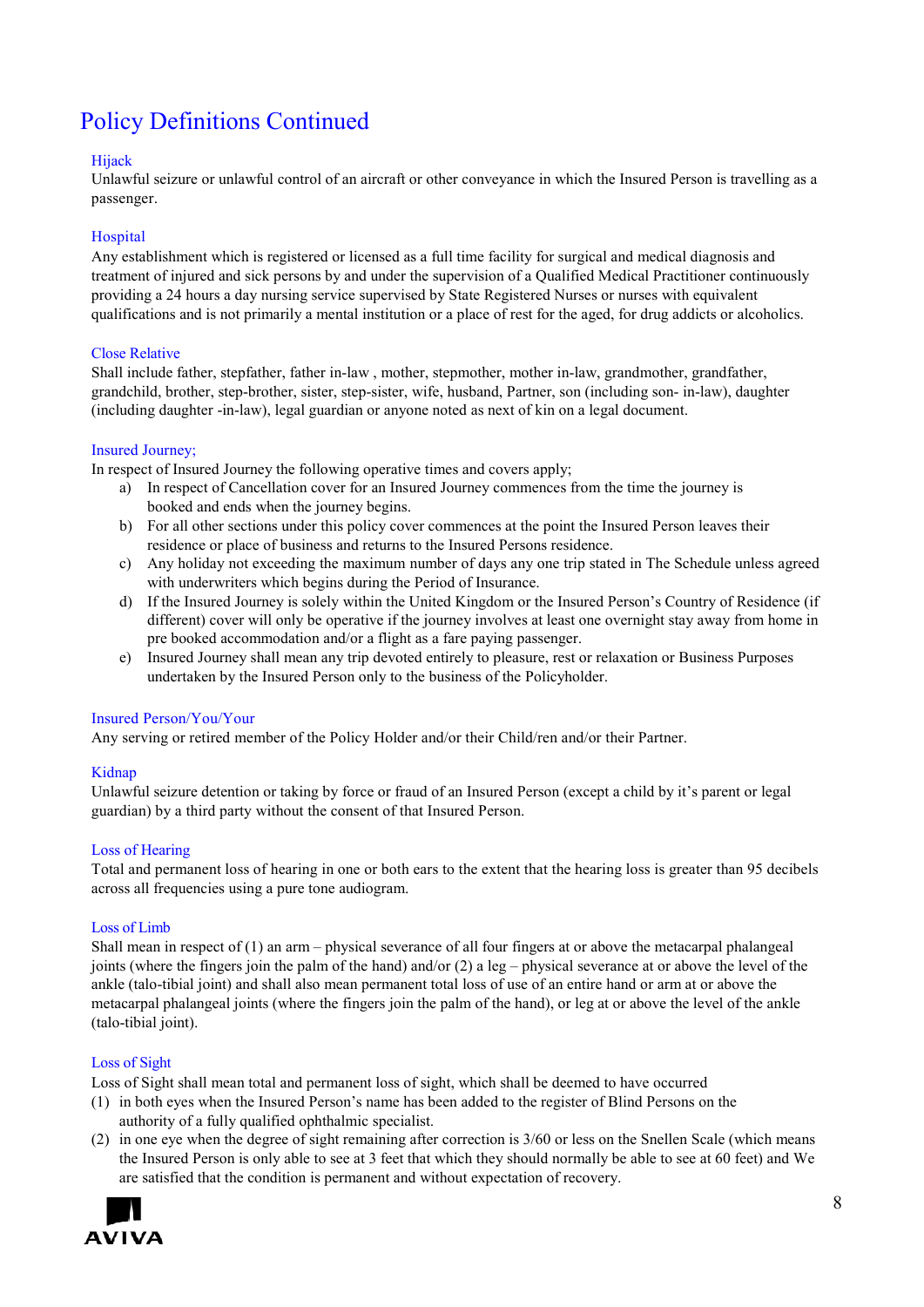# Policy Definitions Continued

## Loss of Speech

Total and permanent loss of speech.

## Money

Coins, bank or currency notes, cheques, postal orders, travellers cheques, travel tickets, luncheon vouchers, petrol or other coupons with a monetary value and credit vouchers which belong to or are under the custody and control of the Insured Person.

#### Natural Catastrophe

Will include earthquake, tsunami, high water, wildfire, volcanic eruption, floods, hurricane, tempest, Landslide, snowstorm.

## Partner

The spouse or civil partner or someone of either sex with whom a Member has been living for at least 3 months as though they were their spouse or civil partner.

## Period of Insurance

From the effective date until the expiry date shown in the schedule and any subsequent period for which We accept payment for renewal of this policy.

## Permanent Total Disablement

Permanent disablement wholly preventing the Insured Person from engaging in or giving attention to occupational duties of any and every kind caused other than by Loss of Limb or Loss of Sight or Loss of Speech or Loss of Hearing which disablement lasts without interruption for more than 12 months from the date of Accident, and in all probability shall continue for the remainder of the Insured Person's life.

#### Personal Belongings

Items which are the property of the Insured Person or property for which they are personally responsible (excluding any business equipment or business samples) and which are taken on or acquired during an Insured Journey.

## Pre Existing Medical Conditions shall mean;

- a) Any claims made under the Cancellation, Curtailment or Change of Itinerary and/or Medical  $\&$ Emergency Travel Expenses section of this policy as a result of any Pre-existing Medical Condition where a Qualified Medical Practitioner has not permitted the Insured Person to travel.
- b) Any claims under the Cancellation, Curtailment or Change of Itinerary section of this policy as a result of any Pre-existing Medical Condition where the Insured Person is on a waiting list for in- patient treatment.
- c) Any claims made under the Cancellation, Curtailment or Change of Itinerary and/or Medical  $\&$ Emergency Travel Expenses section of this policy where you are travelling for the purpose of obtaining medical treatment abroad
- d) Any claims made under the Cancellation, Curtailment or Change of Itinerary and/or Medical & Emergency Travel Expenses section of this policy where you have been given a terminal prognosis
- e) Purchase of any prescription medicines relating to a Pre-existing Condition
- f) If any an Insured Person or Close Relative has suffered a Pre-existing Medical Condition that You could have reasonably foreseen would have given rise to a Cancellation or Curtailment or Change of Itinerary claim under the Cancellation, Curtailment or Change of Itinerary section of this policy.

## Qualified Medical Practitioner

A doctor or specialist who is registered or licensed to practise medicine under the laws of the country they practise in other than an Insured Person, Partner or a member of the immediate family of an Insured Person.

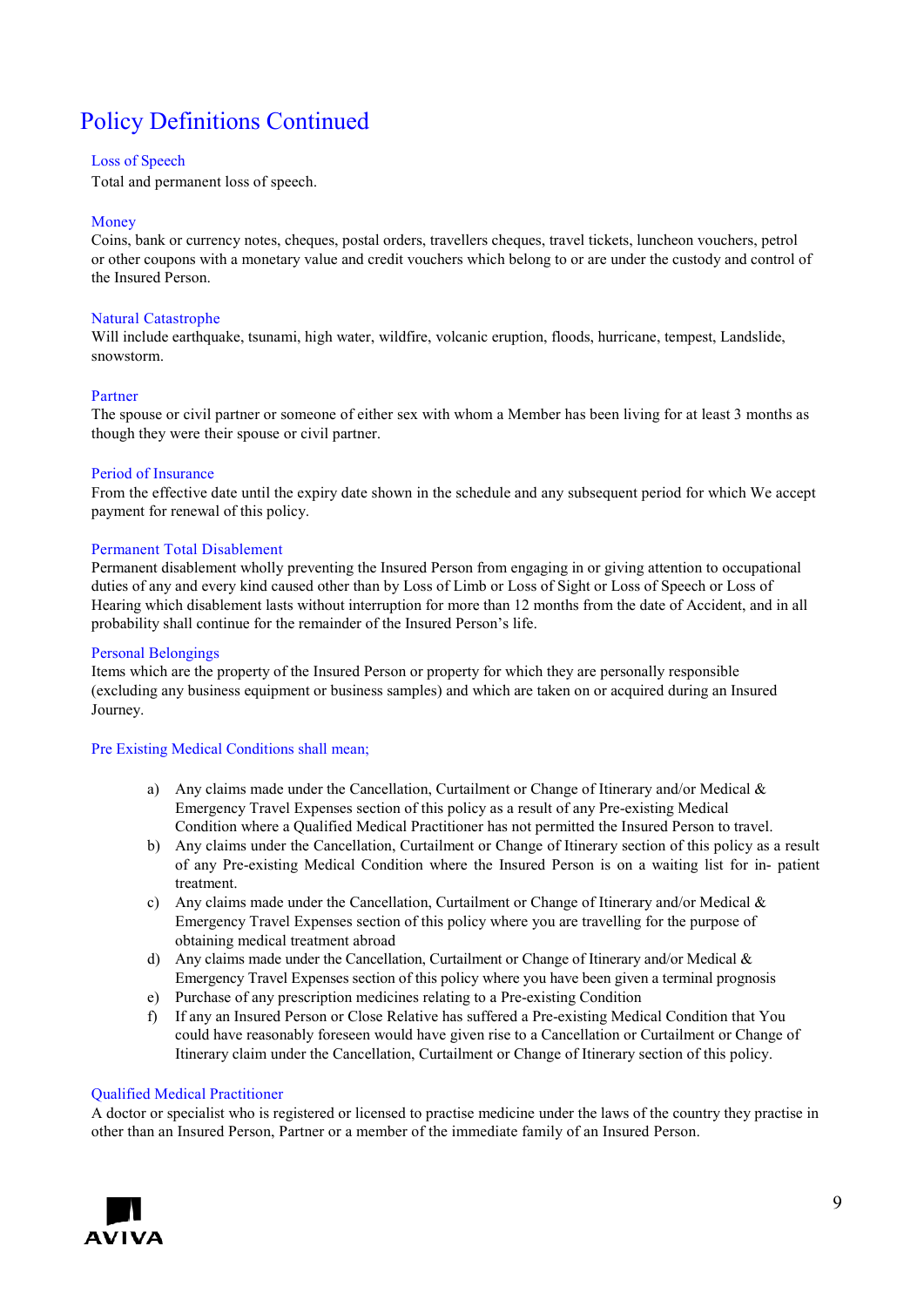# Policy Definitions Continued

#### **Quarantine**

Restriction or closure of the accommodation in which the Insured Person is staying as ordered by a local, national or international health authority as a direct result of a widespread infectious disease or Epidemic.

#### Repatriation

With prior approval from Our Emergency Medical Assistance Provider and due solely to medical reasons, the return of the Insured Person to the United Kingdom or the Insured Person's Country of Residence (if different) by normal scheduled airlines or by an air ambulance or other suitable means of transport.

#### **Sickness**

Sickness or disease (not resulting from Accidental Bodily Injury) contracted anywhere in the world.

#### The Policyholder

The persons, companies, partnerships, unincorporated association or organisation named in The Schedule as The Policyholder.

#### The Schedule

The document which specifies details of The Policyholder, section limits and any Excess(s) applying to the policy.

#### United Kingdom

For the purposes of this policy means England, Scotland, Wales, Channel Islands, Isle of Man and Northern Ireland.

#### Valuables

Jewellery, watches, items made of or containing gold, silver precious metals or precious stones, binoculars, hand held games consoles and equipment, mobile phones, audio visual, photographic, video camera, computer and television equipment, furs and musical instruments.

#### War

War, invasion, act of a foreign enemy, hostilities or a warlike operation or operations (whether war be declared or not), civil war, rebellion, revolution, insurrection, civil commotion assuming the proportions of or amounting to an uprising, military or usurped power.

#### We/Us/Our

Aviva Insurance Limited. Registered in Scotland No. 2116 Registered Office: Pitheavlis, Perth PH2 0NH.

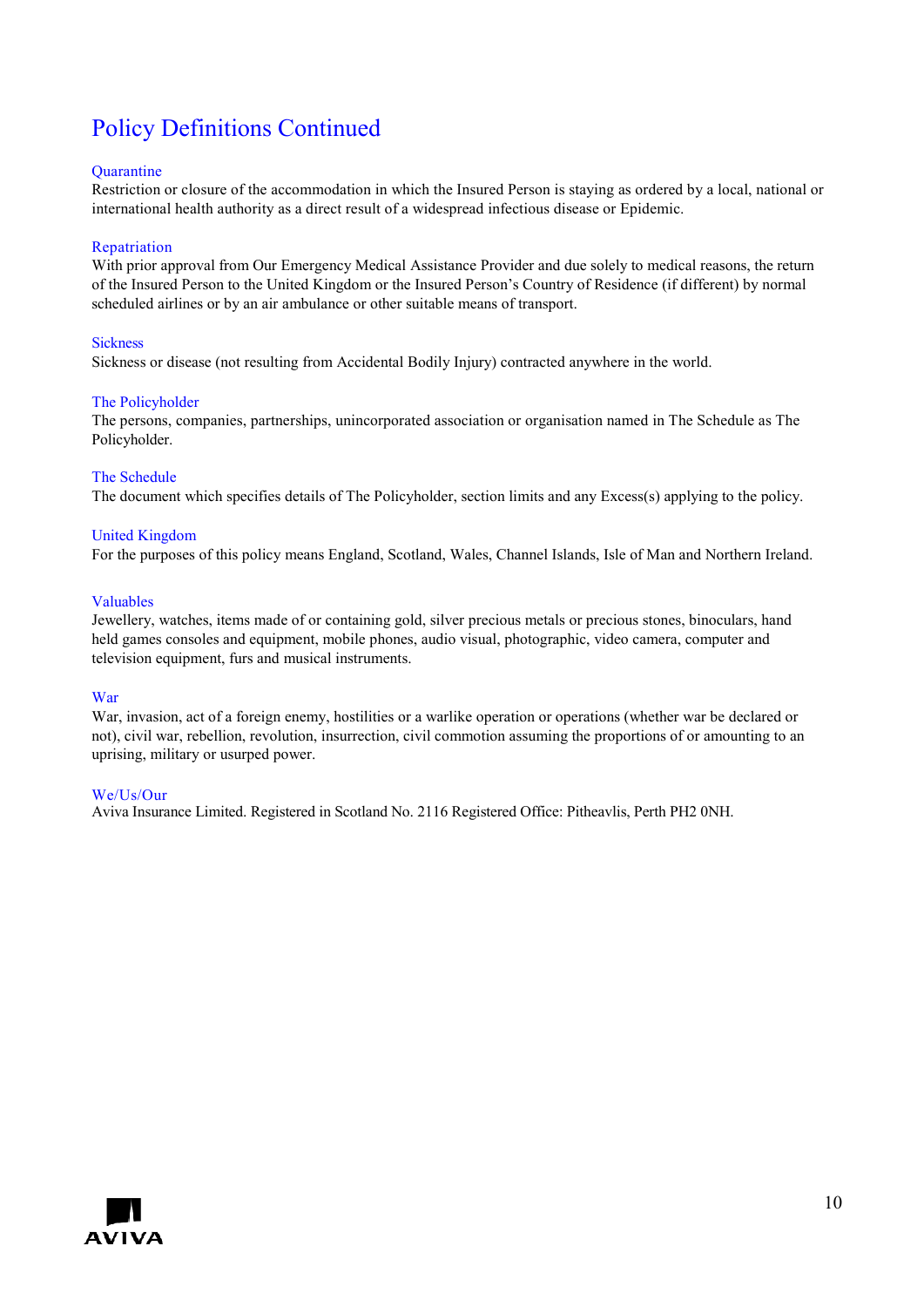# Activities and Sports Covered

## The following activities are covered under this policy:

- Abseiling (with qualified guide and/or qualified instructor)
- Aerobics
- Archery with a qualified instructor
- Badminton
- Banana boat rides
- Baseball
- Basketball
- Bowls
- Bungee jumping organised by a qualified instructor and/or qualified company
- Camel/Elephant rides (with qualified guide and/or qualified instructor)
- Canoeing up to grade 2, not sea canoeing (with qualified guide and/or qualified instructor)
- Catamaran sailing (within twelve miles from land)
- Clay pigeon shooting
- Cricket
- Croquet
- Cross country skiing (with qualified guide and/or qualified instructor)
- Curling
- Cycling (leisure, no racing, no sportives, no BMX)
- Deep sea fishing
- Dingy sailing (within twelve miles from land)
- Diving (Up to a maximum depth of 30 metres)
- Dry slope skiing
- Fell running/walking (no climbing)
- Fencing (with qualified guide and/or qualified instructor)
- Fishing
- Flotilla sailing with a professional guide (within twelve miles from land)
- Football (no tournaments or organised matches)
- Gliding (not piloting and only with a qualified instructor)
- Go karting
- Golf
- **Gymnastics**
- Hiking/Trekking walking under 6,000 metres where no ropes or pulleys used and on recognised routes
- Hill/Trekking over 3,000 metres where no ropes or pulleys used (with qualified guide and/or qualified instructor)
- Horse riding (no racing, eventing or hunting)
- Hot air ballooning (as a passenger only)
- Husky / Dog sledding as a passenger only (with qualified guide and/or qualified

instructor)

- Ice skating (on a recognised rink)
- Jet biking/skiing
- Jet boating
- Jogging
- Kayaking (up to grade (Class) 3, not sea kayaking)
- Marathon running
- Motorcycling (holding a valid licence)
- Mountain biking (no downhill or extreme terrain)
- Netball
- Orienteering
- Parascending (over water only)
- Pony trekking
- Quad biking (not more than 125cc)
- Racquet ball
- Rambling (no climbing)
- Roller skating
- **Rounders**
- Rowing
- Sail boarding
- Sailing (within twelve miles from land)
- Scuba diving up to a depth of 30 meters, 40 metres if suitably qualified
- Skiing off piste (with qualified guide and/or qualified instructor)
- Skiing on piste
- Sleigh rides (as a passenger only)(with qualified guide and/or qualified instructor)
- **Snorkelling**
- Snowboarding on piste
- Snowboarding off piste (with qualified guide and/or qualified instructor)
- Softball
- Squash
- Surfing
- Swimming
- Swimming with dolphins
- Table tennis
- Ten pin bowling
- Tennis (no tournaments)
- Tobogganing
- Volleyball
- War games/paintball
- Water polo
- Water skiing
- White/black water rafting (up to grade (Class) 3)
- Windsurfing (within three miles from land)
- Yachting (within twelve miles from land)

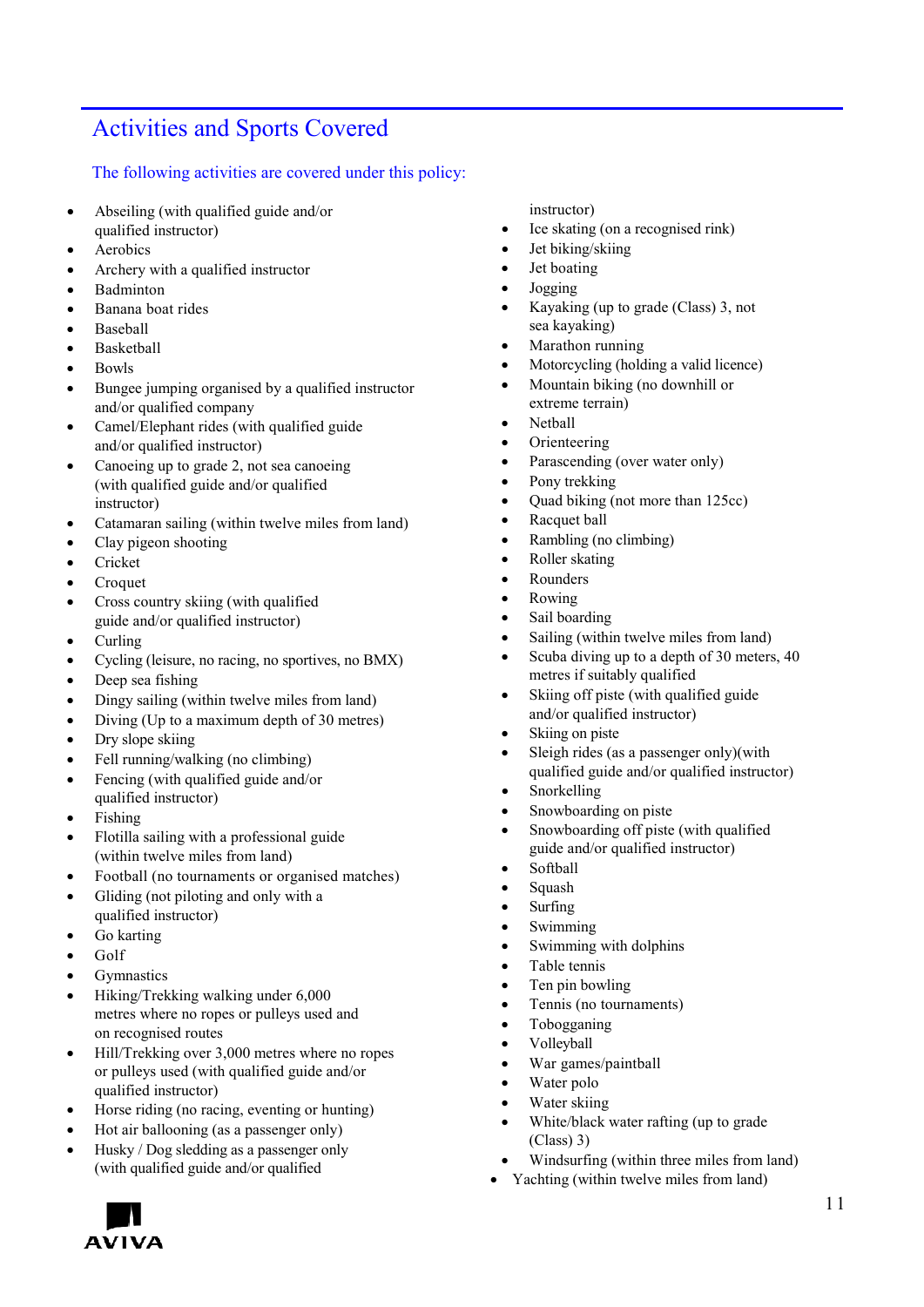# Policy Cover

## Personal Accident

We will pay the sum insured shown in The Schedule to You for Accidental Bodily Injury occurring during the Period of Insurance and whilst on an Insured Journey which within 12 months of the date of the Accident solely directly and independently of any other cause results in any of the benefits listed below

- Death
- Permanent Total Disablement
- Capital Benefits

## Amount Payable

The amount payable to You shall be the amount as stated in The Schedule.

## Extension

## Permanent Partial Disablement

In the event of an Insured Person suffering permanent disablement as a direct result of Bodily Injury We will pay a percentage of the benefit provided for Capital Benefits depending on the degree of permanent disablement. Benefits for specific disabilities are: Permanent severance or permanent and total loss of use of

- A thumb 30%
- A forefinger 20%
- Any finger other than a forefinger 10%
- A big toe 15%
- Any toe other than a big toe 5%
- A shoulder or elbow 25%
- A wrist, hip, knee or ankle 20%
- The lower jaw by surgical operation 30%
- Loss of Hearing in one ear 25%
- Loss of Internal Organ 25%
- Any permanent disability which is not covered by Capital Benefits or any of the benefits above up to a maximum 100% of the Capital Benefits sum insured. Any permanent disability under this item will be assessed by considering the severity of the disablement in conjunction with the stated percentages for specific types of permanent disablement stated above. The occupation of the Insured Person will not be taken into consideration during this assessment.
- When more than one form of permanent partial disablement results from Bodily Injury the percentages will be added together but We will not pay more than 100% of the Permanent Total Disablement in total. If a claim is made for Capital Benefits then a claim for permanent partial disablement cannot also be made.

## **Exceptions**

The following exceptions apply to this Section in addition to the Policy Exceptions at the back of this policy.

We will not pay any claim for Accidental Bodily Injury directly or indirectly caused by the Insured Person suffering from;

- (1) any gradually operating cause;
- (2) any naturally occurring condition or degenerative process;
- (3) Sickness or disease (unless resulting directly from Accidental Bodily Injury).

We will not pay any claim for Permanent Total Disablement where an Insured Person is retired from gainful employment and receiving a pension of any kind.

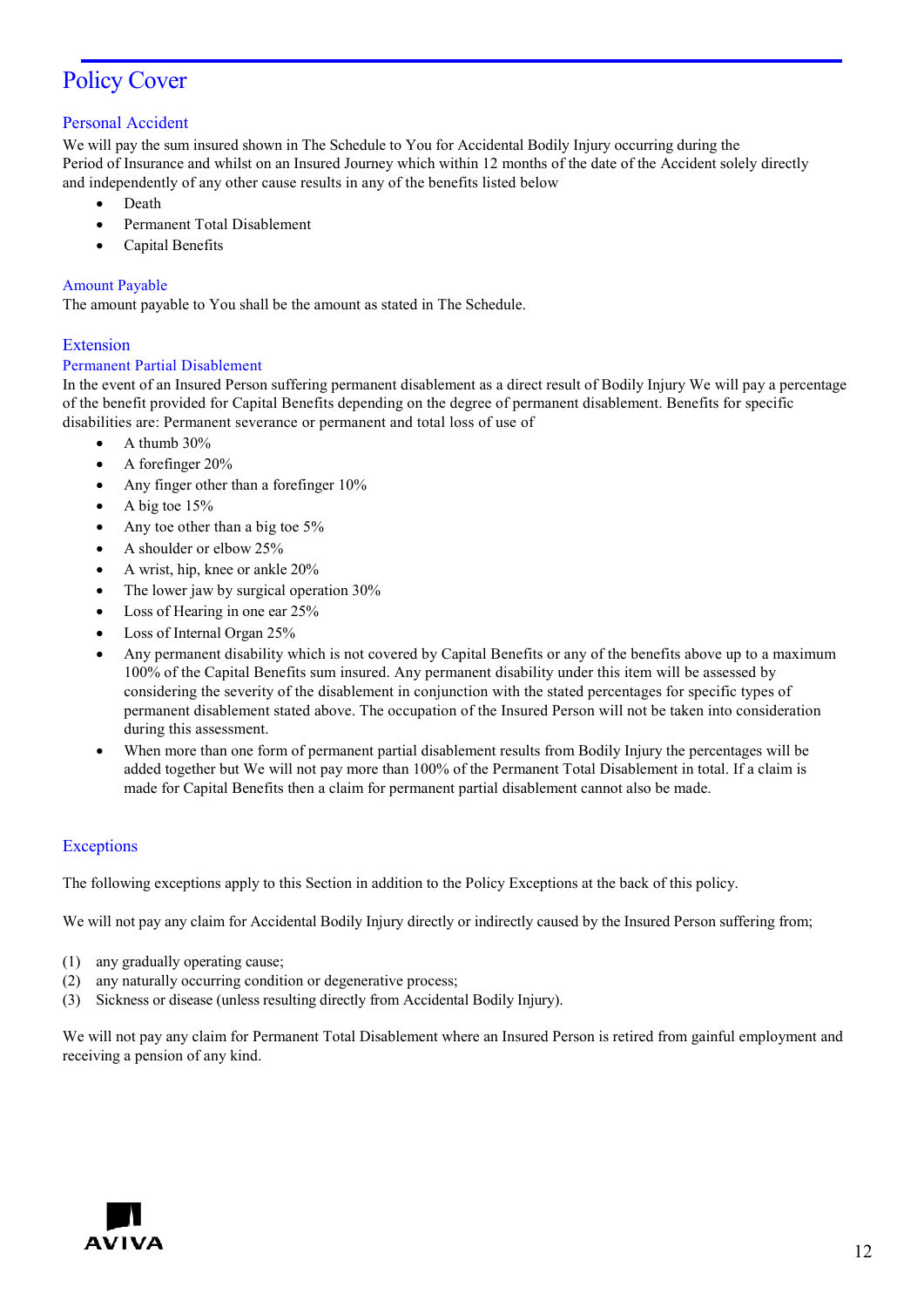## **Conditions**

The following conditions apply to this section in addition to the Policy Conditions at the back of this policy.

## (1) Payment of Benefit

(a) We will not pay under more than one of the benefits listed below in connection with the same Accident for the same Insured Person

- Death
- Loss of Limb, Loss of Sight, Loss of Speech or Loss of Hearing
- Permanent Total Disablement.

After payment has been made for

- Death
- Loss of Limb, Loss of Sight, Loss of Speech or Loss of Hearing
- Permanent Total Disablement

no further payments shall be made by Us in respect of that Insured Person during the current Period of Insurance.

(b) If death benefit is covered then We will not pay for benefits for Loss of Limb or Loss of Sight or Loss of Speech or Loss of Hearing until at least 13 weeks after the date of the Accident and only then if the Insured Person has not died as a result of the Accident.

## (2) Payment of Permanent Total Disablement

Benefit in respect of Permanent Total Disablement will be payable after the expiry of 52 consecutive weeks disablement and on certification by a medical examiner appointed by Us that disablement is permanent and without expectation of recovery.

## (3) Medical Evidence

- (a) We may, at Our expense, arrange for an Insured Person to undergo
	- (i) a medical examination or
	- (ii) a post mortem examination.

## (b) You or Your legal representative will supply to Us, at Your expense, any

- (i) certificate
- (ii) information
- (iii) evidence
- in the format We require.

## (4) Dependant Child/ren

If the Insured Person is under the age of 16 at the date of the Accident giving rise to a claim the maximum amount payable for death will be £25,000.

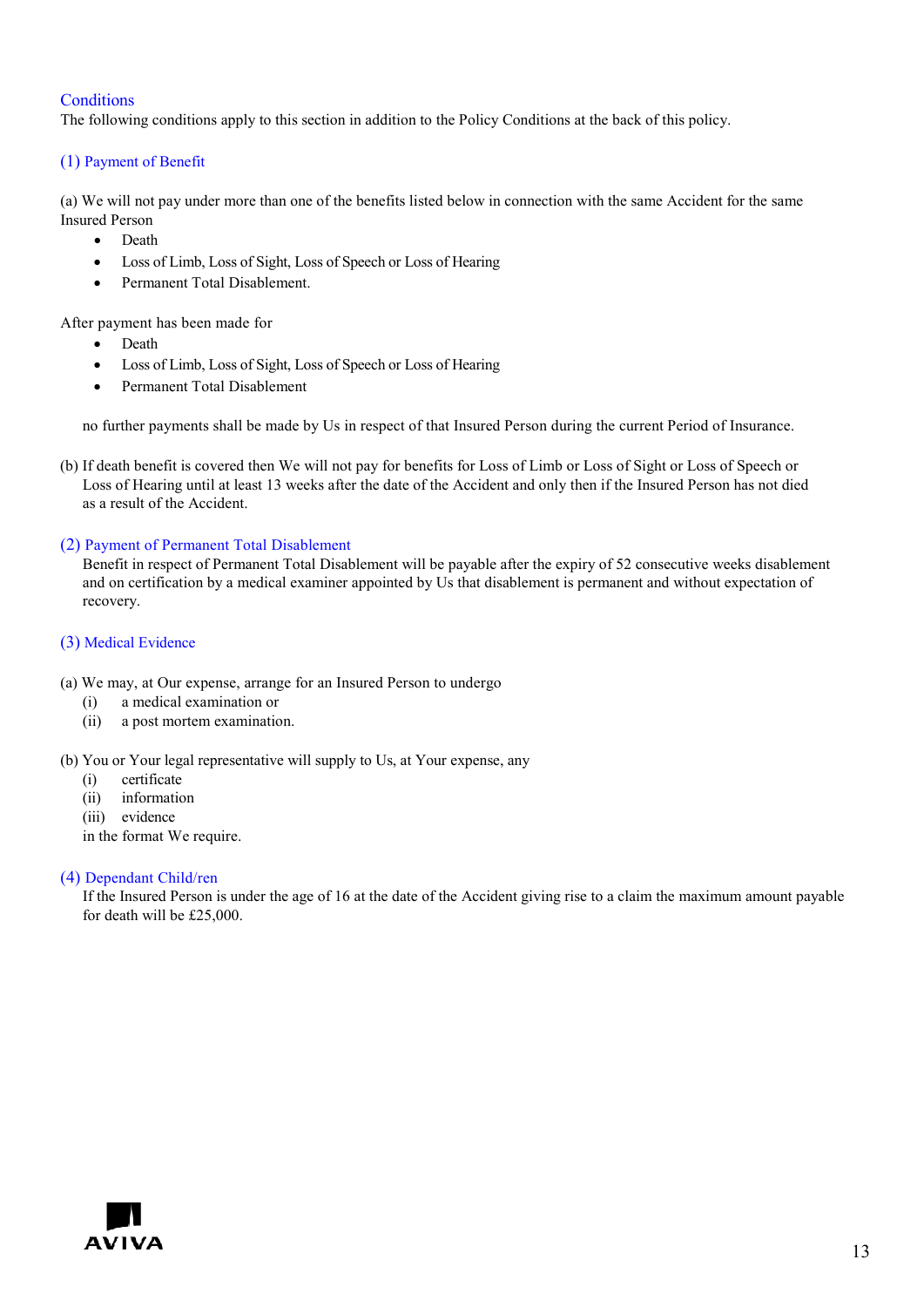# Medical and Emergency Travel Expenses

In the event of the Insured Person sustaining Accidental Bodily Injury or contracting an illness during the course of an Insured Journey We will pay up to the sum insured stated in The Schedule for

(a) Medical Expenses

Reasonable and necessary emergency medical, surgical, Hospital or nursing home charges or emergency dental (for the relief of pain and suffering) fees, including the cost of rescue services to take the Insured Person to Hospital;

- (b) Emergency Travel Expenses Reasonable and necessary additional costs of transport and accommodation incurred in respect of the Insured Person or any two relatives or friends who have to travel to remain with or escort the Insured Person home to the United Kingdom or the Insured Person's Country of Residence (if different);
- (c) Repatriation

Upon medical advice the Repatriation of the Insured Person to the United Kingdom or the Insured Person's Country of Residence (if different);

(d) Emergency Medical Evacuation upon the advice of Our Emergency Medical Assistance Service the reasonable and necessary costs of transporting the Insured Person to the nearest suitable Hospital incurred outside the United Kingdom or the Insured Person's Country of Residence (if different).

## Additional Covers Foreign

## Coma Benefit

In the event that an Insured Person sustains Accidental Bodily Injury outside the United Kingdom or the Insured Person's Country of Residence (if different) during the Insured Journey which results in a continuous unconscious state We will pay the Insured Person an additional sum per day as stated in The Schedule for each complete 24 hour period of continuous unconsciousness up to a maximum of 730 days.

## Funeral Expenses

In the event of the death of the Insured Person We will Indemnify the Insured Person's estate up to the sum insured stated in The Schedule for the reasonable costs incurred for a funeral outside the United Kingdom or their Country of Residence (if different) or the costs of transportation of the Insured Person's body or ashes and the Insured Person's Personal Belongings back to the United Kingdom or Country of Residence (if different).

## Hospital Benefit

In the event that an Insured Person is admitted as a Hospital in-patient We will pay the Insured Person the sum insured stated in The Schedule for each overnight stay that the Insured Person spends as an in-patient.

## Emergency Medical Assistance Service

Our service will provide advice on and where appropriate arrange all medical treatment, travel and accommodation covered under Medical and Emergency Travel Expenses.

In the event of a medical emergency overseas please call +44 1243 621066

Our specialist emergency assistance provider has experienced multi-lingual staff who will

- Take charge of Your enquiries 24 hours a day 365 days a year and where necessary contact Hospitals and guarantee any necessary fees
- Talk to doctors and hospital staff in their own language
- Ensure medical advisers are consulted at the outset for their views on the possibility of arranging Repatriation and the best method of transportation to be adopted.

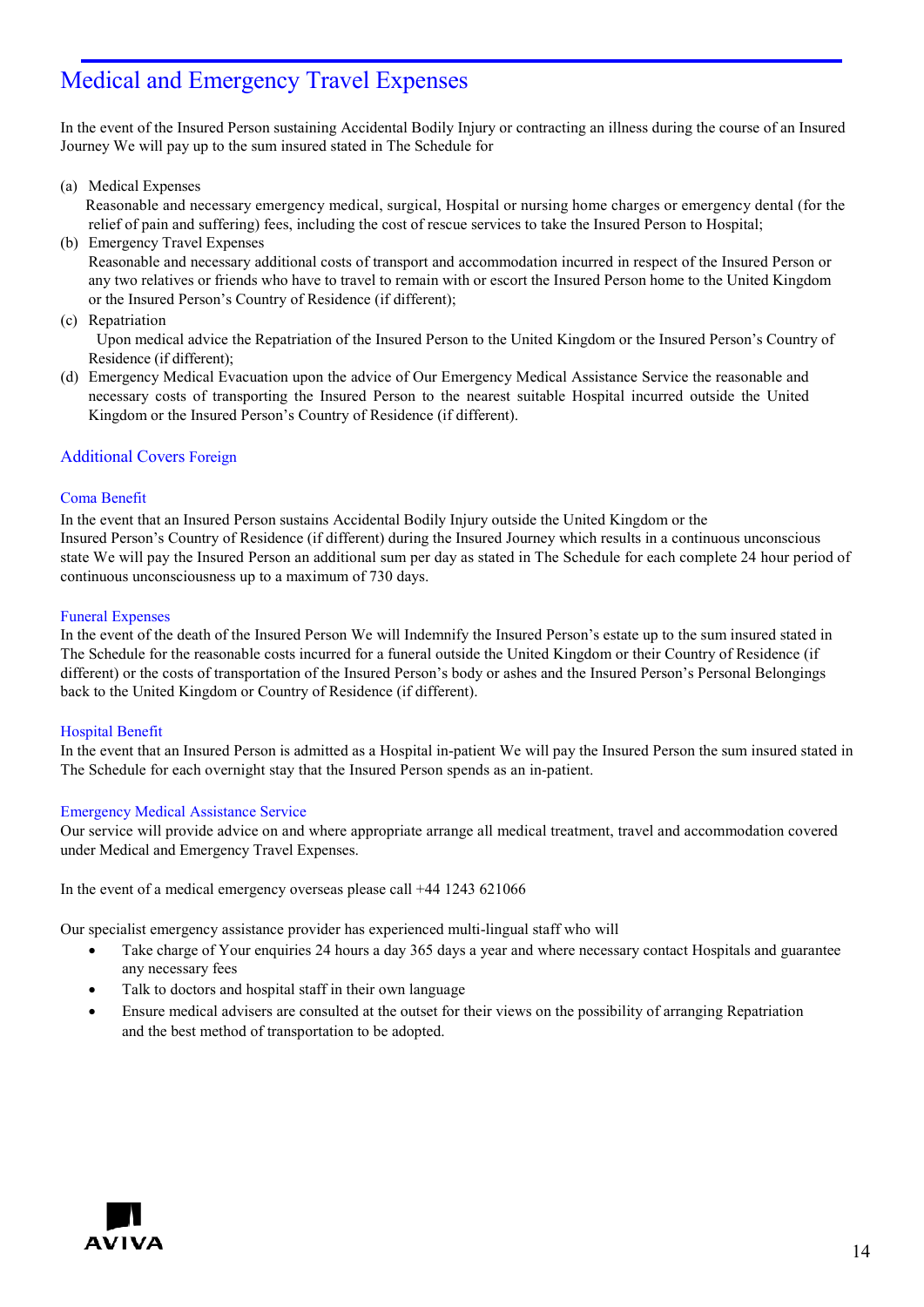Provided medical treatment, travel or accommodation has been arranged by the Emergency Medical Assistance Service We will pay all associated costs incurred on behalf of the Insured Person for the following

- Making arrangements for the Insured Person to travel home and where necessary ensure they are escorted by a medical attendant
- Ensuring assistance is provided upon the Insured Person's arrival in the United Kingdom or other Country of Residence following a Repatriation
- Making arrangements for the outward and return journeys for the next of kin or other nominated persons to visit a sick or injured Insured Person
- Assisting in locating and sending drugs if not available locally
- Providing advice on minor ailments.

Other Services providing assistance and guidance whilst travelling provided by other service providers:

- A phone home service if there is an emergency.
- A translation and interpretation service if You need it.
- On stolen or lost passports, driving licences, air tickets or other travel documents.
- On how to trace luggage with an airline operator if it is delayed or lost.
- On contacting local Embassies or Consulates.
- Information on languages and time zones.
- On transfer of money to You if required.
- On cancellation of credit cards if lost or stolen with the ability to report loss to the card provider.
- To relatives or friends or employees if You are hospitalised.

Note: There may be charges for some of the above services charged by the service providers and You will have to pay these together with travel costs resulting from the advice You are given.

## Advice Before You Travel

Our Travel Assistance Helpline can be contacted any time day or night on +44 (0)1243 621556 and will provide advice and information on

- Visa and entry permits You may need
- Necessary vaccination and inoculation requirements and where they can be arranged
- What You should take with You in relation to first aid and health
- Currencies, travellers cheque and current exchange rates

Languages, time zones and details of countries You will be visiting.

In addition, there is a wealth of information available on the Foreign & Commonwealth Office website which provides lots of advice for travelling including briefings for each country. This can be found at the following website addre[ss: www.fco.gov.uk.](http://www.fco.gov.uk/)

## **Exceptions**

The following exceptions apply to Medical and Emergency Travel Expenses in addition to the Policy Exceptions at the back of this policy

We will not be liable for any claim resulting from

- (1) Pre-existing Medical Conditions as detailed in the Eligibility section;
- (2) medical expenses incurred whilst on an Insured Journey within the Insured Person's Country of Residence;
- (3) any expenses incurred more than 12 months after the date the need for treatment first arises;
- (4) any expenses caused by, contributed to by or aggravated by a Pre Existing Medical Condition;
- (5) We will not pay the Excess stated in The Schedule for each and every claim except where an Insured Person has obtained a reduction in the cost of medical expenses in European Union Countries using a European Health Insurance Card;
- (6) We will not pay for repeat prescription medicines;
- (7) Any medical treatment which, in the opinion of our Assistance Provider, can reasonably be delayed until Your return to Your Country of Residence;
- (8) We will not pay for any costs arising from single or private rooms within a hospital, nursing home or other medical centre unless our Assistance Provider and the attending General Medical Practitioner deem it necessary;
- (9) We will not pay for normal costs of pregnancy unless there have been complications due to an Accident or illness whilst on an Insured Journey;
- (10) Anything mentioned in the general exclusions.

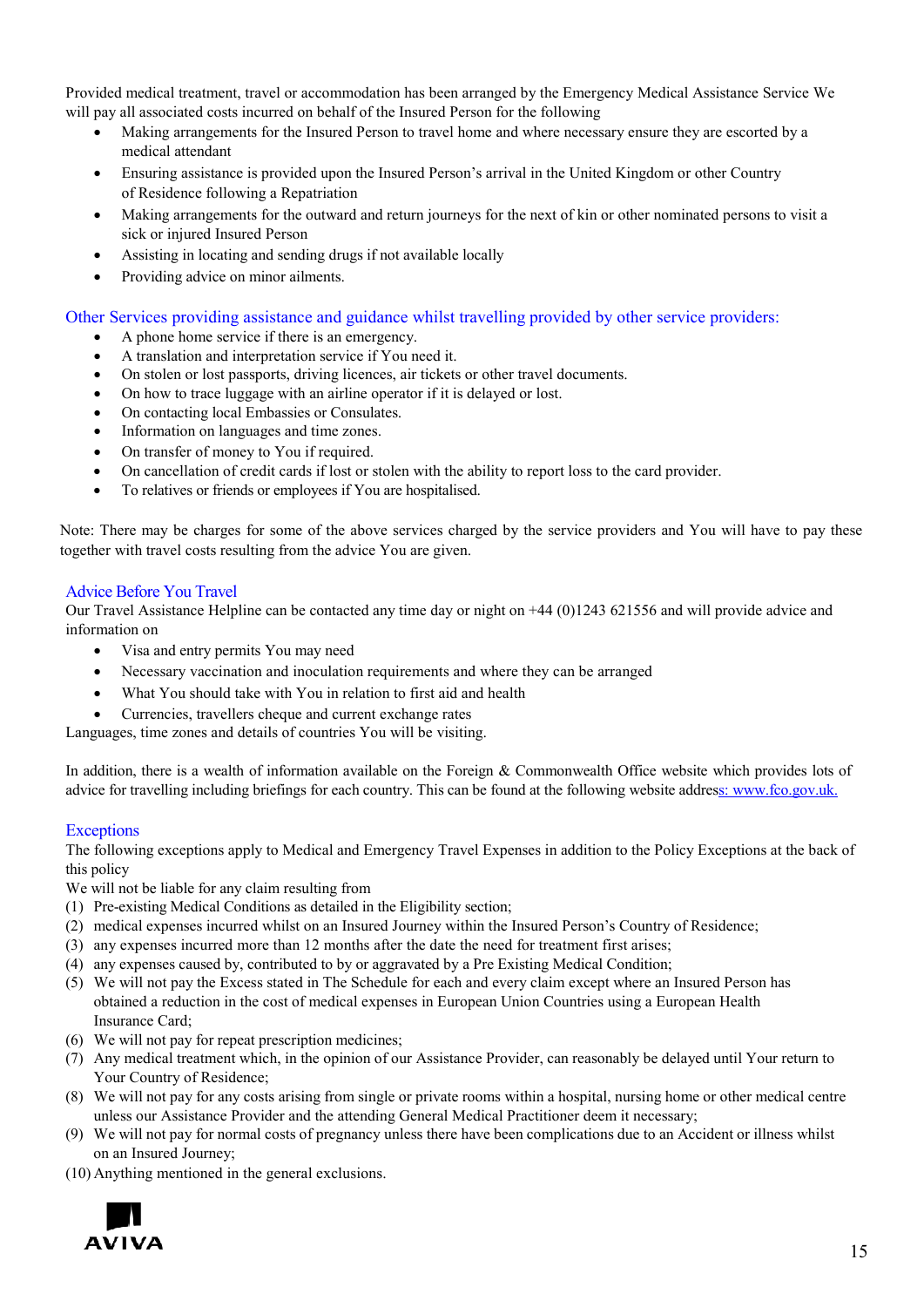## **Conditions**

The following conditions apply to Medical and Emergency Travel Expenses in addition to the Policy Conditions at the back of this policy

- (1) You must contact the Emergency Medical Assistance Service if You require inpatient Hospital treatment or Repatriation otherwise We may not be able to reimburse the costs incurred.
- (2) The Emergency Medical Assistance Service must be informed immediately or as soon as reasonably possible of any potential Search and Rescue Expenses claim. A written statement from the police, coastguard or other approved rescue authority involved in the search/rescue must be obtained and submitted to Us in the event of a claim.
- (3) If We incur costs as a result of advice or assistance being provided or the settlement of any expenses being made in good faith by the Emergency Medical Assistance Service to any person who is not insured under this policy, You shall reimburse Us in respect of such costs and expenses.

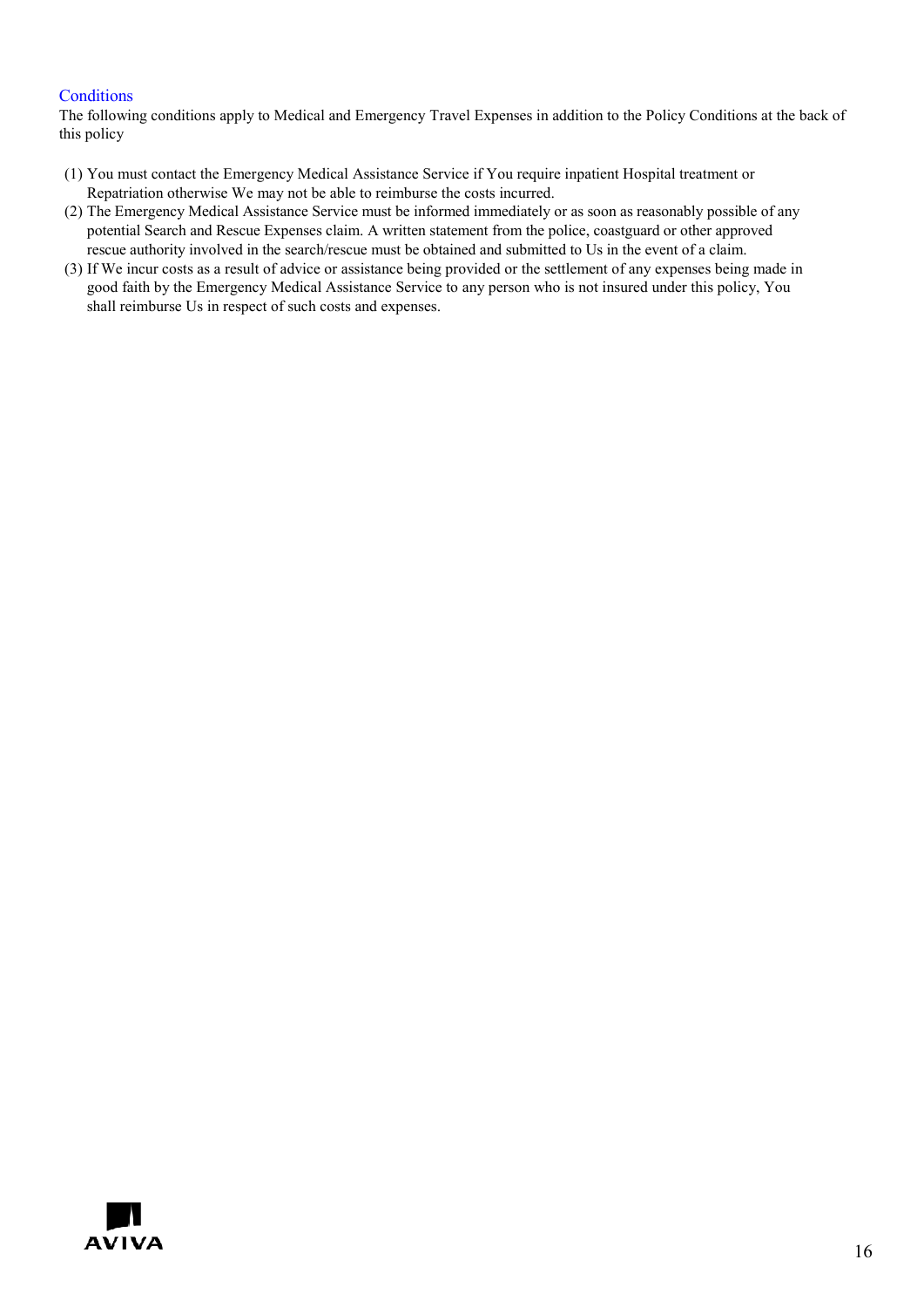## Personal Belongings

In the event of the Insured Person suffering loss of or damage to Personal Belongings during an Insured Journey We will indemnify the Insured Person in respect of such loss or damage up to the sum insured stated in The Schedule.

## Automatic Extensions

## Temporary Loss

In the event of an Insured Person being temporarily deprived of their Personal Belongings for at least twelve hours from the time of arrival at their destination during an Insured Journey, We will reimburse the Insured Person in respect of emergency and necessary purchases up to the sum insured stated in The Schedule for any one claim.

## Loss of Keys

In the event that the Insured Person loses their keys to their main permanent residence or vehicle whilst on an Insured Journey We will indemnify the Insured Person for the costs (parts and labour) of replacing the relevant locks up to the sum insured stated in The Schedule. We will not arrange for the work to be carried out and will not be liable for any damage caused in the process of replacing the locks.

## **Exceptions**

The following exceptions apply to Personal Belongings in addition to the Policy Exceptions at the back of this policy We will not be liable for any claim resulting from

- (1) breakage of articles of a brittle nature unless caused by an accident to the conveyance in which the article is being carried;
- (2) loss or damage caused by

(a) moth or vermin or gradual deterioration, atmospheric or climatic conditions, wear and tear (this does not apply to the loss of or damage to any item resulting from wear and tear to a clasp setting or other fastening to a carrier or container);

- (b) mechanical or electrical failure or breakdown;
- (c) any process of cleaning, dying, restoring, repairing or alteration;
- (3) loss of Money;
- (4) loss or damage caused by delay detention or confiscation by order of any Government or Public Authority;
- (5) loss unless it is reported within 48 hours of discovery to any of the following: the local police or appropriate authority, hotel, airline or tour operator and a written report in respect thereof is obtained (in the case of an airline the Insured Person will need to obtain a property irregularity report);
- (6) loss or damage from pressure in an aircraft cargo hold;
- (7) theft or attempted theft from any unattended vehicle unless kept out of sight in a locked boot or compartment or in the case of a hatchback or estate car under a purpose built luggage cover. There must be evidence that the vehicle has been broken into;
- (8) loss of or damage to vehicles their parts or accessories;
- (9) loss of or damage to Personal Belongings sent as freight or under a bill of lading;
- (10) We will not pay over the limit for Valuables as specified in the Policy Schedule.

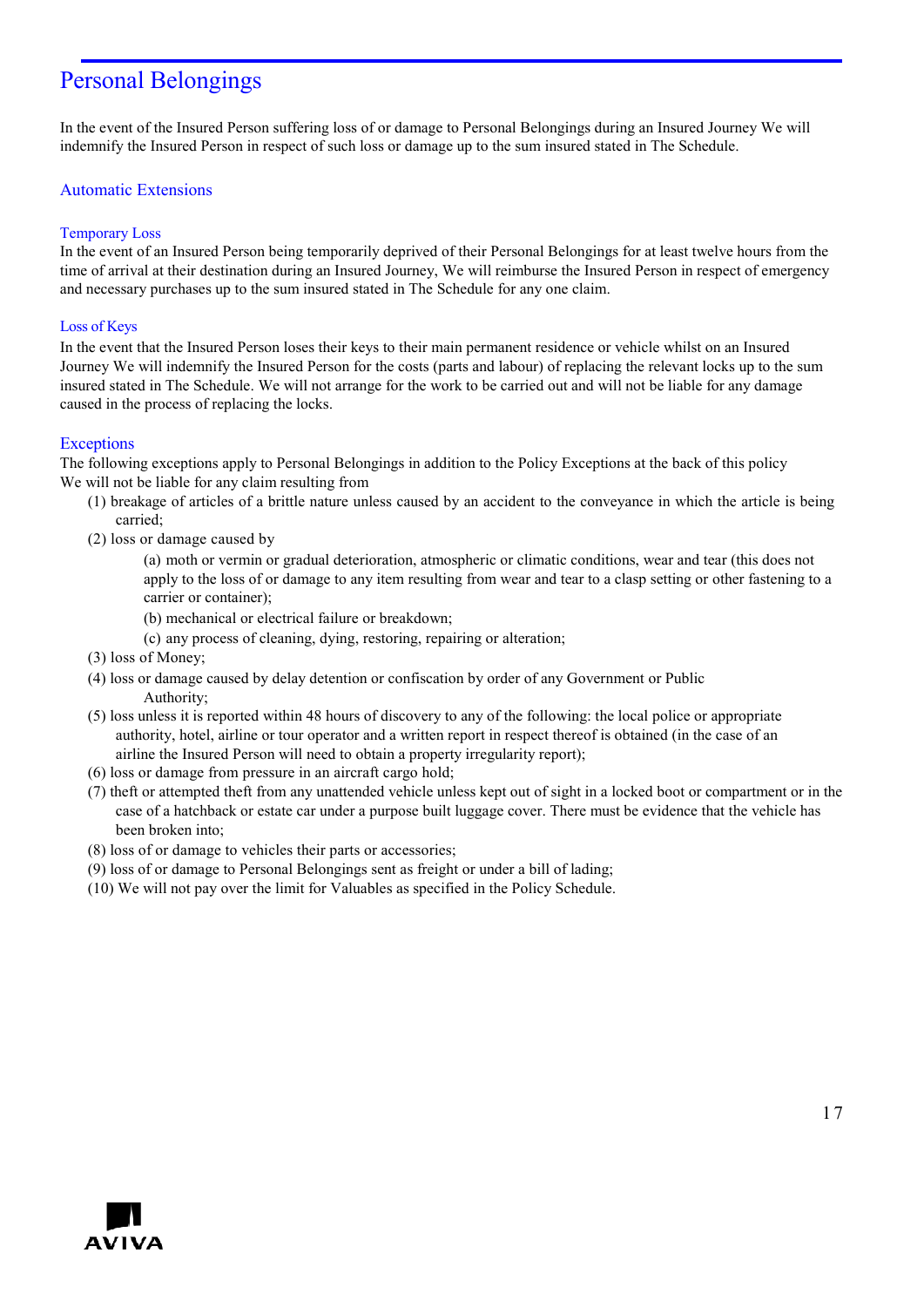## **Conditions**

The following conditions apply to Personal Belongings in addition to the Policy Conditions at the back of this policy

- (1) The Insured Person shall take all reasonable care in avoiding any loss or damage to their Personal Belongings.
- (2) We shall be entitled in the event of a loss and at Our sole option to replace any article lost (whether wholly or in part) or to reimburse the Insured Person not exceeding in any event the insured value thereof.
- (3) We will not pay more than the sum insured stated in The Schedule in respect of any one item, pair or set.
- (4) We will not pay the Excess stated in The Schedule for each and every claim.
- (5) Any amount paid for Temporary Loss will be deducted from any subsequent payment for total loss or subsequent damage where the temporary Loss becomes permanent.
- (6) The Insured Person must retain any damaged articles for Our inspection. We shall be entitled to take up and keep possession of any damaged property and to deal with as salvage following such damage.

## Money

In the event of the Insured Person suffering the loss or theft of Money during the course of an Insured Journey, occurring 48 hours immediately prior to such a journey or up to 48 hours immediately following such a Journey We will pay up to the amount specified in The Schedule if obtained for the purpose of the Insured Journey and in the custody and control of the Insured Person.

## Fraudulent Use of Credit Cards

If the Insured Person sustains financial loss as a direct result of a credit charge, debit or bankers card being lost or stolen during an Insured Journey and it being fraudulently used by someone other than the Insured Person, We will indemnify the Insured Person for such loss up to the sum insured for any one Insured Journey provided that the Insured Person has fully complied with all terms and conditions under which such cards have been issued.

## Automatic Extensions

## Lost or Damaged Documents

If the Insured Person sustains loss of or damage to travel documents, driving licence, visa and/or passport required for an Insured Journey becoming void during the course of the Insured Journey We will indemnify the Insured Person in respect of any fees charged in issuing an emergency passport including those charged by the appropriate consular visa and/or passport office and for any additional travel or accommodation expenses in obtaining any official or temporary travel documents or replacement visa and/or passport up to the sum insured stated in The Schedule for any Insured Journey.

## Theft of Documents

If an Insured Person sustains theft of any travel documents, driving licence, visa and/or passport within seven days prior to the proposed departure date of an Insured Person We will indemnify the Insured Person for any additional accommodation and/or travel expenses necessarily incurred prior to the proposed departure date by the Insured Person or nominated representative in travelling to and obtaining replacement documents at the nearest issuing office from which a replacement can be obtained up to the sum insured stated in The Schedule for any claim.

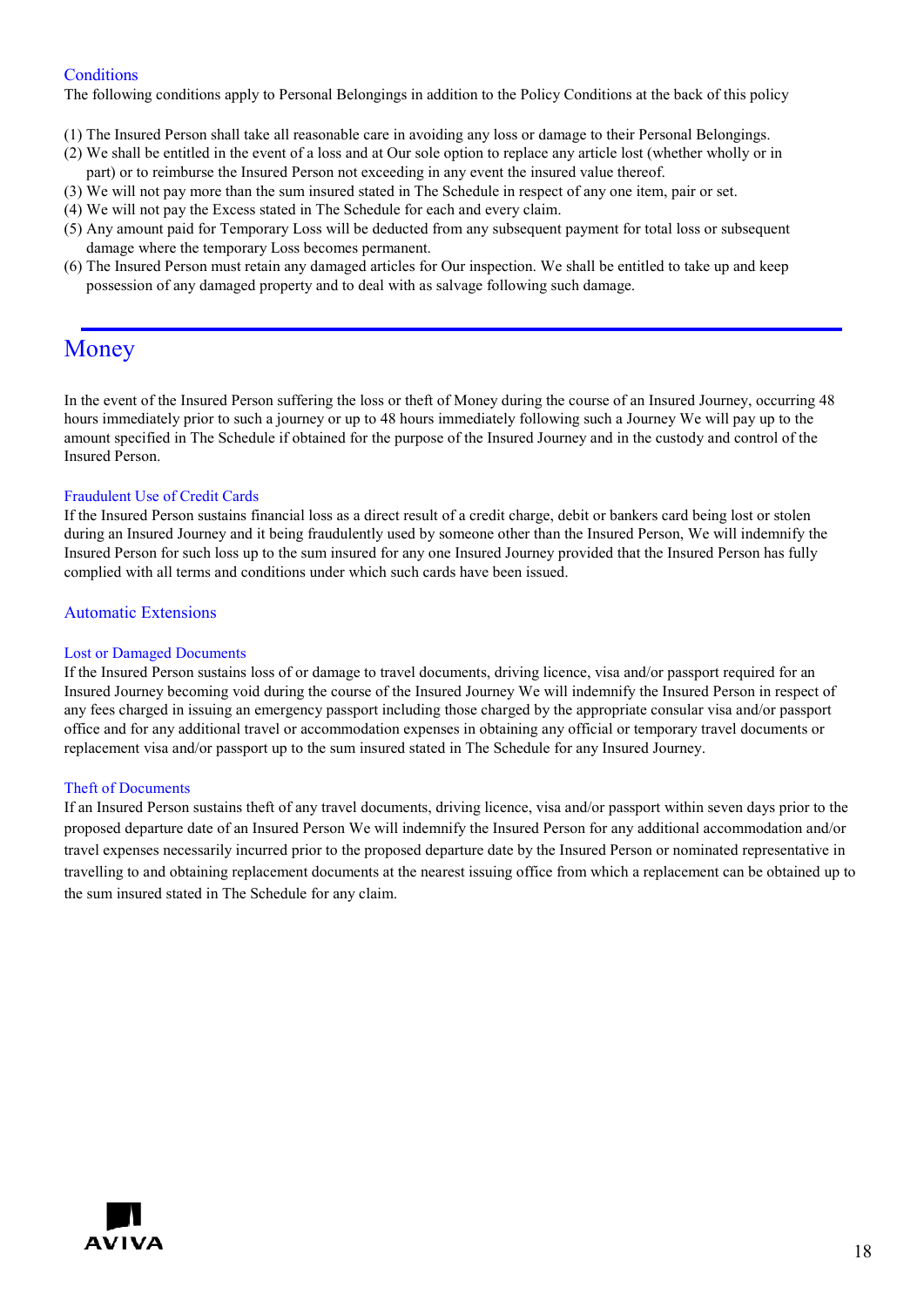## **Exceptions**

The following exceptions apply to Money in addition to the Policy Exceptions at the back of this policy

- (1) We will not be liable for any claim resulting from
	- (a) delay confiscation errors or omissions in receipts or payment or accountancy or depreciation in value;
		- (b) loss unless it is reported to the local police or appropriate authorities within 72 hours of its discovery and a written report in respect thereof is obtained (in the case of an airline the Insured Person will need to obtain a property irregularity report).
- (2) We will not pay for any loss or theft of a credit card, charge card or cash card which results in fraudulent use unless the Insured Person has complied with all the terms and conditions under which the card was issued.
- (3) We will not pay for theft or attempted theft of Money from any unattended Vehicle unless kept out of sight in a locked boot which is separate from the passenger compartment or locked compartment or in the case of a hatchback or estate car, under a purpose built luggage cover. There must be evidence that the vehicle has been broken into.
- (4) We will not pay the Excess stated in The Schedule for each and every claim.

# Cancellation, Curtailment or Change of Itinerary

## Cancellation

If an Insured Person is forced to cancel an Insured Journey as a direct and necessary result of any cause numbered below We will reimburse the Insured Person for all non returnable deposits advance payments and other charges paid or due to be paid for travel and accommodation in respect of the Insured Journey up to the sum insured stated in The Schedule for each Insured Person.

## Curtailment

If an Insured Person is forced to cut short an Insured Journey and return to the United Kingdom or normal Country of Residence (if different) as a direct and necessary result of any cause numbered below We will reimburse up to the sum insured stated in The Schedule for each Insured Person for

- (a) all non returnable deposits advance payments and other charges paid or due to be paid by the Insured Person for travel and accommodation in respect of the Insured Journey;
- (b) the reasonable additional cost of travel and accommodation necessarily incurred to return the Insured Person to the United Kingdom or normal Country of Residence (if different).

## Change of Itinerary

If following departure the Insured Person is forced to alter pre-booked travel arrangements in connection with an Insured Journey as a direct and necessary result of any cause numbered below We will reimburse the Insured Person for the reasonable additional costs of travel and accommodation necessarily incurred to enable the Insured Person to continue that Insured Journey up to the sum insured stated in The Schedule.

This section of the policy protects You for the necessary Cancellation, Curtailment or Change of Itinerary due to:

- (1) Your death, serious injury, sudden illness, complications in pregnancy or quarantine or that of a Close Relative or any person accompanying You or their Close Relative on the Insured Journey provided such cancellation, curtailment or change of itinerary is confirmed as medically necessary by a Qualified Medical Practitioner;
- (2) the compulsory quarantine, jury service or witness call, military service, medical service, subpoena or exigencies of duty of an Insured Person;
- (3) Your unemployment which qualifies for any payment under any applicable statute;
- (4) Your home becoming uninhabitable within 14 days of travel following fire, storm, flood, theft, subsidence or serious damage or Your presence being required by the police following burglary or attempted burglary at Your home;
- (5) a Natural Catastrophe causing the local government or national government of the destination country to declare a state of emergency or the Foreign & Commonwealth Office recommending against all but essential travel;
- (6) Cancellation or Curtailment of scheduled public transport services consequent upon adverse weather conditions, strike, riot or civil commotion.

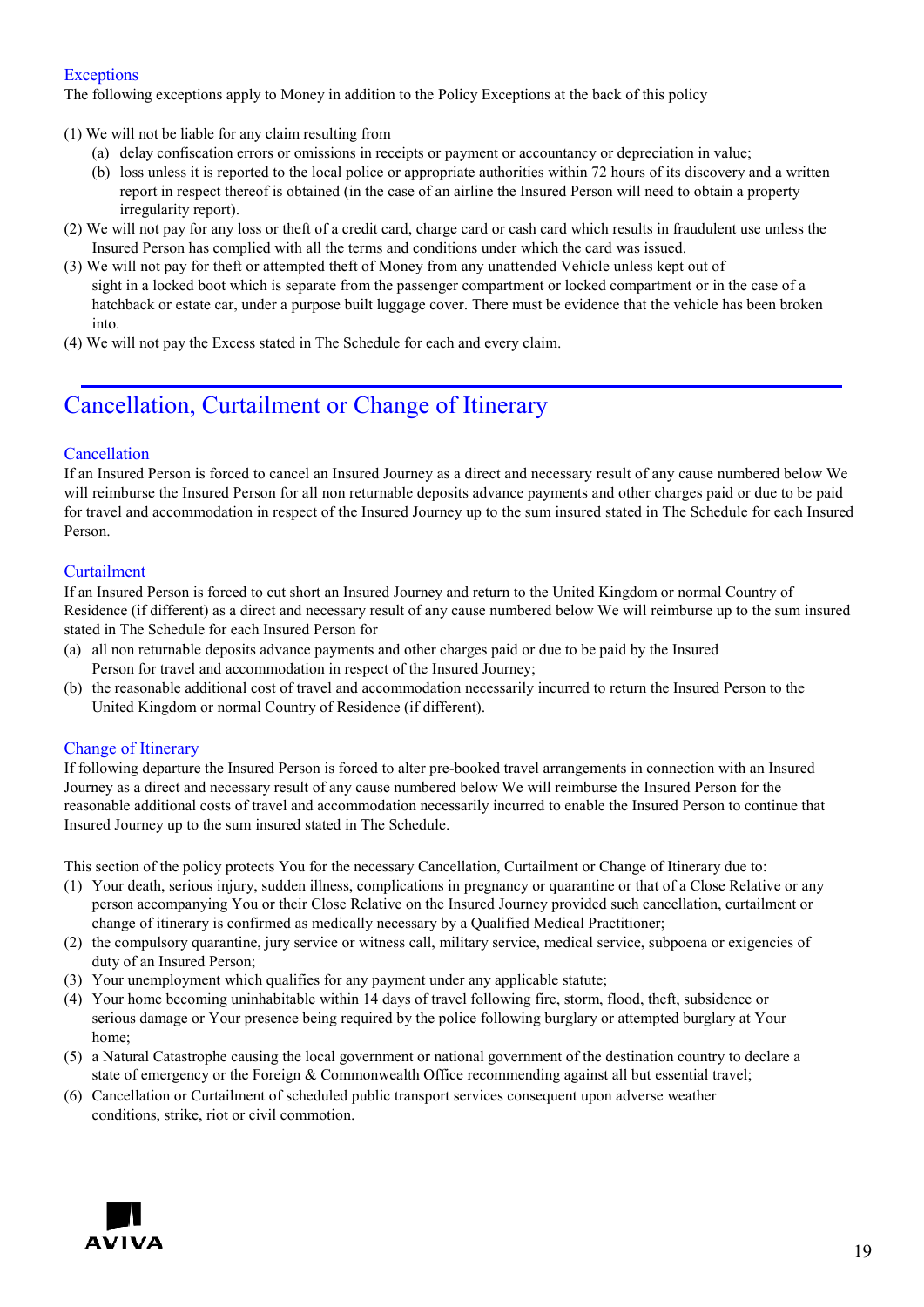## **Exceptions**

The following exceptions apply to Cancellation, Curtailment or Change of Itinerary in addition to the Policy Exceptions at the back of this policy

We will not be liable for any claim resulting from

- (1) disinclination to travel or if on an Insured Journey, deciding not to continue;
- (2) Your or an Insured Person's financial circumstances;
- (3) redundancy or resignation of an Insured Person or the termination of an Insured Person's contract of employment within 30 days of a pre-booked Insured Journey or once an Insured Journey has started;
- (4) the financial failure or omission or neglect of any provider or its agent of transport or accommodation;
- (5) withdrawal from service temporarily or permanently of any means of transport on the orders or recommendation of the manufacturer, the Civil Aviation Authority, National Air Traffic Services, any port authority or similar body in any country except where on the day the Insured Person is due to depart from the United Kingdom such Insured Person is prevented from taking their trip due to

(a) airspace being closed for more than 24 hours from the date and time of their scheduled departure, as shown on their ticket/itinerary as a result of a Natural Catastrophe

(b) an airport or port they are scheduled to travel from or through being closed for more than 24 hours from the date and time of their scheduled departure, as shown on their ticket/ itinerary as a result of a Natural Catastrophe.

All claims must be supported by documentary evidence that the Insured Person has been unable to obtain a refund from their travel and/or accommodation provider;

- (6) strike, labour dispute or failure of the means of transport other than where the departure of any means of transport on which the Insured Person is booked to travel is delayed by at least 24 hours unless the delay is due to a strike or industrial action which existed or the possibility of which existed and for which advance warning had been given prior to the date on which the Insured Journey was booked;
- (7) You or the Insured Person violating the laws or regulations of the country in which they are travelling;
- (8) an Insured Person failing to check in according to the itinerary provided unless the failure was due to strike or industrial action;
- (9) You or the Insured Person failing to produce or maintain visas, permits or documents for the country to which they are travelling;
- (10) regulations made by any Government or public authority;
- (11) any claim where it is subsequently found that the person involved is not an Insured Person. Any costs incurred in this event shall be Your sole responsibility;
- (12) any claim of less than the Excess stated in The Schedule for each Insured Person. Any valid claim for more than Excess stated in The Schedule will be reduced by Excess stated in The Schedule for each Insured Person;
- (13) Pre-existing Medical Conditions as detailed in the Eligibility section.
- (14)We will not provide cover for any claim in any way directly or indirectly caused by, resulting from or in connection with any of the following, regardless of any other cause or event contributing concurrently or in any other sequence:

a. any Coronavirus (including but not limited to SARS-CoV, SARS-CoV-2 and MERS-CoV) or any disease caused by any Coronavirus (including but not limited to Severe Acute Respiratory Syndrome, COVID-19 and Middle East Respiratory Syndrome); or

b. any mutation or variation of any virus or disease referred to in a. above, or any other disease caused by any such mutated or varied virus, including, without limitation to the scope of the foregoing:

i. any measures taken by any governmental, public or other authority or any other person for the prevention,

suppression, mitigation, cleaning or removal of any virus or disease referred to in a. or b. above; or

ii. any fear or threat of a., b. or i. above.

However, the above exclusion will not apply to any claim for the cancellation of an Insured Journey as a direct result of: (i) an Insured Person who was due to undertake such Insured Journey receiving a positive diagnosis of COVID-19 that necessitates such cancellation as a direct result of:

(a) such Insured Person being legally required to undertake compulsory quarantine or self-isolation following such positive diagnosis; or

(b) the continued suffering by such Insured Person of symptoms of COVID-19 that results in a Qualified Medical Practitioner confirming that such cancellation is medically necessary;

(ii) a Close Relative with whom You reside receiving a positive diagnosis of COVID-19 which directly results in an official instruction to You to undertake compulsory quarantine or self-isolation and necessitating such cancellation.

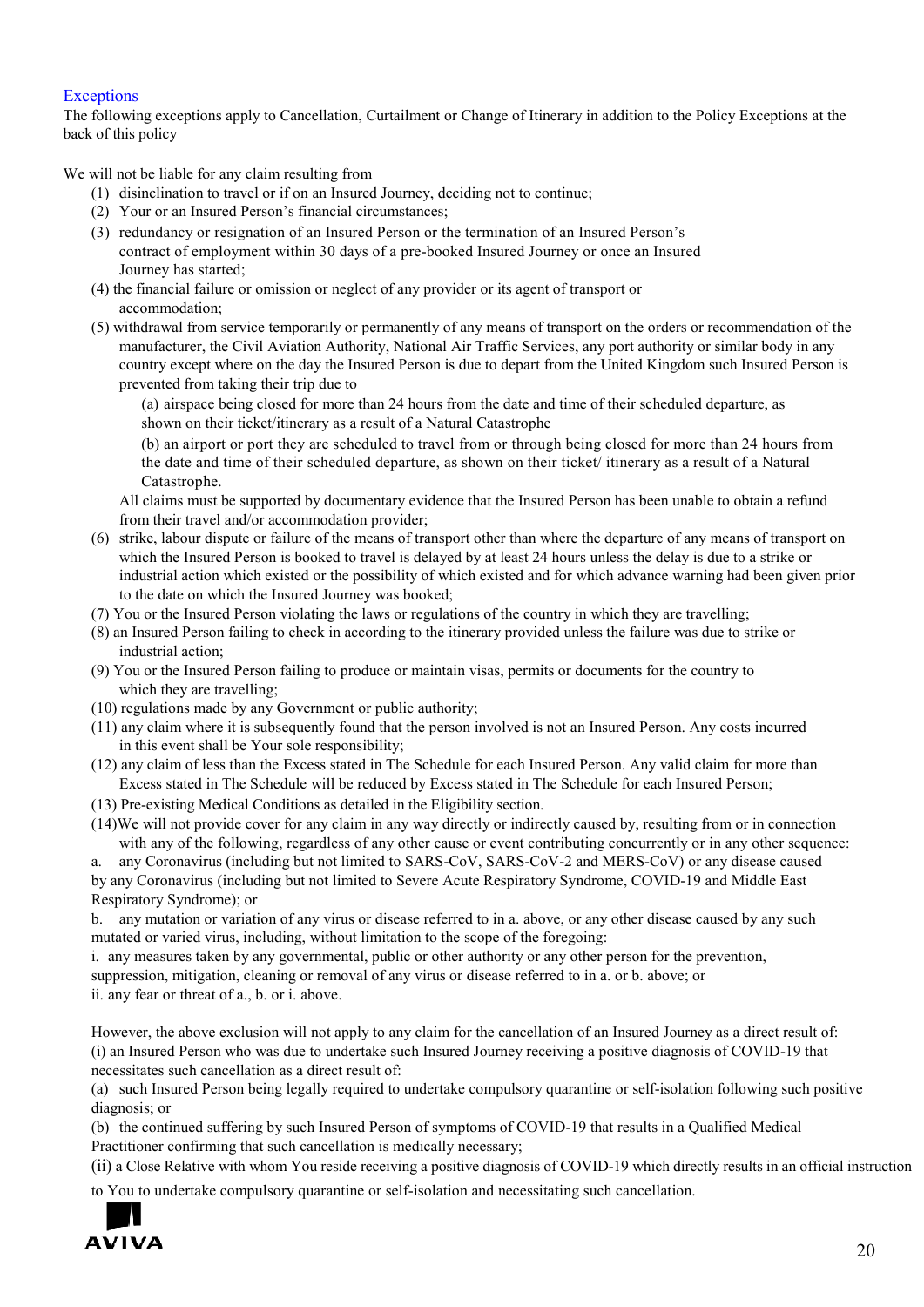# Rental Vehicle Excess

If an Insured Person on an Insured Journey sustains loss of or theft of or damage to any rental vehicle rented under a licensed rental vehicle agreement from a licensed rental vehicle company We will indemnify the Insured Person for any monies the Insured Person becomes legally liable to pay as an excess or deductible to the rental vehicle insurance policy up to the sum insured stated in The Schedule per event.

# Travel Delay

We will compensate You for Travel Delay if the outward or homeward departure of an aircraft, train, or sea vessel in which You have booked to travel is delayed due to strike, industrial action, adverse weather conditions, Natural Catastrophe, mechanical breakdown or structural defect affecting that aircraft, train, or sea vessel which results in delay for at least 12 hours from the departure time indicated by the carrier we will reimburse You by the amount stated in The Schedule per Insured Person, or;

If Your delay is for more than 24 hours as a direct result of strike, industrial action, adverse weather conditions, Natural Catastrophe, mechanical breakdown or structural defect affecting that aircraft, train, or sea vessel and You abandon the Insured Journey We will reimburse You for all non returnable deposits advance payments and other charges paid or due to be paid for travel and accommodation in respect of the Insured Journey up to the sum insured stated in The Schedule for each Insured Person.

## Exceptions

The following exceptions apply to Travel Delay in addition to the Policy Exceptions at the back of this policy We will not be liable for any claim resulting from;

- (1) the failure of You or the Insured Person to check in not later than the time indicated by the carriers;
- (2) the failure of You or the Insured Person to obtain written confirmation from the carriers or their handling agents of the number of hours delay and the reason for such delay;
- (3) withdrawal from service temporarily or permanently of any means of transport on the orders or recommendation of the manufacturer, the Civil Aviation Authority, National Air Traffic Services, any port authority or similar body in any country except where on the day the Insured Person is due to depart from the United Kingdom such Insured Person is prevented from taking their trip due to;
	- a) airspace being closed for more than 24 hours from the date and time of their scheduled departure, as shown on their ticket/itinerary;
	- b) an airport or port they are scheduled to travel from or through being closed for more than 24 hours from the date and time of their scheduled departure, as shown on their ticket/ itinerary.

All claims must be supported by documentary evidence that the Insured Person has been unable to obtain a refund from their travel and/or accommodation provider;

- (4) The failure of the Insured Person to accept alternative equivalent means of transport within the period of delay where this is offered on reasonable terms in lieu of the original mode of conveyance;
- (5) Strike labour dispute or industrial action which existed or the possibility of which existed and for which advance warning had been given prior to the date on which the Insured Journey was booked;
- (6) Any claim of less than the Excess stated in The Schedule for each Insured Person. Any valid claim for more than Excess stated in The Schedule will be reduced by Excess stated in The Schedule for each Insured Person.

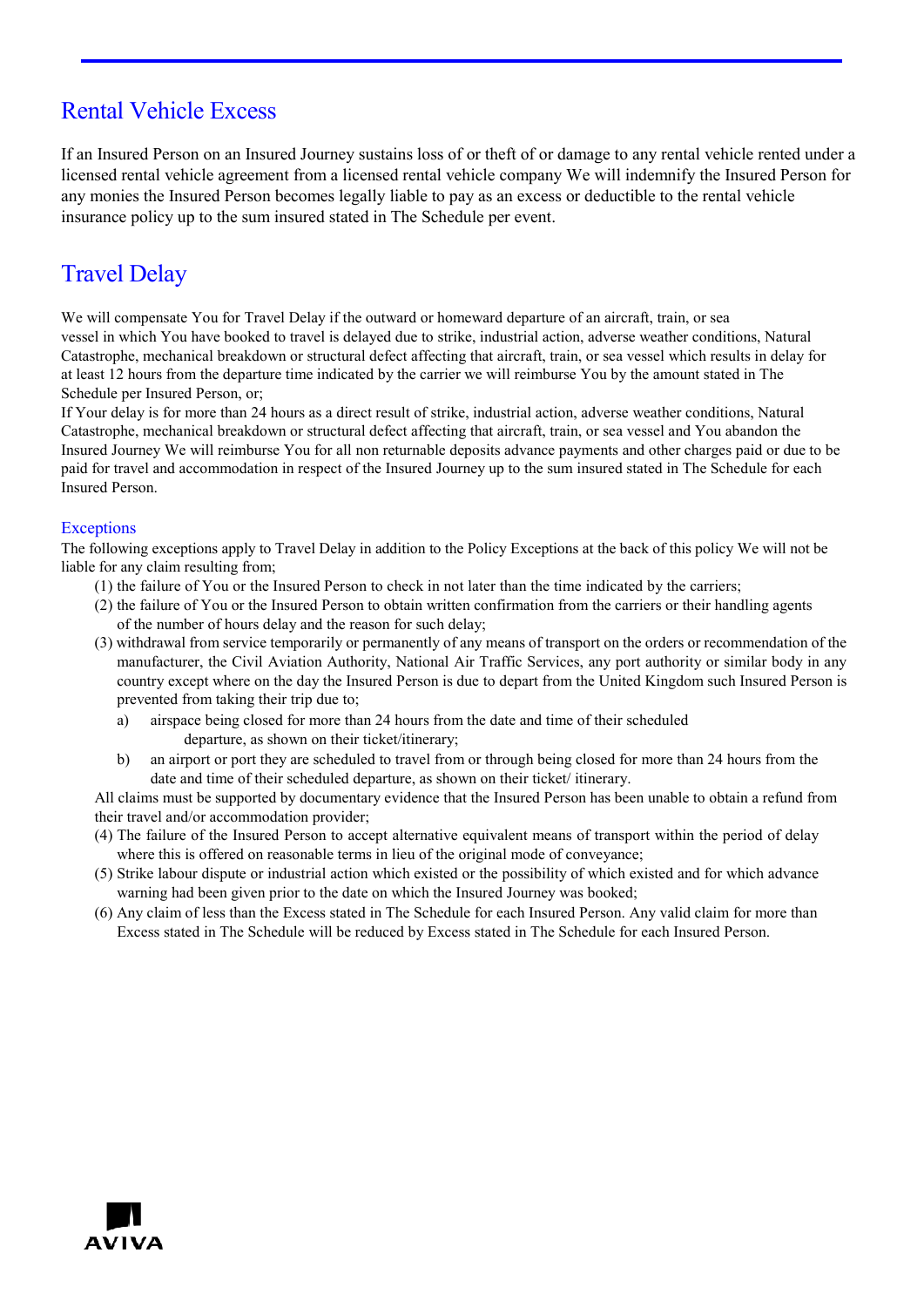## Catastrophe

We will indemnify you up to the limit shown on your policy schedule for additional accommodation and/or transport costs to allow you to continue your trip if you are forced to move from your independently booked and prepaid accommodation, due to one of the following events occurring during your trip

- (1) Natural Catastrophe
- (2) Avalanche
- (3) Explosion
- (4) Fire
- (5) Landslide
- (6) Quarantine

## **Exceptions**

The following exceptions apply to Catastrophe in addition to the Policy Exceptions at the back of this policy We will not pay

any claim;

- (1) Where prepaid accommodation costs can be claimed back from the hotel or any other service provider;
- (2) Transport costs incurred in returning home;
- (3) Any claim where the accommodation provider, local or national authority do not deem it necessary for you to leave your prepaid accommodation;
- (4) Any prepaid accommodation costs for management fees, maintenance costs or exchange fees;
- (5) Associated with timeshares and similar arrangements;
- (6) The Excess.

## **Conditions**

The following conditions apply to Catastrophe in addition to the Policy Conditions at the back of this policy

- (1) Additional accommodation costs must be of a similar standard to that which you were originally staying.
- (2) Written confirmation from the local or national authority or accommodation provider confirming that the accommodation in which you are staying is uninhabitable.
- (3) The accommodation must be pre booked and paid for independently for this section to apply.

## Missed Departure

We will indemnify You for reasonable additional accommodation and transport expenses necessarily incurred in order for the Insured Person to reach their final destination caused by their late arrival at any departure point shown on their itinerary to start the Insured Journey caused by;

- 1) the public transport used by the Insured Person being delayed;
- 2) the car the Insured Person is travelling in being involved in an accident;
- 3) the car the Insured Person is travelling in breaking down;
- 4) the car the Insured Person is travelling in being delayed due to exceptional and unforeseen traffic flow congestion (must be supported by documentary evidence);
- 5) up to the sum insured stated in The Schedule.

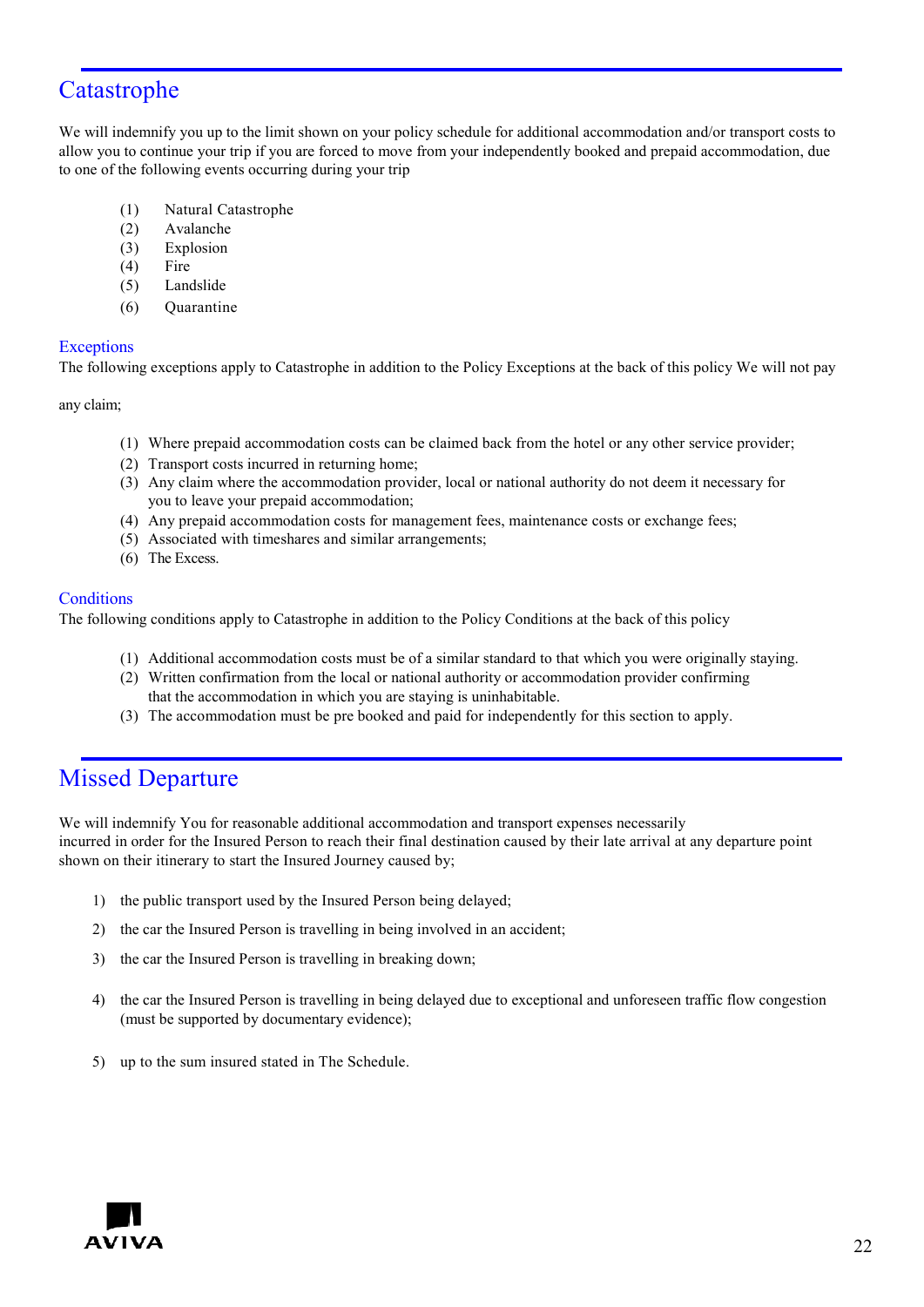## **Exceptions**

The following exceptions apply to Missed Departure in addition to the Policy Exceptions at the back of this policy

We will not pay any claim

- 1) if the Insured Person does not do everything possible to get to the International Departure Point from or to the Country of Residence for the time specified on the travel tickets;
- 2) unless a police report or Insurer's accident report form has been obtained showing the time and place of the accident;
- 3) unless a written repairer's report has been obtained if claiming because the vehicle the Insured Person was travelling in has broken down;
- 4) any claim of less than the Excess stated in The Schedule for each Insured Person. Any valid claim for more than Excess stated in The Schedule will be reduced by Excess stated in The Schedule for each Insured Person.

## Hijack & Kidnap

In the event of the conveyance in which an Insured Person is travelling being subject to Hijack during an Insured Journey and the Insured Person being detained as a result for a period in excess of 24 hours or if during an Insured Journey the Insured Person is detained as a result of Kidnap We will indemnify You up to the limit specified in the Policy Schedule per complete 24 hour period that the Insured Person is detained.

## **Exceptions**

The following exceptions apply to Hijack & Kidnap in addition to the Policy Exceptions at the back of this policy

We will not be liable for any claim arising from;

- (1) for Hijack or Kidnap whilst an Insured Person is within the United Kingdom or their normal Country of Residence (if different);
- (2) relating to any criminal or fraudulent act of The Policyholder or the Insured Person.

## Personal Liability

We will indemnify the Insured Person for sums which the Insured Person shall become legally liable to pay as damages and the Insured Person's proper costs and expenses in respect of Accidental death or Accidental Bodily Injury to any other person or Accidental loss of or damage to material property of any other person. All costs and expenses incurred with Our written consent in respect of any claims against You shall be payable in addition notwithstanding that Our total liability does not exceed the sum insured stated in The Schedule.

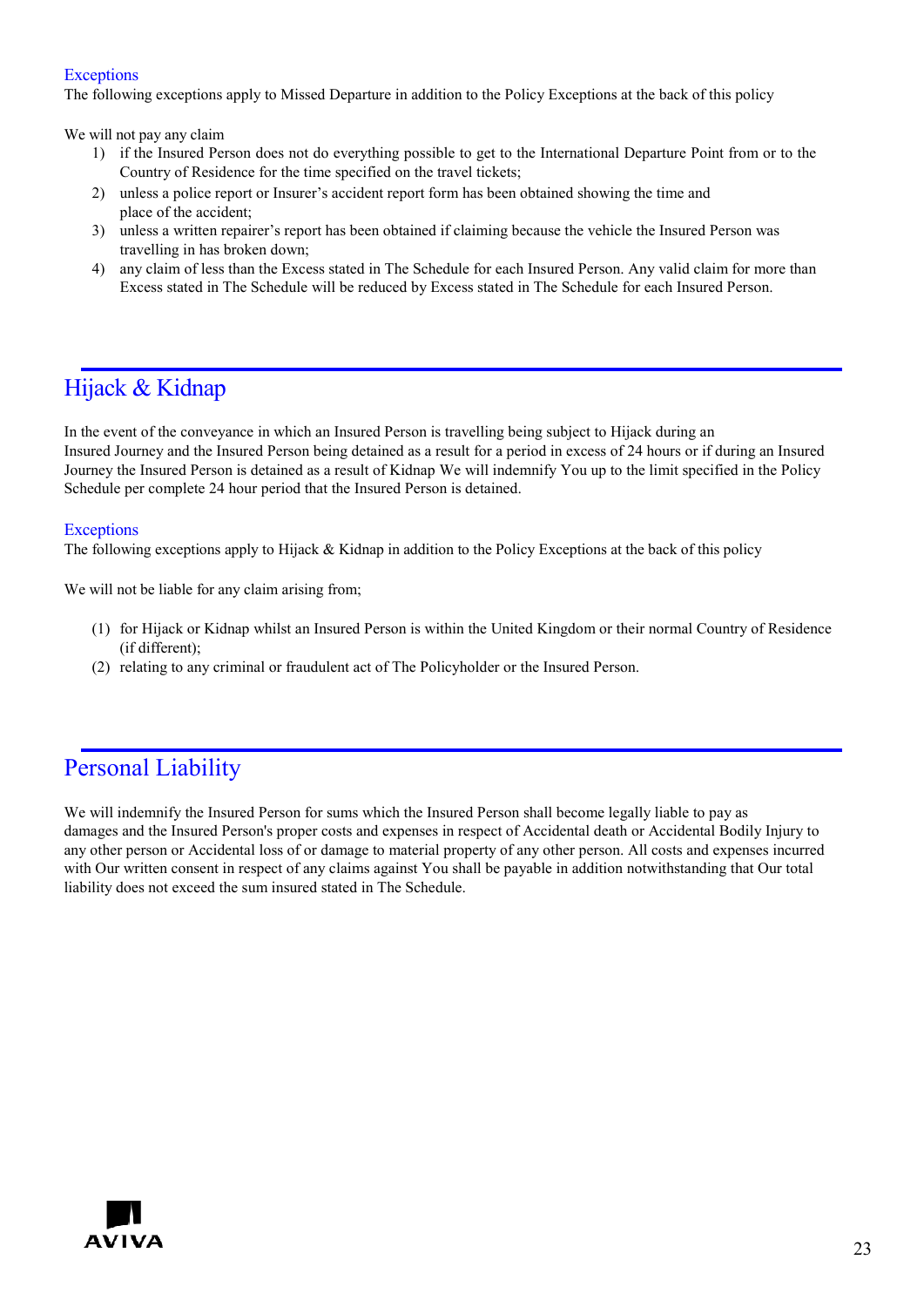## **Exceptions**

The following exceptions apply to Personal Liability in addition to the Policy Exceptions at the back of this policy

We will not be liable for any claim arising from

- 1) any liability in respect of Accidental death or Accidental Bodily Injury sustained by any member of the Insured Person's family or any person who is under a contract of service with You and which arises out of and in the course of their employment by You or liability arising in connection with any business profession or occupation;
- 2) liability for loss of or damage to property belonging to or in the custody or control of the Insured Person, their family or of any employee or agent of the Insured Person other than temporary accommodation occupied by the Insured Person in the course of an Insured Journey or

liability arising from the ownership possession or use of any mechanically propelled vehicle aircraft hovercraft or watercraft (other than hand propelled watercraft) under the control of the Insured Person;

- 3) liability assumed by the Insured Person by agreement unless such liability would have attached to the Insured Person in the absence of such agreement;
- 4) liability which is the result of any claim resulting from the transmission of any communicable disease or virus;
- 5) liability which is the result of any wilful malicious or unlawful act;
- 6) any punitive or exemplary damages.

## **Conditions**

The following conditions apply to Personal Liability in addition to the Policy Conditions at the back of this policy

- 1) The Insured Person shall give immediate notice to Us of any occurrence for which there may be liability under this Policy and shall provide Us with such particulars and information as We may require and shall forward to Us immediately on receipt every letter, writ, summons and process and shall advise Us in writing immediately the Insured Person has knowledge of any impending prosecution inquest or fatal inquiry in connection with the said occurrence.
- 2) No Insured Person must admit any liability or pay, offer to pay or negotiate any claim without Our prior written consent.
- 3) We shall be entitled at Our discretion to take over and conduct in the name of the Insured Person the defence or settlement of any claim and to prosecute at Our own expense and for Our own benefit any claim for indemnity or damages against any other person(s) and the Insured Person shall give all information and assistance required.
- 4) We may at any time at Our sole discretion pay to the Insured Person a sum equal to the limit of indemnity for Personal Liability in respect of any occurrence or any lesser sum(s) for which the claim or claims arising from such occurrence can be settled and We shall not be under any further liability in respect of that occurrence except for the payment of costs and expenses of litigation incurred prior to such payment.
- 5) In the event of a claim or series of claims resulting in the liability of the Insured Person to pay a sum in excess of the sum insured stated in The Schedule Our liability for such costs and expenses shall not exceed an amount being in the same proportion as Our payments to the Insured Person bear to the total payment made by or on behalf of the Insured Person in settlement of the claim or claims.
- 6) Our liability under Personal Liability for all damages payable by the Insured Person to any claimant or number of claimants in respect of any one occurrence or all occurrences of a series arising out of one original cause shall not exceed the sum insured stated in The Schedule.

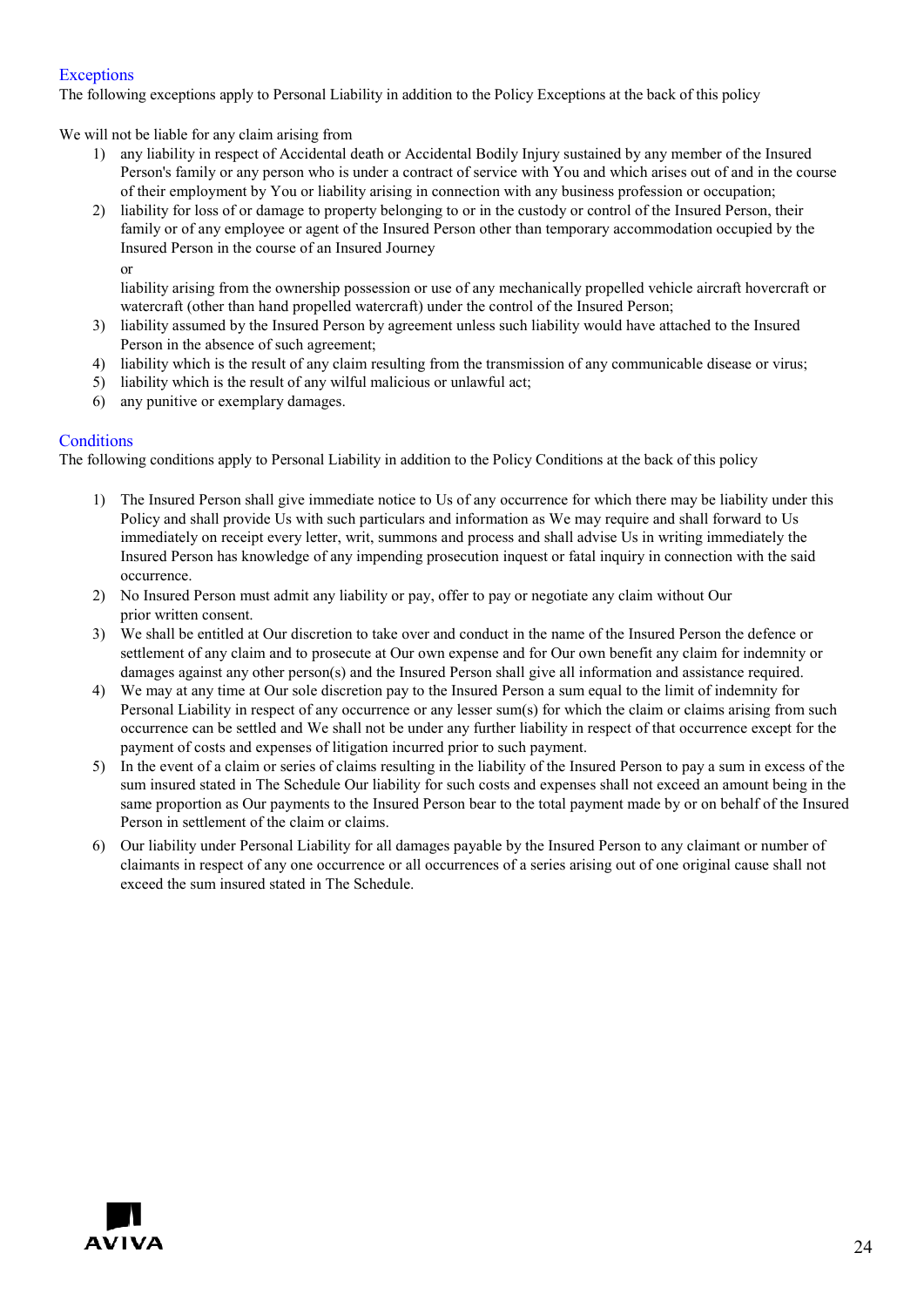## Legal Expenses

## **Definitions**

The following definitions apply to Legal Expenses in addition to the Policy Definitions at the front of this policy. They keep the same meaning wherever they appear in the Section, unless an alternative definition is stated to apply.

## Appointed Representative

The lawyer or other suitably qualified person

- (1) appointed by Us to act on Your behalf
- (2) Nominated by You.

## Costs and Expenses

(1) All reasonable and necessary legal costs charged by the Appointed Representative and agreed by Us.

(2) Legal costs which an Insured Person has been ordered to pay by a court or other body which We have agreed to or authorised.

## Legal Proceedings

Legal action for the pursuit of a claim for damages.

## Medical Treatment

The consultation in respect of and treatment of an illness or bodily injury conducted by a Qualified Medical Practitioner or dental practitioner who is or has been responsible for the clinical care of an Insured Person.

## Prospects of Success

In respect of all claims it is always more likely than not that an Insured Person will

- (1) recover damages or obtain any other legal remedy which We have agreed to;
- (2) Make a successful appeal or defence of an appeal.

Prospects of Success will be assessed by Us or an Appointed Representative on Our behalf.

## **Cover**

We will negotiate on Your behalf for Your legal rights to bring Legal Proceedings to pursue a civil claim resulting from an incident, for which You are not at fault which causes the death of or personal injury to an Insured Person during an Insured Journey, provided that

(1) the insured incident occurs within the Geographical Limits stated in The Schedule and during the Period of Insurance;

(2) Prospects of Success exist for the duration of the claim;

(3) in respect of any appeal or defence of an appeal, it has been reported to Us at least 10 working

days prior to the deadline for any appeal;

(4) the maximum amount We will pay for Costs and Expenses for any one Insured Person in respect of any or all claims arising from one cause is the sum insured stated in The Schedule;

(5) an Insured Person or their legal representative reports an insured incident as soon as possible and in any event no later than 180 days after the date the Insured Person knew or should have known about the insured incident.

## **Conditions**

The following conditions apply to Legal Expenses in addition to the Policy Conditions at the back of this policy

## (1) Claims – An Insured Person's Duty

An Insured Person must report an insured incident to Us as soon as possible and in any event no later than 180 days after the date the Insured Person knew or should have known about the insured incident.

## (2) Claims – Legal Representation

(a) An acceptance of a claim, if appropriate, We will appoint an Appointed Representative.

(b) If it is necessary to start court proceedings or there is a conflict of interest, You are free to nominate an Appointed Representative by sending to Us the name and address of the suitably qualified person. (c) If We do not agree to Your choice of Appointed Representative under condition 2b above, You may

choose another suitably qualified person.

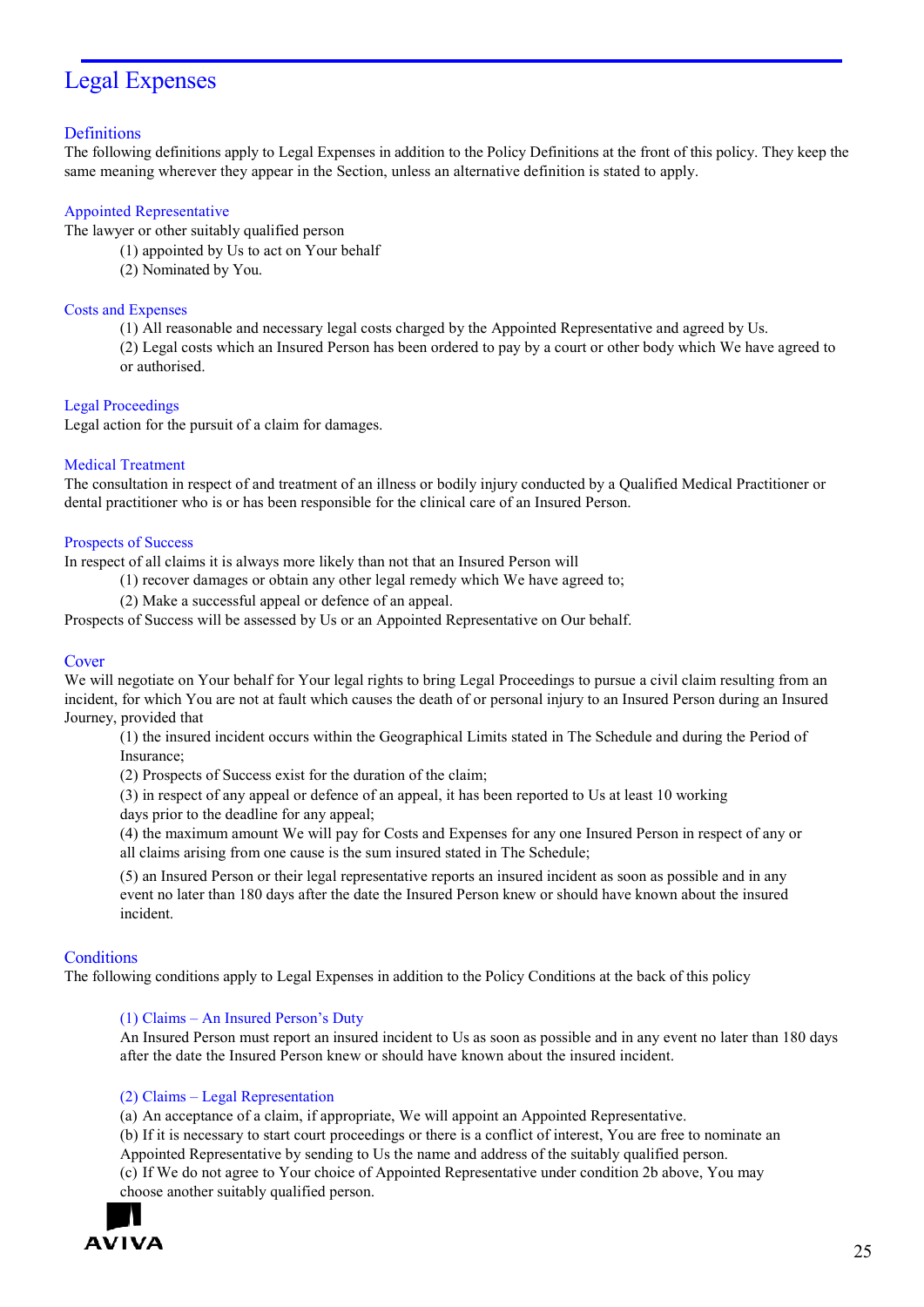- (d) If there is still a disagreement with regard to the Appointed Representative, We will ask the president of a relevant national law society to choose a suitably qualified person to represent You. We and You must accept such choice.
- (e) In all other circumstances We will be free to choose an Appointed Representative.
- (f) An Appointed Representative will be appointed by Us and represent You according to Our standard terms of appointment (which may include a 'no win no fee' agreement). The Appointed Representative must cooperate with Us at all times.

## (3) Claims – Our Rights and Your Obligations

- (a) We will have direct access to the Appointed Representative who will, upon request, provide Us with any information or opinion on Your claim.
- (b) You must co-operate fully with Us and the Appointed Representative and must keep Us up-to- date with the progress of the claim.
- (c) At Our request You must give the Appointed Representative any instructions that We require.
- (d) You must notify Us immediately if anyone offers to settle a claim or makes a payment into court.
- (e) If You do not accept the recommendation of the Appointed Representative to accept a reasonable offer or payment into court to settle a claim, We may refuse to pay further costs and expenses.
- (f) No agreement to settle on the basis of both parties paying their own costs is to be made without Our prior approval.

## (4) Discontinuance of a Claim

If You

- (a) settle a claim or withdraw a claim without Our prior agreement;
- (b) do not give suitable instructions to the Appointed Representative;
- (c) dismiss an Appointed Representative without Our prior consent the cover We provide will end immediately and We will be entitled to re-claim from You any Costs and Expenses We have incurred.

## (5) Recoveries

You must take every available step to recover Costs and Expenses that We have to pay and must pay Us any Costs and Expenses that are recovered.

## (6) Disputes

If any difference arises between Us and You in respect of the acceptance, refusal, control or handling of any claim under this section, You can take the steps outlined in Our complaints procedure stated under Our Promise of Service.

## (7) Arbitration

You have the right to refer any difference that arises between Us and You in respect of the acceptance, refusal, control or handling of any claim under this section to arbitration, which will be decided by counsel chosen jointly by Us and You. If there is a disagreement with regard to the choice of counsel, We will ask the president of a relevant national law society to choose a suitably qualified person. The arbitrator's decision shall be final and binding on both parties. All costs for resolving the difference will be met by the party whom the decision is made against.

## (8) The Most We Will Pay

The most We will pay for each Insured Person in respect of any or all claims arising from one cause is the sum insured stated in The Schedule.

## **Exceptions**

The following exceptions apply to Legal Expenses in addition to the Policy Exceptions at the back of this policy.

## We will not pay any claim

- (1) if You do not keep to the terms, conditions and exceptions under Legal Expenses;
- (2) where You are more specifically insured under another policy or in respect of any amount which You cannot recover from a more specific insurance because the insurer of that insurance refuses the claim;
- (3) relating to the Insured Person driving a motor vehicle without a valid licence and/or insurance;
- (4) relating to any illness, death or bodily injury which develops gradually or is not caused by a specific sudden event;

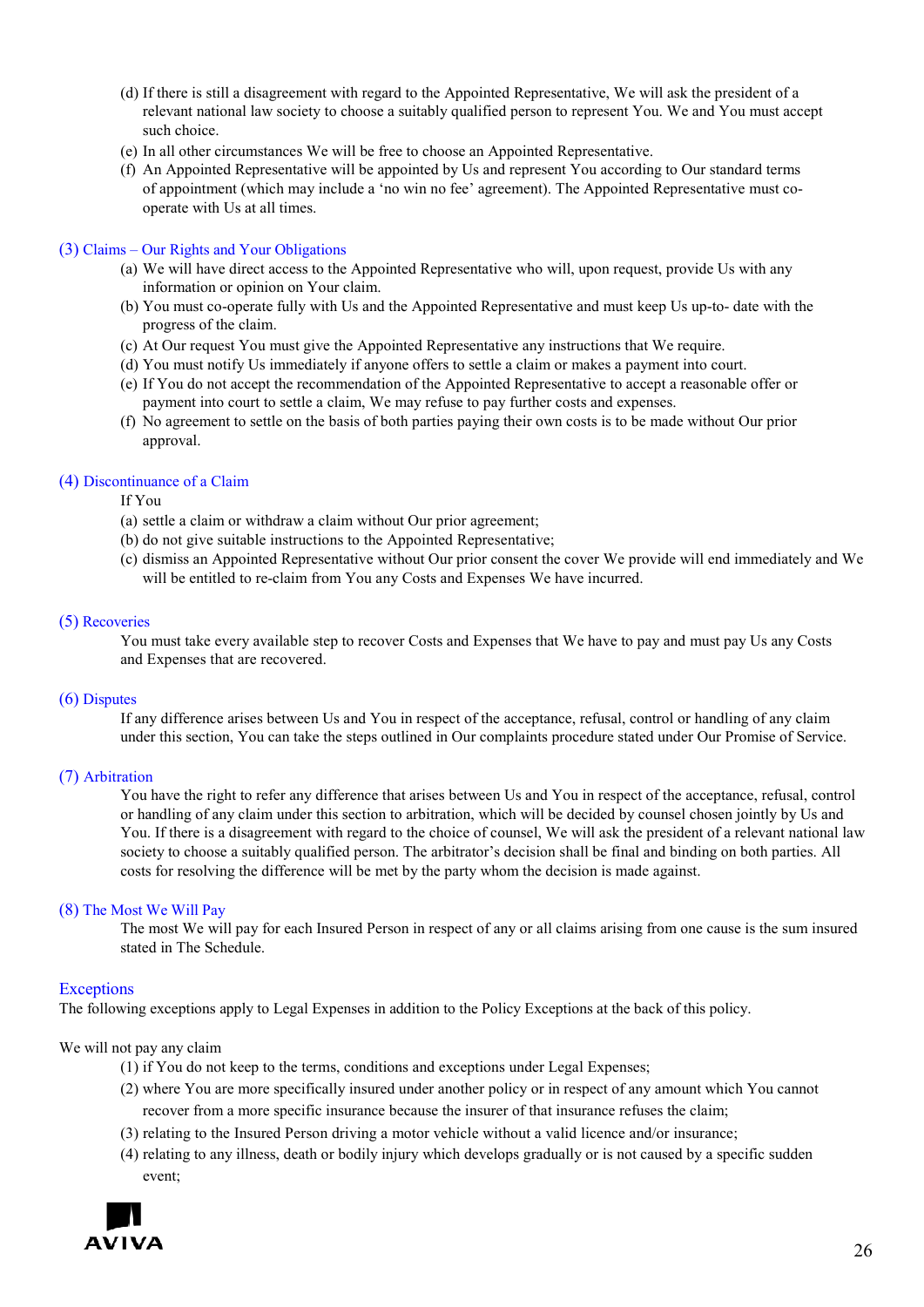- (5) arising from Deep Vein Thrombosis (DVT) or its symptoms that result from travelling by air;
- (6) in respect of libel or slander;
- (7) for Costs and Expenses incurred prior to Our written acceptance of a claim;
- (8) for Costs and Expenses which have been incurred by the Appointed Representative on a contingency fee basis;
- (9) in respect of any legal action an Insured Person takes which We have not agreed to or where an Insured Person does anything to hinder Us or the Appointed Representative;
- (10) deliberately or intentionally caused by the Insured Person or as a result of the Insured Person's criminal act;
- (11)for any fines, penalties, compensation or damages which the Insured Person is ordered to pay by a court or other authority;
- $(12)$  in respect of an application for judicial review;
- (13)relating to any non-contracting party's rights to enforce all or any part of this section. The Contracts (Rights of Third Parties) Act 1999 does not apply to this section;
- $(14)$  for a dispute with Us other than as catered for in conditions 6 and 7 Legal Expenses;
- (15) against a tour operator, travel agent, insurer or their agent, a member of any Insured Person's family, another Insured Person under this policy, the Policyholder or Us;
- (16) for anything mentioned in the Policy Exceptions at the back of this booklet.

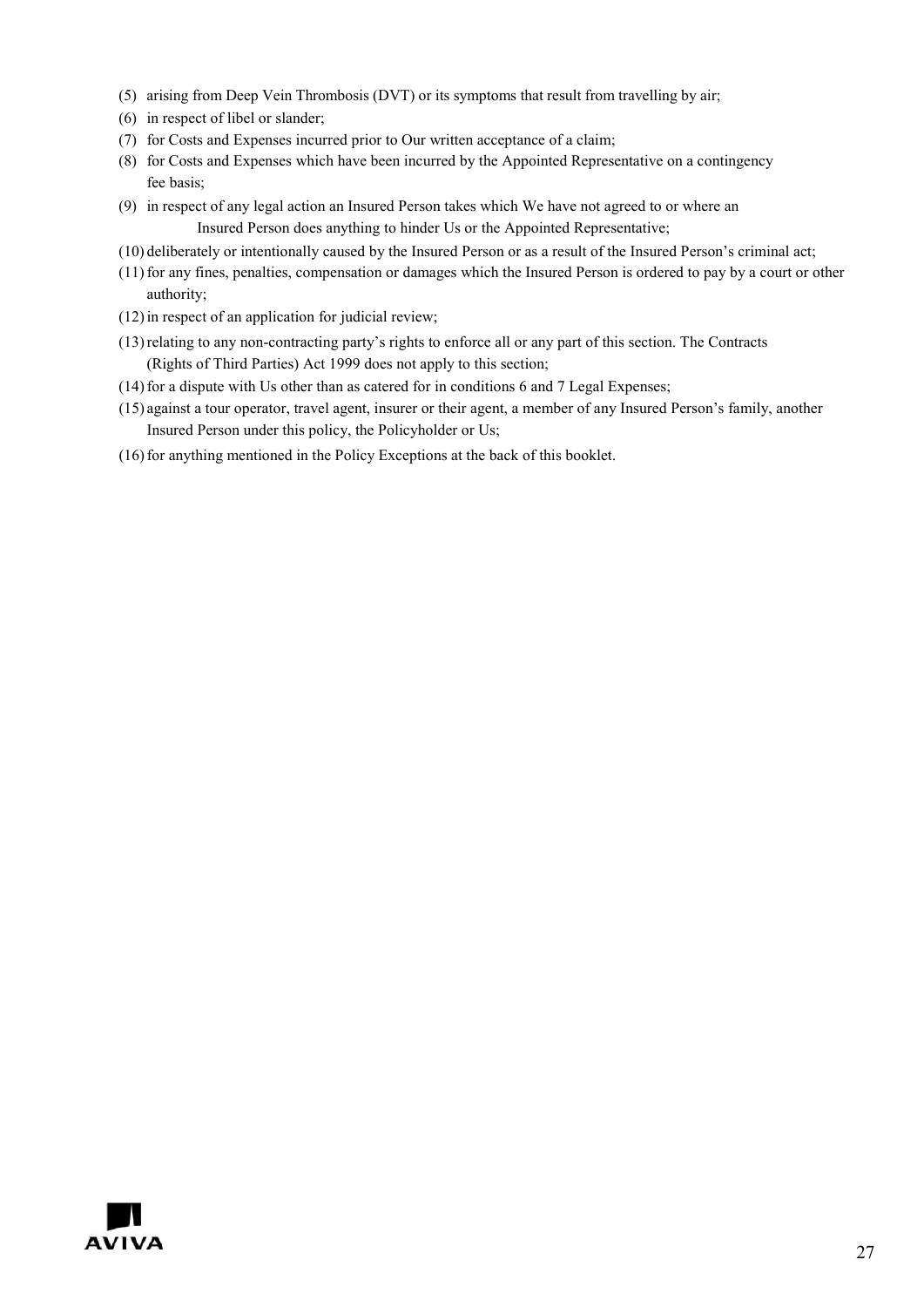# Winter Sports

Standard policy cover automatically applies for conventional Winter Sports holidays.

## (1) Winter Sports Equipment

(1) If your winter sports equipment is lost, stolen or damaged during your trip, we will pay for their replacement or repair, which ever is the lower, after making an allowance for wear and tear and loss of value using the scale below.

- Up to 1 year old, up to 90% of the price you paid
- Up to 2 years old, up to  $70\%$  of the price you paid
- Up to 3 years old, up to 50% of the price you paid
- Up to 4 years old, up to 50% of the price you paid
- Up to 5 years old, up to 20% of the price you paid
- Over 5 years old, Nothing
- The most we will pay is the sum insured stated in The Schedule for each Insured Person.
- (2) If you hire winter sports equipment and it is lost, stolen or damaged by accident during your trip, we will pay for its replacement or repair. The most we will pay is the sum insured stated in The Schedule for each Insured Person.
- (3) If we pay under items 1 or 2 above, we will also pay to hire replacement winter sports equipment for the rest of your trip. The most we will pay under Item 3 is the sum insured stated in The Schedule for each Insured Person for each 24 hour period that the equipment is needed.
- (4) We will pay up to the sum insured stated in The Schedule to replace your lift pass if it is lost or stolen during your trip.

## **Conditions**

The following conditions apply to Legal Expenses in addition to the Policy Conditions at the back of this policy

- (1) You must take reasonable care to keep the winter sports equipment safe. If the winter sports equipment is lost or stolen, you must take all reasonable steps to get it back.
- (2) If the winter sports equipment is lost or damaged by an authority, a transport c o m p a n y or hotel, you must report the details of the loss or damage to them in writing and get written confirmation.
- (3) If winter sports equipment is lost or damaged by an airline you must:
	- get a property irregularity report;
	- give written notice of the claim to the airline within the time limit in their conditions of carriage (you should also keep a copy);
	- keep all travel tickets and tags if you claim under this policy;
	- You must be able to prove that you were responsible for the lost, stolen or damaged items and the purchase price. If you do not do this, it may affect your claims.

## **Exceptions**

The following exceptions apply to Winter Sports in addition to the Policy Exceptions at the back of this policy. We will not pay any claim arising from

- (1) The Excess stated in The Schedule for of each and every claim;
- (2) Deliberate or malicious damage to winter sports equipment caused by the Insured Person;
- (3) Loss or damage to winter sports equipment caused by the Insured Person's carelessness or neglect;
- (4) Wear and tear, loss of value and damage caused by moth or vermin, or any process of cleaning, repairing or restoring;
- (5) Losses from motor vehicles;
- (6) Any loss or theft which you do not report to the police within 24 hours of discovery and get a written report for (where it is not possible to obtain a police report you must provide other dependant proof of loss such as a letter from your transport company or resort management);
- (7) Winter sports equipment that is damaged while it is being used;
- (8) Anything excluded under the Policy Exceptions.

## (2) Delay due to Avalanche

We will cover you for the cost of extra travel and accommodation if an avalanche delays your arrival at or departure from the booked resort.

The most we will pay for each Insured Person is the sum insured stated in The Schedule.

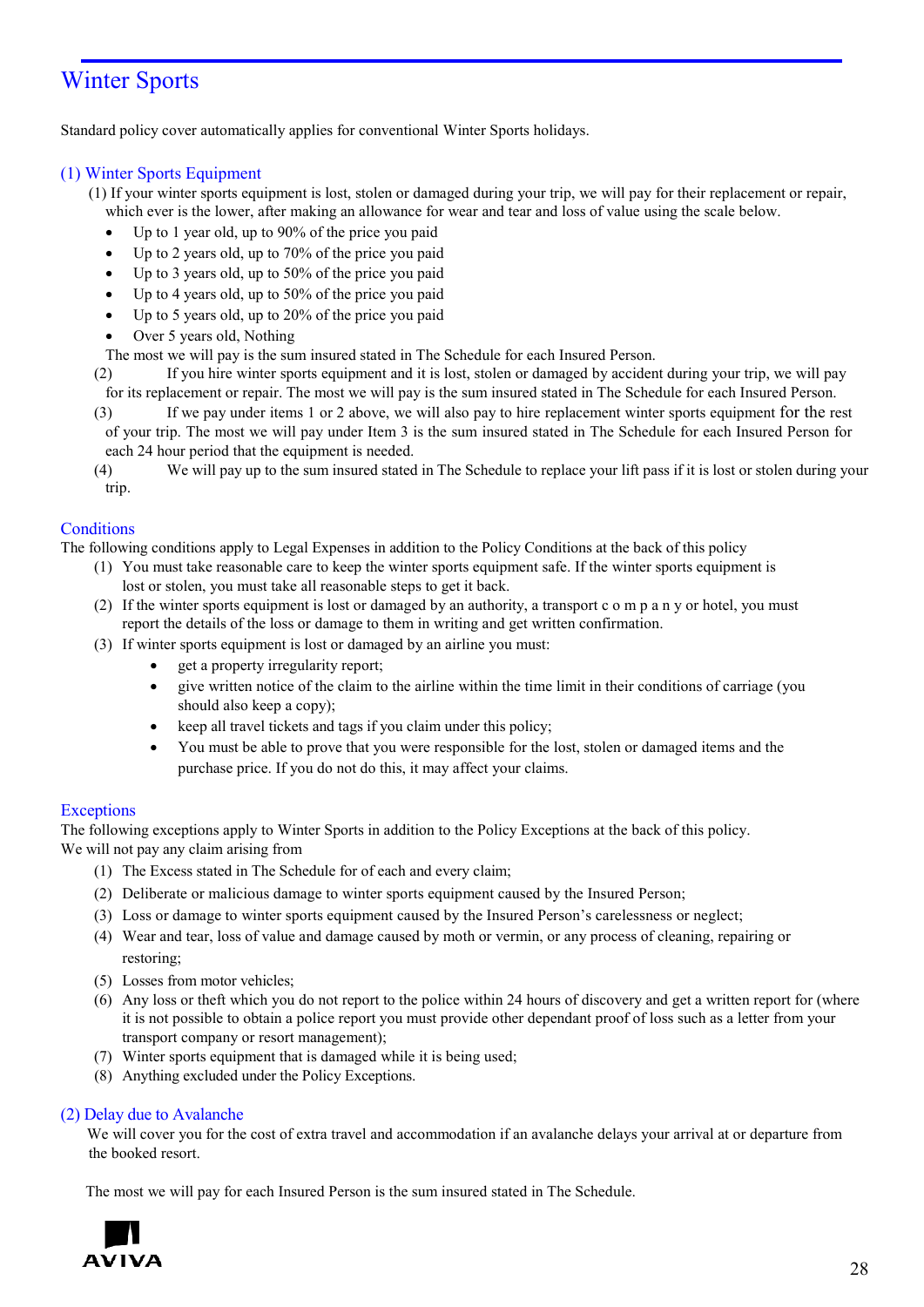What is not covered (1) Anything excluded under the Policy Exceptions.

## (3) Piste closure

(This section does not apply to cross country skiing)

We will pay you one of the following.

- (1) The sum insured stated in The Schedule per day (up to the maximum amount stated in The Schedule in total) towards the costs you have to pay to travel to another resort if there is not enough snow, too much snow or high winds which result in all ski lifts and ski schools at your booked resort being closed;
- (2) The sum insured stated in The Schedule per day (up to the maximum amount stated in The Schedule in total) for each day your resort stays closed if there is not enough snow, too much snow or high winds which result in all ski lifts and ski schools at your booked resort being closed and there is no other resort available.

We will not pay for the following.

- (1) Where evidence that confirms the piste closures from either your tour operator or resort management has not been provided;
- (2) Anything excluded under the Policy Exceptions.

## (4) Ski Pack

If, due to illness or injury, you are medically certified as being unable to ski or board we will pay the proportionate cost of your non-refundable ski pack. The ski pack includes lessons from a ski school, ski hire and the cost of any lift pass.

The most we will pay for each Insured Person is the sum insured stated in The Schedule.

What is not covered

We will not pay for the following.

- (1) If you do not get a written report from a doctor at the start of the injury or illness to confirm the dates you were unable to ski.
- (2) Anything excluded under the Policy Exceptions.

## (5) Inability to take part in Winter Sports activities

If, due to injury or illness during the Insured Journey, you cannot take part in winter sports activities, we will pay you the sum insured stated in The Schedule as compensation for each day your were prevented from doing so.

#### The most we will pay

The most we will pay for each Insured Person is the maximum sum insured stated in The Schedule.

## What is not covered

- (1) Any claims arising from an illness form which the Insured Person is aware of and travelling against medical advice;
- (2) Medical Expenses incurred in the United Kingdom or normal country of residence;
- (3) The Insured Person travelling against the advice of a medical practitioner;
- (4) Anything excluded under the Policy Exceptions;
- (5) If you do not get a written report from a Doctor at the start of the injury or illness to confirm the dates you were unable to take part in.

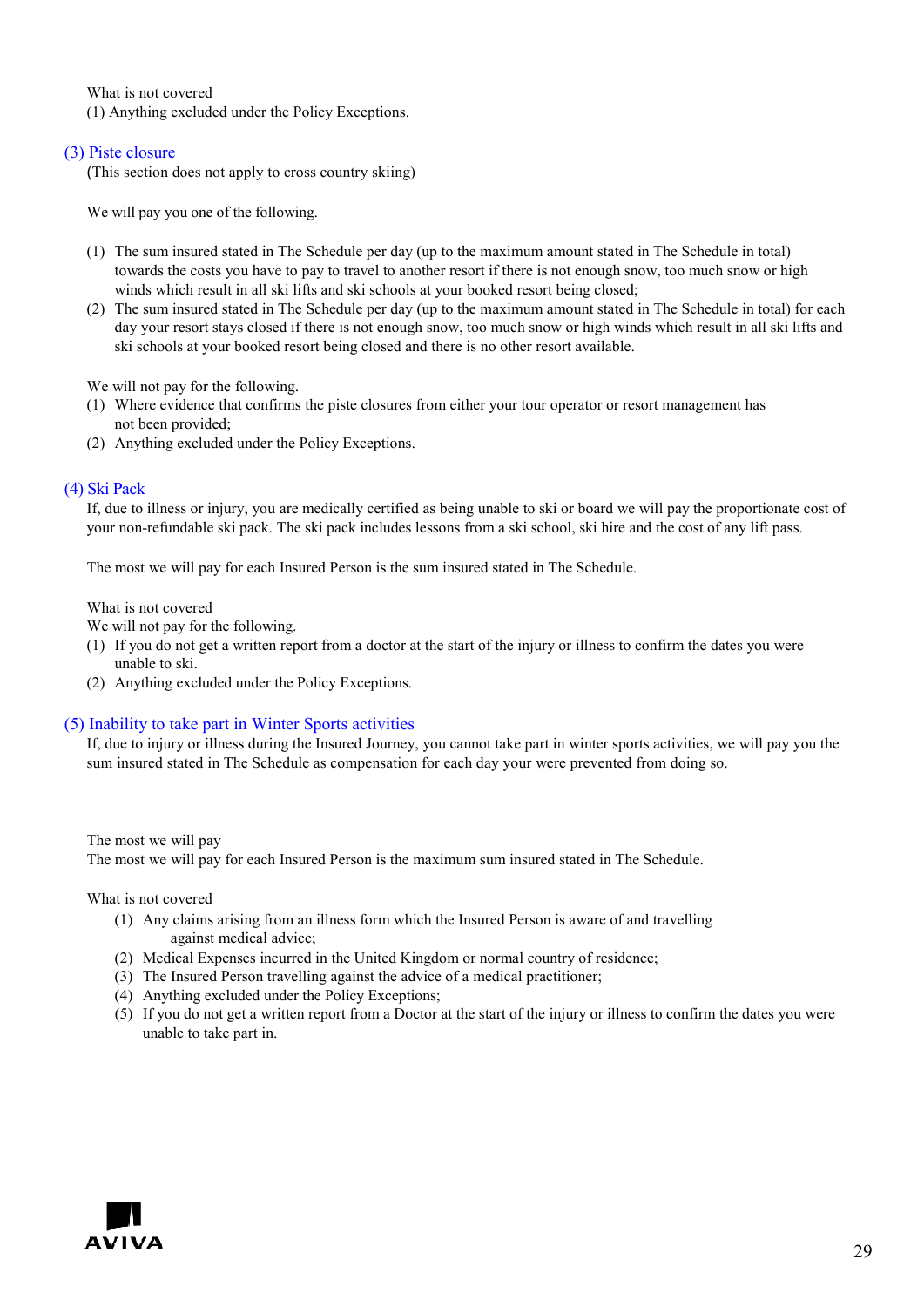# **Policy Conditions**

All of the following Policy Conditions apply in addition to the conditions contained in each Section of the policy.

## (1) Assignment

You may not assign the benefits under this policy. We shall not be bound to accept or be affected by any notice of any trust charge lien purported assignment or other dealing with or relating to this policy.

## (2) Cancellation

a) You may cancel this policy at any time after the date We have received the premium, by providing 30 days notice in writing to Us.

- b) If there is a default under Your Aviva credit agreement which finances this policy, We may cancel this policy by providing notice in writing to You in accordance with the default termination provisions set out in Your Aviva credit agreement.
- If Your policy is cancelled under (a) or (b) above and provided that there have been no:
	- (i) claim(s) made under the policy for which We have made a payment,
	- (ii) claim(s) made under the policy which are still under consideration,

incident(s) which You are aware of and are likely to give rise to a claim which has already been or is yet to be reported to Us, during the current Period of insurance We may, at Our discretion, refund to You a proportionate part of the premium paid for the unexpired period.

- c) Where there is no Aviva credit agreement to finance this policy, We will cancel this policy from the inception date if the premium has not been paid and no return premium will be allowed. Such cancellation will be confirmed in writing by Us to Your last known address.
- d) We may also cancel this policy at any time by sending not less than 30 days notice in writing to Your last known address.

We will refund a proportionate part of the premium for the unexpired period provided that there have been no:

- (i) claim(s) made under the policy for which We have made a payment,
- (ii) claim(s) made under the policy which are still under consideration,
- (iii) incident(s) which You are aware of and are likely to give rise to a claim which has already been or is yet to be reported to Us, during the current Period of insurance.

## 3) Cessation of Employment

Cover under this policy will cease for any Insured Person on the last day of the month in which the insured Person is no longer eligible to remain a member of the Group Insurance Scheme.

## (4) Claims Procedure

If in relation to any claim You have failed to fulfil any of the following conditions, You will lose Your right to indemnity or payment for that claim.

You must

(a) tell Us as soon as practicable of any event or occurrence which may result in a claim and in any event no later than 60 days after the occurrence of such event

(b) as soon as practicable and at Your expense, provide Us with a written claim containing as much information as possible of the loss, destruction, damage, accident or injury, including the amount of the claim

(c) provide Us at Your own expense with all certificates information and evidence reasonably

required by Us and in the form and of such nature as We may prescribe

(d) immediately pass to Us unanswered, all communications from third parties in relation to any event which may result in a claim under this

(e) not admit or repudiate liability, nor offer to settle, compromise, make payment which may result in a claim or pay any claim under this policy without Our written agreement

The Insured Person shall

(a) submit to medical examination at Our request in respect of any alleged Accidental Bodily Injury or Sickness where We shall pay the fee

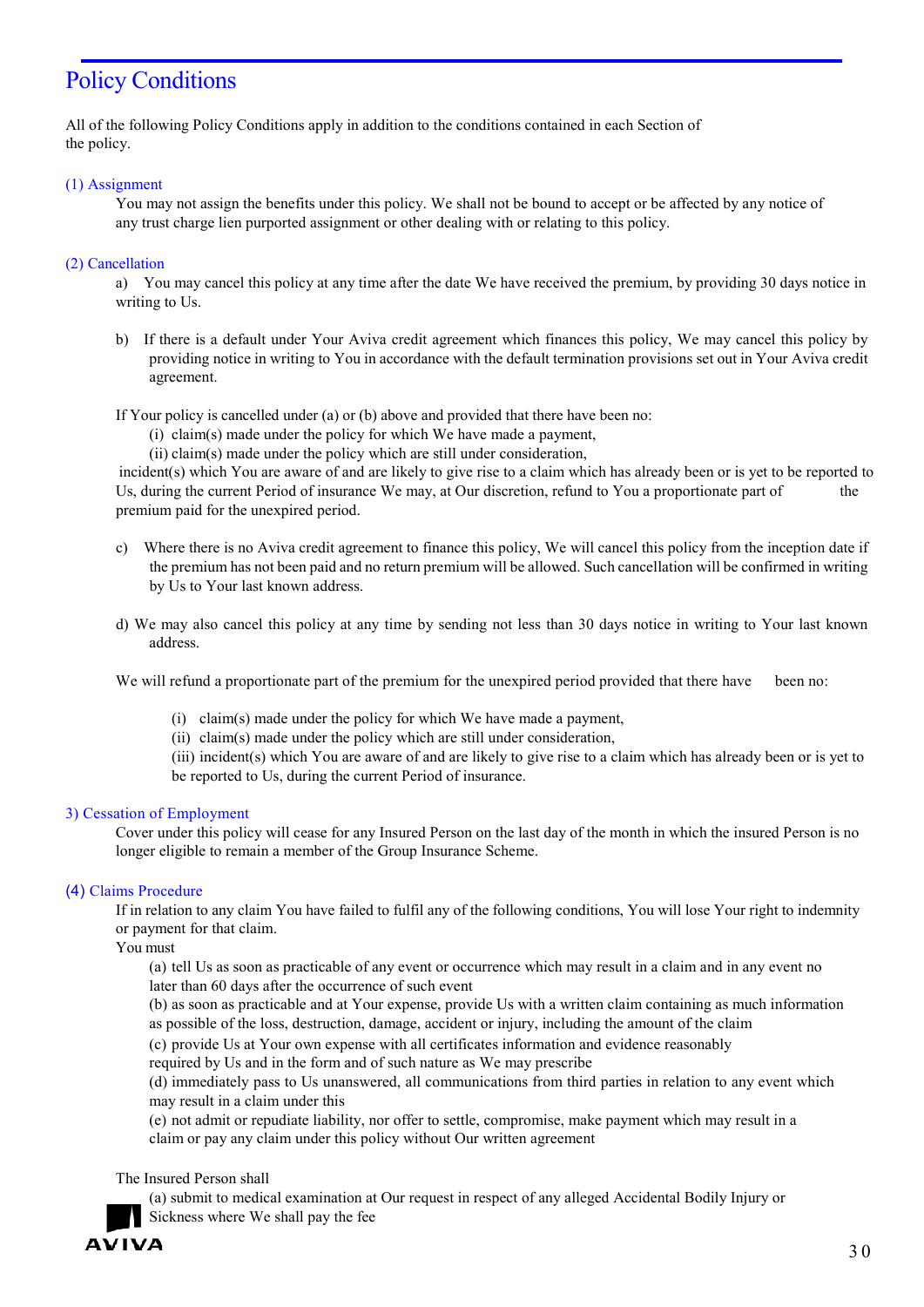(b) as soon as possible after the occurrence of any Accidental Bodily Injury or Sickness obtain and follow the advice of a Qualified Medical Practitioner.

We shall not be liable for any consequences arising due to the Insured Person's failure to obtain and follow such advice and use such appliance or remedies as may be prescribed. In the case of death We shall be entitled to have a post-mortem examination at Our own expense.

## (5) Contribution

If at the time of an event giving rise to a claim there is any other insurance policy in force in Your name which covers You for the same expense loss or liability We will only pay a proportion of the claim being determined by reference to the cover provided by each of the relevant policies with the exception of Personal Accident benefits which will be payable in full.

## (6) Fraud

If a claim made by You or anyone acting on Your behalf is fraudulent or fraudulently exaggerated or supported by a false statement or fraudulent means or fraudulent evidence is provided to support the claim, We may:

(1) refuse to pay the claim,

(2) recover from You any sums paid by Us to You in respect of the claim,

(3) by notice to You cancel the policy with effect from the date of the fraudulent act without any return of premium.

If We cancel the policy under (3) above, then We may refuse to provide cover after the time of the fraudulent act. This will not affect any liability We may have in respect of the provision of cover before the time of the fraudulent act.

If this policy provides cover to any person other than You and a claim made by such person or anyone acting on their behalf is fraudulent or fraudulently exaggerated or supported by a false statement or fraudulent means or fraudulent evidence is provided to support the claim, We may:

(1) refuse to pay the claim,

(2) recover any sums paid by Us in respect of the claim (from You or such person, depending on who received the sums or who benefited from the cover provided),

(3) by notice to You and such person cancel the cover provided for such person with effect from the date of the fraudulent act without any return of premium in respect of such cover.

If We cancel a person's cover under (3) above, then We may refuse to provide cover after the time of the fraudulent act. This will not affect any liability We may have under such cover occurring before the time of the fraudulent act.

## (7) Identification

The policy and The Schedule will be read as one contract. A particular word or phrase which is not defined will have its ordinary meaning.

## (8) Interest

We will not pay interest on any claim payable.

## (9) Non Disclosure, Misrepresentation or Misdescription

#### **Before this policy was entered into**

If You or an Insured Person have breached their duty to make a fair presentation of the risk to Us before this policy was entered into, then:

• where the breach was deliberate or reckless, We may avoid this policy and refuse all claims, and keep all premiums paid;

• where the breach was neither deliberate nor reckless, and but for the breach:

• We would not have agreed to provide cover under this policy on any terms, We may avoid this policy and refuse all claims, but will return any premiums paid

• We would have agreed to provide cover under this policy but on different terms (other than premium terms), We may require that this policy includes such different terms with effect from its commencement, and/or

• We would have agreed to provide cover under this policy but would have charged a higher premium, Our liability for any loss amount payable shall be limited to the proportion that the premium We charged bears to the higher premium We would have charged, as outlined in Schedule 1 to the Insurance Act 2015.

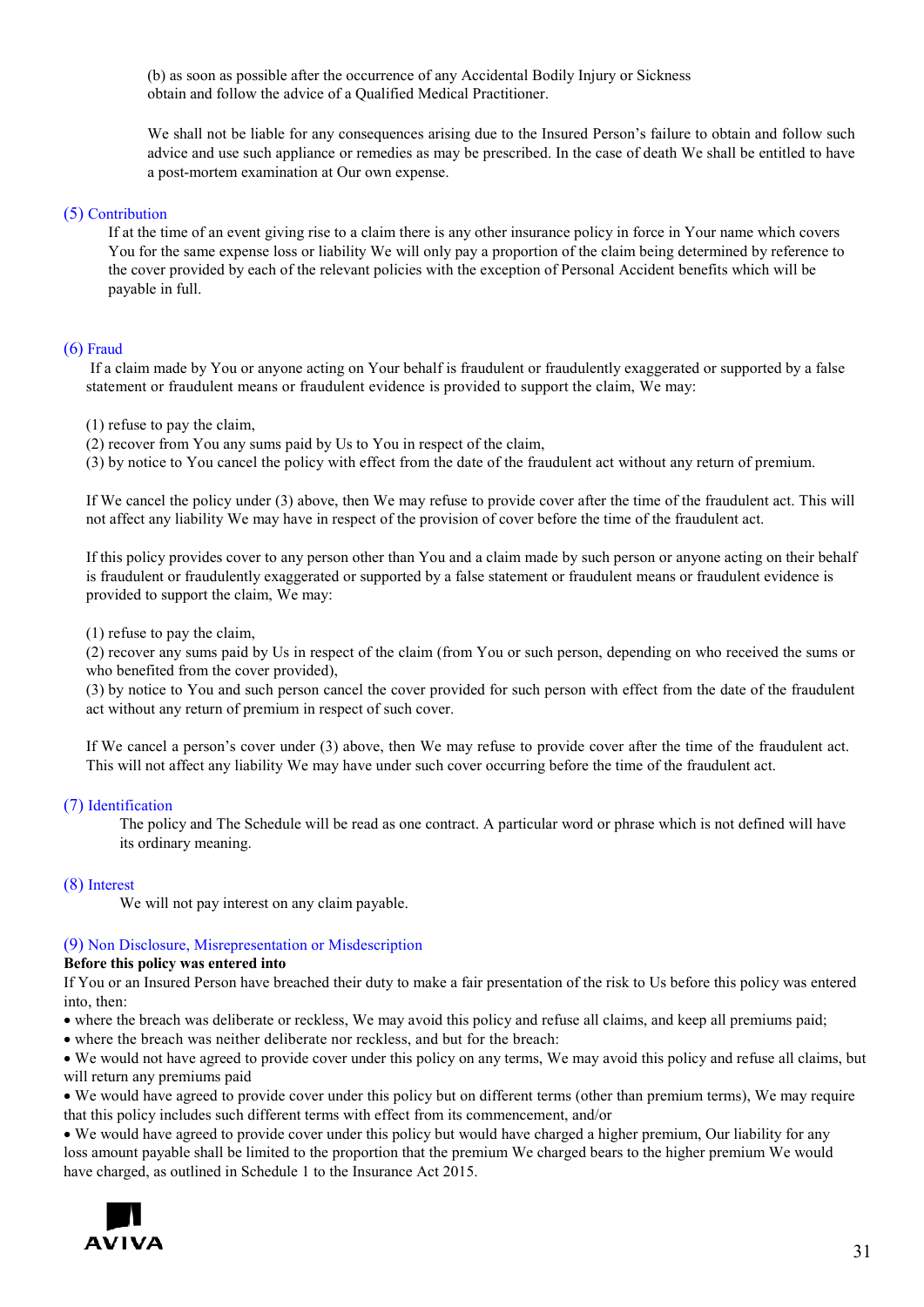## **Before a variation was agreed**

If You or an Insured Person have breached their duty to make a fair presentation of the risk to Us before any variation to this policy was agreed, then:

• where the breach was deliberate or reckless, We may cancel this policy with effect from the date of the variation, and keep all premiums paid;

• where the breach was neither deliberate nor reckless, and but for the breach:

• We would not have agreed to the variation on any terms, We may treat this policy as though the variation was never made, but will return any additional premiums paid

• We would have agreed to the variation but on different terms (other than premium terms), We may require that the variation includes such different terms with effect from the date it was made, and/or

• We would have agreed to the variation but would have increased the premium, or would have increased it by more than We did, or would not have reduced it or would have reduced it by less than We did, Our liability for any loss amount payable shall be limited on a proportionate basis, as outlined in Schedule 1 to the Insurance Act 2015.

This condition operates in addition to any provisions relating to underinsurance in this policy.

## (10) Reasonable Precautions

You must take all reasonable precautions to prevent

- a. loss, destruction or damage to the property insured;
- b. accident or injury to any person or loss, destruction or damage to their property.

## (11) Subjectivity

At the inception of or during each Period of Insurance, the insurance provided by this policy may be subject to You

- a) providing Us with any additional information.
- b) completing any actions agreed between You and Us.
- c) allowing Us to complete any actions agreed between You and Us.

If this is the case, then The Schedule will clearly state the information required and the dates We require such information by. Upon completion of these requirements (or if they are not completed by the required dates) We may, at Our option;

- (i) modify Your premium.
- (ii) amend the terms and conditions of this policy.
- (iii) exercise Our right to cancel Your policy under Policy Condition (2) Cancellation.
- (iv) leave the policy terms, conditions, and premium unaltered.

If We proceed with any of (i) (ii) and (iii) above, You have the right to cancel this policy from a date agreed by You and Us and, providing no claims have been made, We will refund a proportionate part of the premium paid for the unexpired period of cover.

## (12) The Contracts (Rights of Third Parties) Act 1999

We will not provide compensation in respect of any claim relating to any non-contracting party's rights to enforce all or any part of this Section. The Contracts (Rights of Third Parties) Act 1999 does not apply to this Policy.

## (13) Rights to Change

We reserve the right to make changes, add to the Policy terms and/or to change the total amount payable for this insurance for legal, regulatory or taxation reasons.

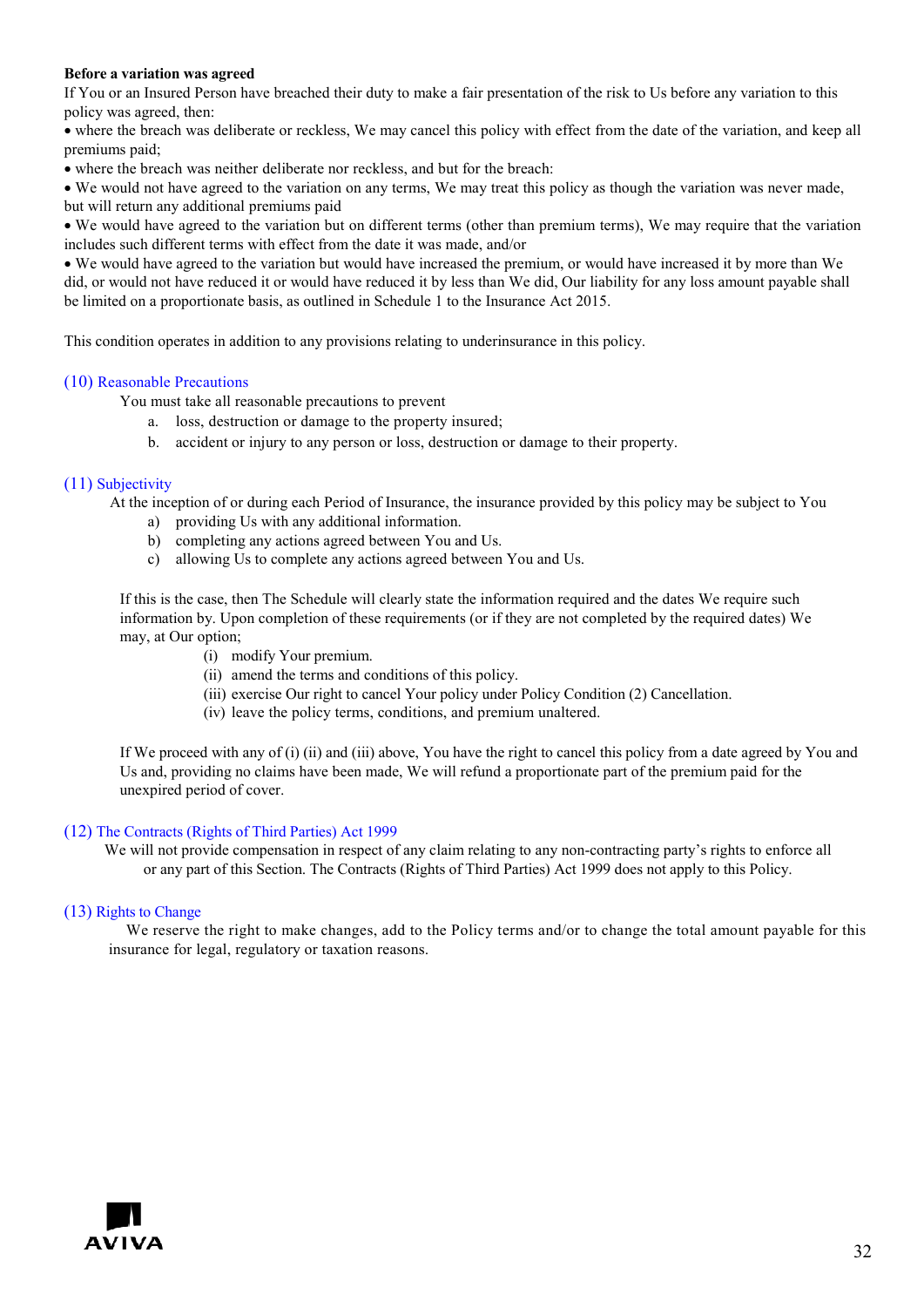## Policy Exceptions

The following Policy Exceptions apply to all Sections unless otherwise stated and in addition to the Exceptions contained in each Section.

This policy does not cover

- (1) any consequence whatsoever resulting directly or indirectly from or in connection with any of the following regardless of any other contributory cause or event
	- a) War in the Insured Person's Country of Residence or secondment

b) any action taken in controlling, preventing, suppressing or in any way relating to 1 (a) above The above exception shall be inoperative for an Insured Person in the event of War being declared whilst the Insured Person is actually engaged on an Insured Journey abroad;

- (2) the Insured Person engaging in any kind of flying as a pilot;
- (3) the Insured Person being a full time member of the armed forces of any nation or international authority or a member of any reserve forces called out for permanent service;
- (4) the Insured Person committing or attempting to commit suicide or intentionally inflicting self injury other than Replacement Recruitment Expenses and Repatriation of human remains;
- (5) the Insured Person's own criminal act;
- (6) Travel to any country or destination where the Foreign and Commonwealth Office has advised against all but essential travel;
- (7) any circumstance that could have been reasonably foreseen as giving rise to a claim for Cancellation, Curtailment  $\&$ Change of Itinerary or Travel Delay or Missed Departure at the time an Insured Journey was booked and paid for in part or in full;
- (8) any loss resulting from any winter sports activity where the Insured Person has been travelling on winter sports holidays for more than 30 days during the Period of Insurance;
- (9) any loss if the Insured Person has been taking part in any activity or sport not listed in Activities and Sports, including but not limited to steeplechasing, polo, hunting, any professional sport(s), mountaineering (normally requiring ropes or requiring the services of a guide), pot holing, canyoning, quad biking, fighting (except in self-defence), scubadiving below a depth of 30 metres, parachuting, racing, speed or endurance tests or practising for such events or any form of organised team sport;
- (10) any Insured Person aged above the age limit in the Schedule at the effective date of this insurance;
- (11) Pre-Existing Medical Conditions as set out below;
	- a) Any claims made under the Cancellation, Curtailment or Change of Itinerary and/or Medical & Emergency Travel Expenses section of this policy as a result of any Pre-existing Medical Condition where a Qualified Medical Practitioner has not permitted the Insured Person to travel;
	- b) Any claims under the Cancellation, Curtailment or Change of Itinerary section of this policy as a result of any Pre-existing Medical Condition where the Insured Person is on a waiting list for in- patient treatment;
	- c) Any claims made under the Cancellation, Curtailment or Change of Itinerary and/or Medical & Emergency Travel Expenses section of this policy where you are travelling for the purpose of obtaining medical treatment abroad;
	- d) Any claims made under the Cancellation, Curtailment or Change of Itinerary and/or Medical  $\&$ Emergency Travel Expenses section of this policy where you have been given a terminal prognosis;
	- e) Purchase of any prescription medicines relating to a Pre-existing Condition.
	- f) If any an Insured Person or Close Relative has suffered a Pre-existing Medical Condition that You could have reasonably foreseen would have given rise to a Cancellation or Curtailment or Change of Itinerary claim under the Cancellation, Curtailment or Change of Itinerary section of this policy.